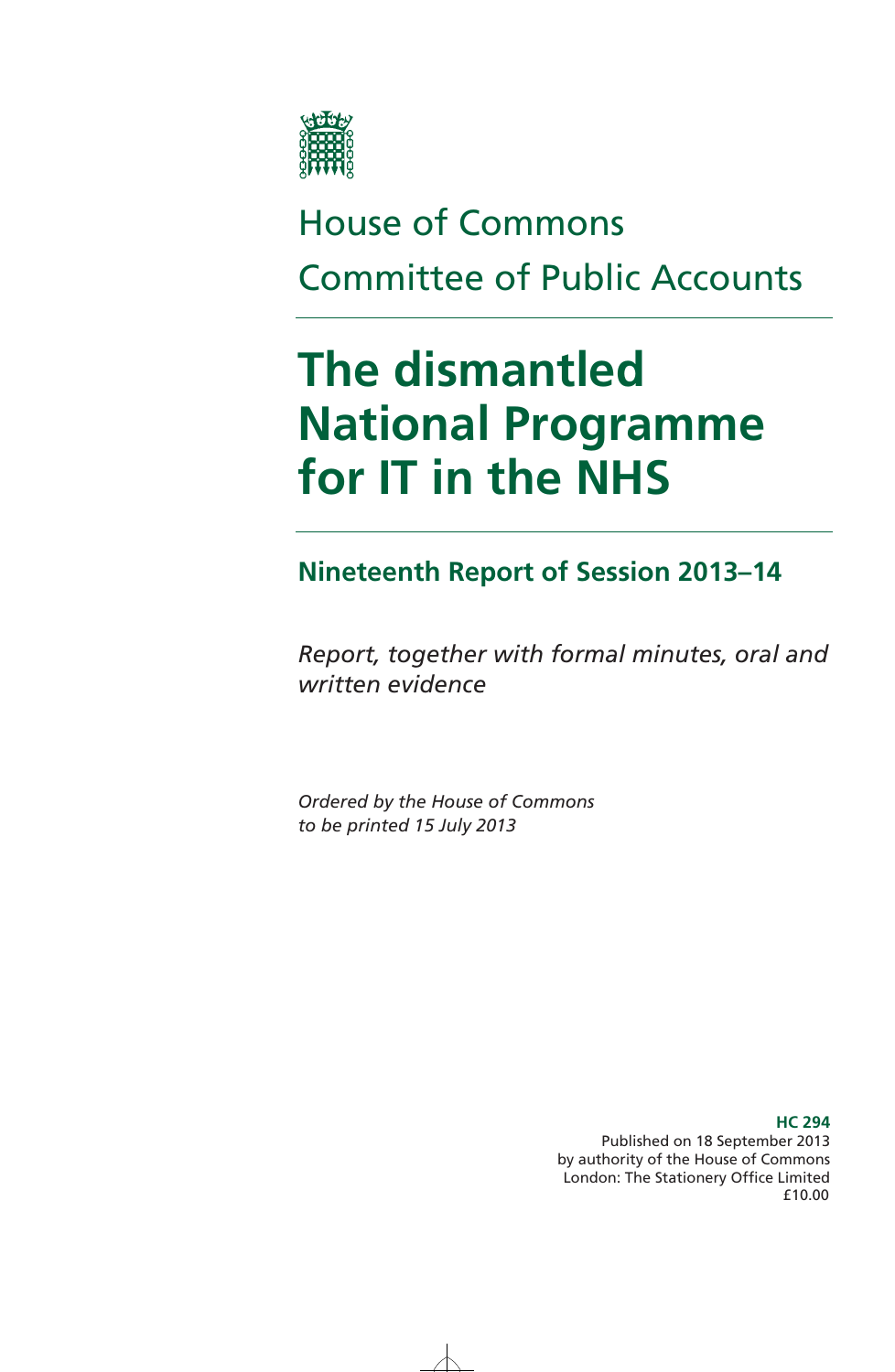#### **Committee of Public Accounts**

The Committee of Public Accounts is appointed by the House of Commons to examine ''the accounts showing the appropriation of the sums granted by Parliament to meet the public expenditure, and of such other accounts laid before Parliament as the committee may think fit'' (Standing Order No 148).

#### **Current membership**

Rt Hon Margaret Hodge (Labour, Barking) (Chair) Mr Richard Bacon (Conservative, South Norfolk) Stephen Barclay (Conservative, North East Cambridgeshire) Guto Bebb (Conservative, Aberconwy) Jackie Doyle-Price (Conservative, Thurrock) Chris Heaton-Harris (Conservative, Daventry) Meg Hillier (Labour, Hackney South and Shoreditch) Mr Stewart Jackson (Conservative, Peterborough) Sajid Javid (Conservative, Bromsgrove) Fiona Mactaggart (Labour, Slough) Austin Mitchell (Labour, Great Grimsby) Nick Smith (Labour, Blaenau Gwent) Ian Swales (Liberal Democrats, Redcar) Justin Tomlinson (Conservative, North Swindon)

#### **Powers**

The committee is one of the departmental select committees, the powers of which are set out in House of Commons Standing Orders, principally in SO No 152. These are available on the internet via www.parliament.uk.

#### **Publications**

The Reports and evidence of the Committee are published by The Stationery Office by Order of the House. All publications of the Committee (including press notices) are on the internet at www.parliament.uk/pac. A list of Reports of the Committee in the present Parliament is at the back of this volume. Additional written evidence may be published on the internet only.

#### **Committee staff**

The current staff of the Committee is Adrian Jenner (Clerk), Claire Cozens (Committee Specialist), Sonia Draper (Senior Committee Assistant), Ian Blair and James McQuade (Committee Assistants) and Alex Paterson (Media Officer).

#### **Contacts**

All correspondence should be addressed to the Clerk, Committee of Public Accounts, House of Commons, 7 Millbank, London SW1P 3JA. The telephone number for general enquiries is 020 7219 5708; the Committee's email address is pubaccom@parliament.uk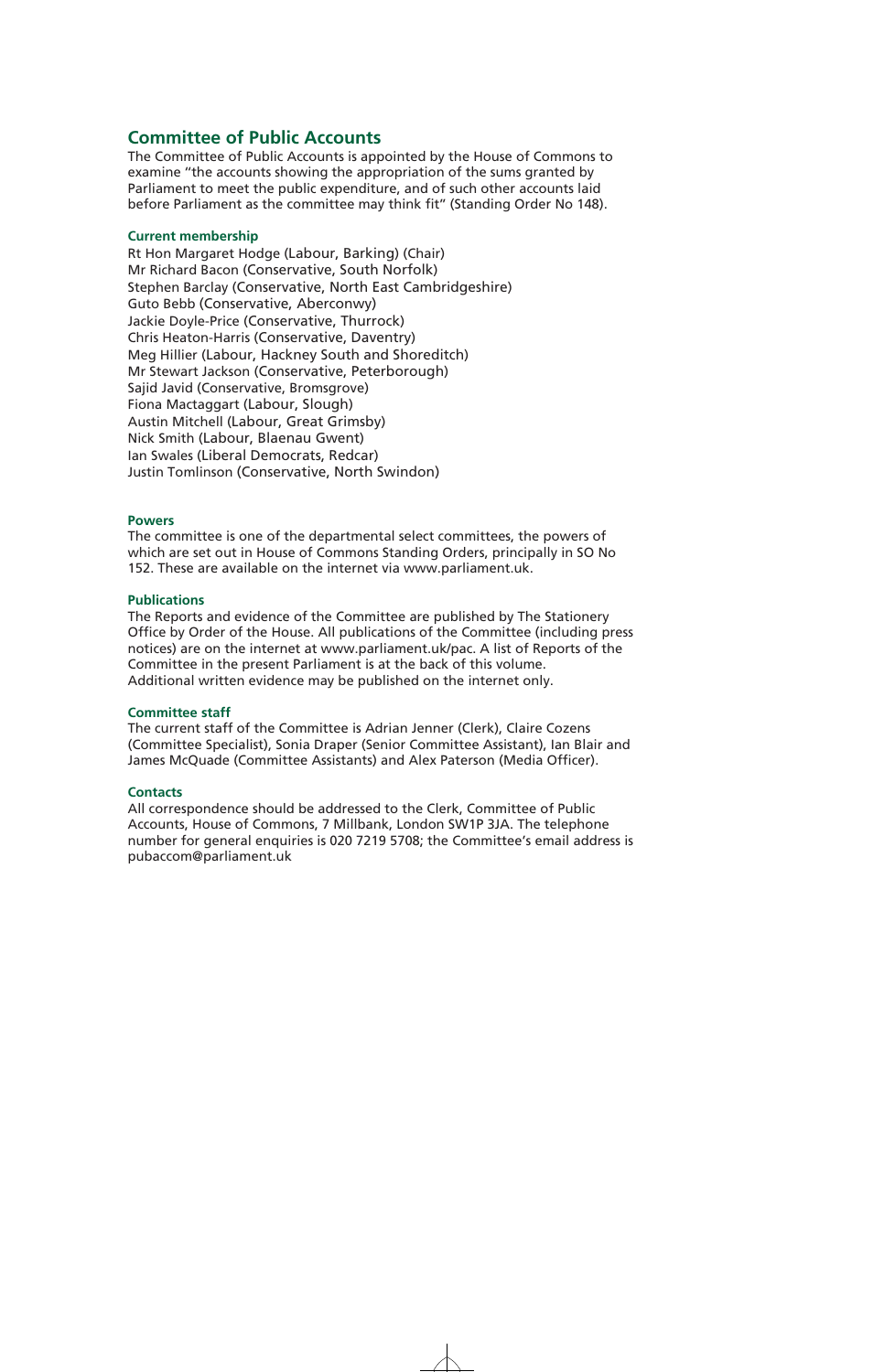## **Contents**

|                                                                  | <b>Report</b>                                                                                      | Page            |
|------------------------------------------------------------------|----------------------------------------------------------------------------------------------------|-----------------|
|                                                                  | <b>Summary</b>                                                                                     | 3               |
|                                                                  | <b>Conclusions and recommendations</b>                                                             | 5               |
| 1                                                                | The costs of the programmes previously managed under the National<br>Programme                     | 7               |
| $\mathbf{2}$                                                     | Realising the benefits of the programmes previously managed under the<br><b>National Programme</b> | 10 <sup>°</sup> |
|                                                                  | <b>Formal Minutes</b>                                                                              | 12 <sub>2</sub> |
|                                                                  | <b>Witnesses</b>                                                                                   | 13              |
|                                                                  | List of printed written evidence                                                                   | 13              |
| List of Reports from the Committee during the current Parliament |                                                                                                    | 14              |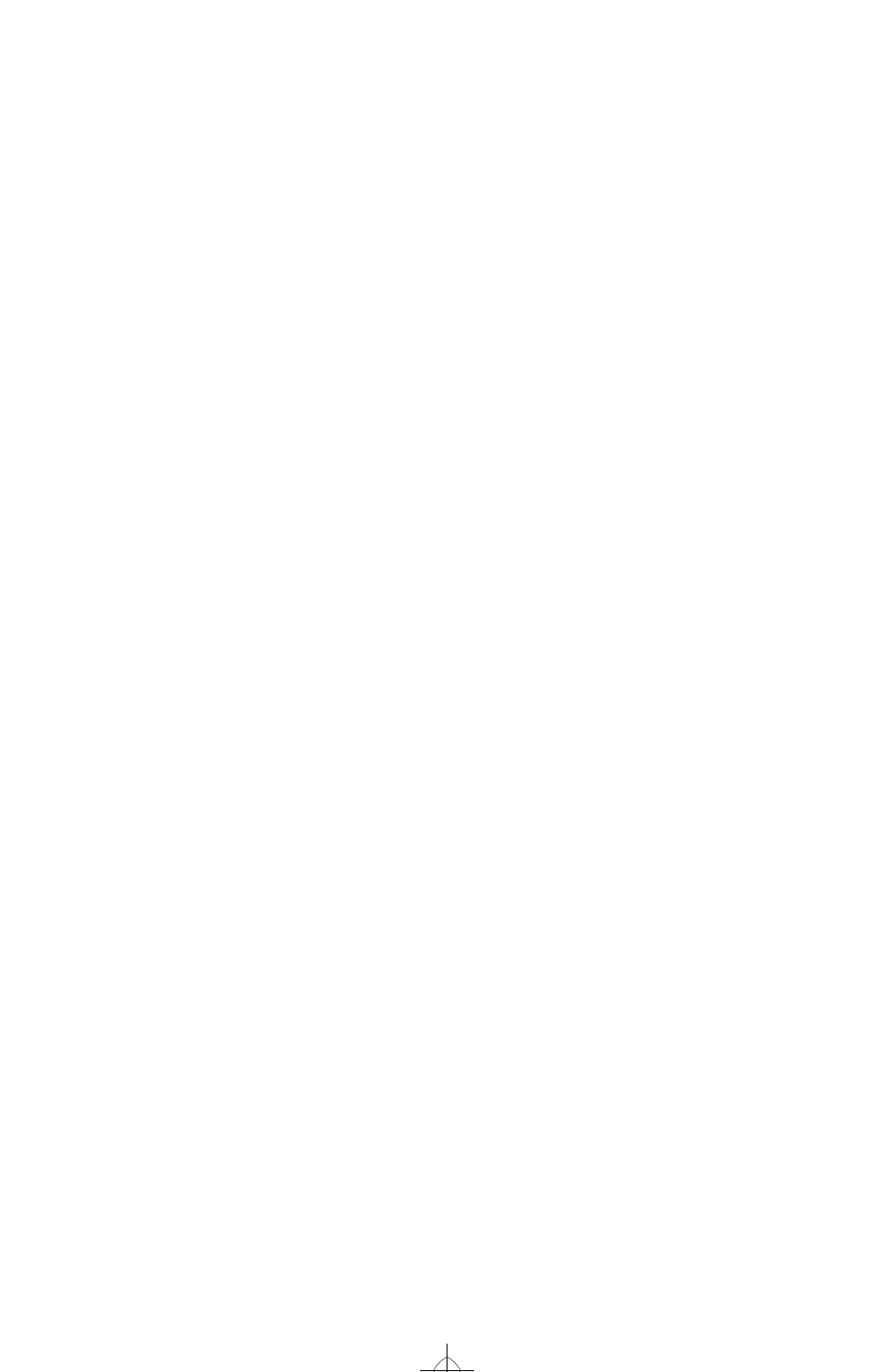### Summary

Although the National Programme for IT in the NHS (the National Programme) has been dismantled, it in effect remains in place with separate component programmes which continue to incur significant costs. The Department of Health (the Department) has been negotiating with CSC for around two years to re-set the contract to provide the Lorenzo care records system to trusts in the North, Midlands and East of England. Its negotiating position is weak. The Department's statement on the benefits expected from the National Programme showed that most of the benefits are yet to be delivered. There is a risk that some of these benefits may never materialise. Unless the Department acts on the lessons of the failed National Programme it is unlikely to deliver the new vision of a paperless NHS by 2018.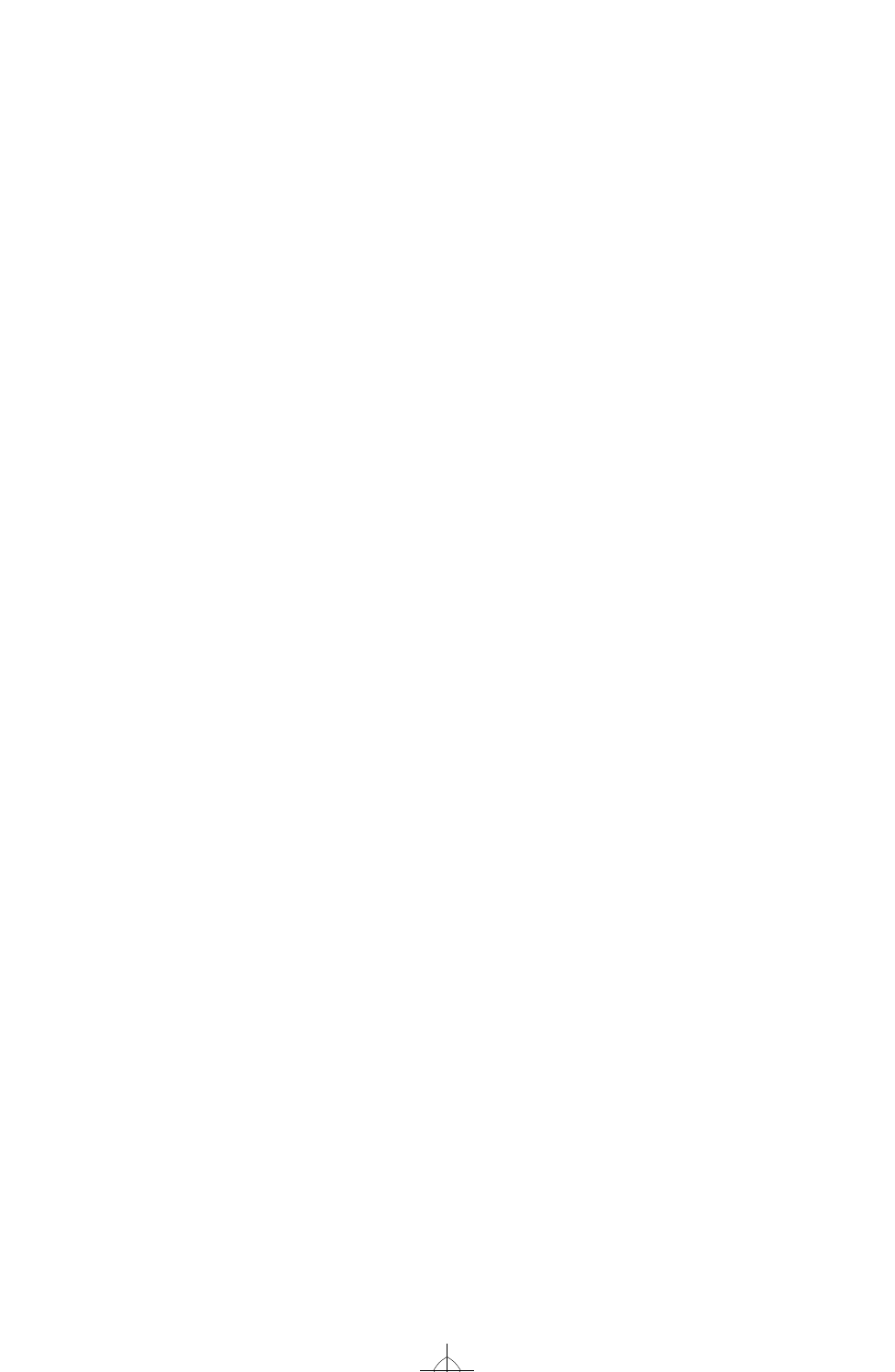### Conclusions and recommendations

- **1.** Launched in 2002, the National Programme was designed to reform the way that the NHS in England uses information. While some parts of the National Programme were delivered successfully, other important elements encountered significant difficulties. In particular, there were delays in developing and deploying the detailed care records systems. Following three reports on the National Programme by both the National Audit Office and this Committee, and a review by the Major Projects Authority, the Government announced in September 2011 that it would dismantle the National Programme but keep the component parts in place with separate management and accountability structures. That process has now taken place. In June 2013, the Department published a statement on the benefits to date and in future from the programmes that made up the National Programme.
- **2. The public purse is continuing to pay the price for failures by the Department**  and its contractors. The Department's original contracts with CSC totalled £3.1 billion for the delivery of care records systems to 220 trusts in the North, Midlands and East. In 2011, the Department decided to renegotiate the contracts with CSC due to delays in developing and deploying the Lorenzo system. However, despite CSC's poor performance, the Department's negotiating position is weak because it could not meet its own contractual obligation to make available 160 trusts in the North and Midlands to take the new system. Despite two years of negotiations the full re-setting of the contract is yet to be agreed with CSC, but the Department estimates that the contract is still likely to cost about  $\text{\pounds}2.2$  billion, including  $\text{\pounds}572$  million for the Lorenzo care records system, assuming just 22 trusts take the system. This cost should have been less had the Department not undermined its negotiating position by being unable to honour its side of the deal.

**Recommendation:** *The Department must manage the re-set contract with CSC robustly, so that its negotiating position is protected for the future.*

**3. The full cost of the National Programme is still not certain.** The Department's most recent statement reported a total forecast cost of  $£9.8$  billion. However, this figure did not include the future costs associated with the Department's contract with CSC for the Lorenzo care records system or the potential future costs arising from the Department terminating Fujitsu's contract for care records systems in the South of England, where arbitration is still on-going. These costs are likely to be significant. For example, the Department's legal costs in relation to the termination of Fujitsu's contract have totalled £31.5 million over the last four years.

**Recommendation:** *Given the scale of the sums involved, the Department should report to Parliament details of all the additional costs of the National Programme, including legal costs, as soon as they are known.*

**4. The benefits to date from the National Programme are extremely disappointing.** The Department's benefits statement reported estimated benefits to March 2012 of  $£3.7$  billion, just half of the costs incurred to this point. The benefits include financial savings, efficiency gains and wider benefits to society (for example, where patients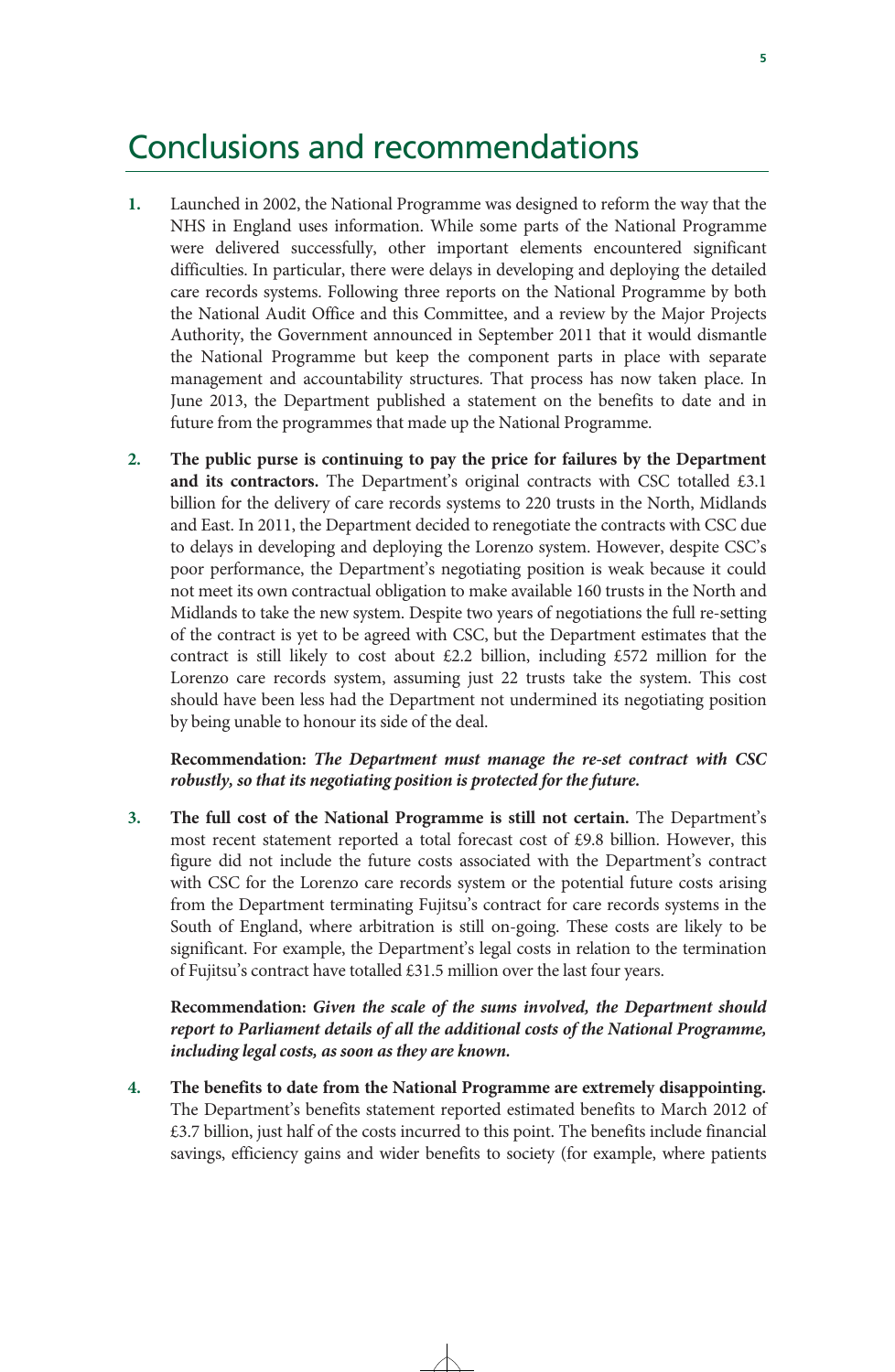spend less time chasing referrals). However, two-thirds of the £10.7 billion of total forecast benefits were still to be realised in March 2012. For three programmes, including the care records programmes in London and the South, nearly all (98%) of the total estimated benefits were future benefits. The Department acknowledged that insufficient attention has been paid to securing benefits. The risk of benefits not being realised has increased with the transfer of responsibility for benefit realisation to NHS trusts and NHS foundation trusts from April 2013.

**Recommendation:** *The Department should set out how it will support local trusts to secure benefits, and should track and report benefits achieved in the coming period.* 

**5. It is important that Parliament is updated about what has been delivered for the billions of pounds that have been invested in the National Programme.** The systems deployed through the National Programme will continue to be used for years to come. The end-of-life dates for the various systems extend well into the future, to 2024 in the case of the care records programme in the North, Midlands and East. We welcome the Department's assurance that it intends to continue to monitor the costs and benefits of all the programmes that were formerly part of the National Programme.

**Recommendation:** *The Department should provide the Committee with an annual update of the costs and benefits of the programmes previously managed under the National Programme.*

**6. After the sorry history of the National Programme, we are sceptical that the Department can deliver its vision of a paperless NHS by 2018.** We have reported previously on the shortcomings of the National Programme, which included poor negotiating capability, resulting in deals which were poor value for money and weak programme management and oversight. There were also failures to understand the complexity of the tasks, to recognise the difficulties of persuading NHS trusts to take new systems that had been procured nationally, and to get people to operate the systems effectively even when they were adopted. Making the NHS paperless will involve further significant investment in IT and business transformation. However, the Department has not even set aside a specific budget for this purpose. As with the National Programme, it will be important to balance the need for standardisation across the NHS with the desire for local ownership and flexibility. The first 'milestone' towards the ambition of a paperless NHS is for GP referrals to be paperless by 2015.

**Recommendation:** *If the Department is to deliver a paperless NHS, it needs to draw on the lessons from the National Programme and develop a clear plan, including estimates of costs and benefits and a realistic timetable.*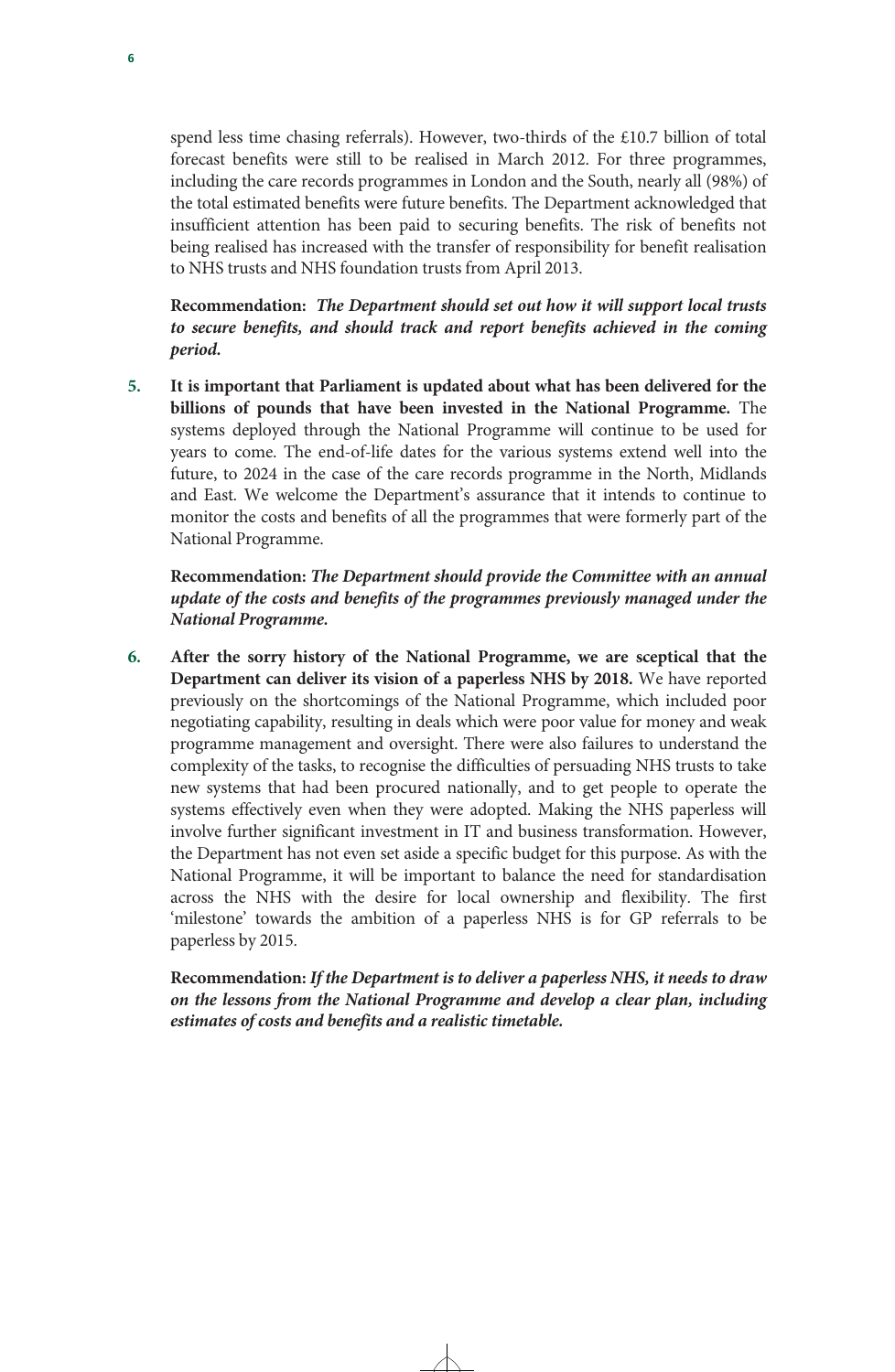# **1** The costs of the programmes previously managed under the National Programme

1. Launched in 2002, the National Programme for IT in the NHS (the National Programme) was designed to reform the way that the NHS in England uses information. The vision of the Department of Health (the Department) was to implement modern information technologies to improve the way the NHS delivers services, and ultimately enhance the quality of patient care. The National Programme comprised a number of component programmes including a broadband network, electronic appointment booking and prescription services, and local care records systems.<sup>1</sup>

2. Previous reports on the National Programme by both the National Audit Office and this Committee found that, while some parts of the National Programme were delivered successfully, other important elements encountered significant difficulties.<sup>2</sup> In particular, there were delays in developing and deploying the detailed care records systems.<sup>3</sup> Following these reports and a review by the Major Projects Authority, the Government announced in September 2011 that the National Programme would be dismantled into its separate component parts.<sup>4</sup>

3. In June 2013 the Department published its benefits statement which set out the benefits it expects to be realised from the programmes previously managed under the National Programme<sup>5</sup>. On the basis of the Comptroller and Auditor General's published review of the benefits statement and a separate note on NHS care records systems in the North, Midlands and East (Lorenzo), we took evidence from the Department of Health and the former Chief Executive of the NHS about the current position on the dismantled National Programme.<sup>6</sup>

- National Audit Office, The National Programme for IT in the NHS: progress since 2006 , HC 484 Session 2007-08, May  $2008$
- National Audit Office, The National Programme for IT in the NHS: an update on the delivery of detailed care records systems, HC 888 Session 2010-12, May 2011;
- Committee of Public Accounts, Department of Health: The National Programme for IT in the NHS, 20<sup>th</sup> report of session 2006-07, HC 390, March 2007;
- Committee of public Accounts, The National Programme for IT in the NHS: progress since 2006, 2<sup>nd</sup> report of session 2008-09, HC 153, January 2009;
- Committee of Public Accounts, The National Programme for IT in the NHS: an update on the delivery of detailed care records systems, 45<sup>th</sup> report of session 2010-12, HC1070, July 2011.
- The National Programme for IT in the NHS: an update on the delivery of detailed care records systems, National Audit Office, HC 888 Session 2010-12, May 2011; The National Programme for IT in the NHS: an update on the delivery of detailed care records systems, 45<sup>th</sup> report of session 2010-12, HC1070, July 2011.
- 4 Q 1, C&AG's memorandum, *Review of the final benefits statement for programmes previously managed under the National Programme for IT in the NHS*, para 2
- 5 C&AG's memorandum, *Review of the final benefits statement for programmes previously managed under the National Programme for IT in the NHS*

**7**

6 Ev 26

<sup>1</sup> C&AG's memorandum, Review of the final benefits statement for programmes previously managed under the National Programme for IT in the NHS, para 1

<sup>2</sup> National Audit Office, The National Programme for IT in the NHS, HC 1173 Session 2005-06, June 2006;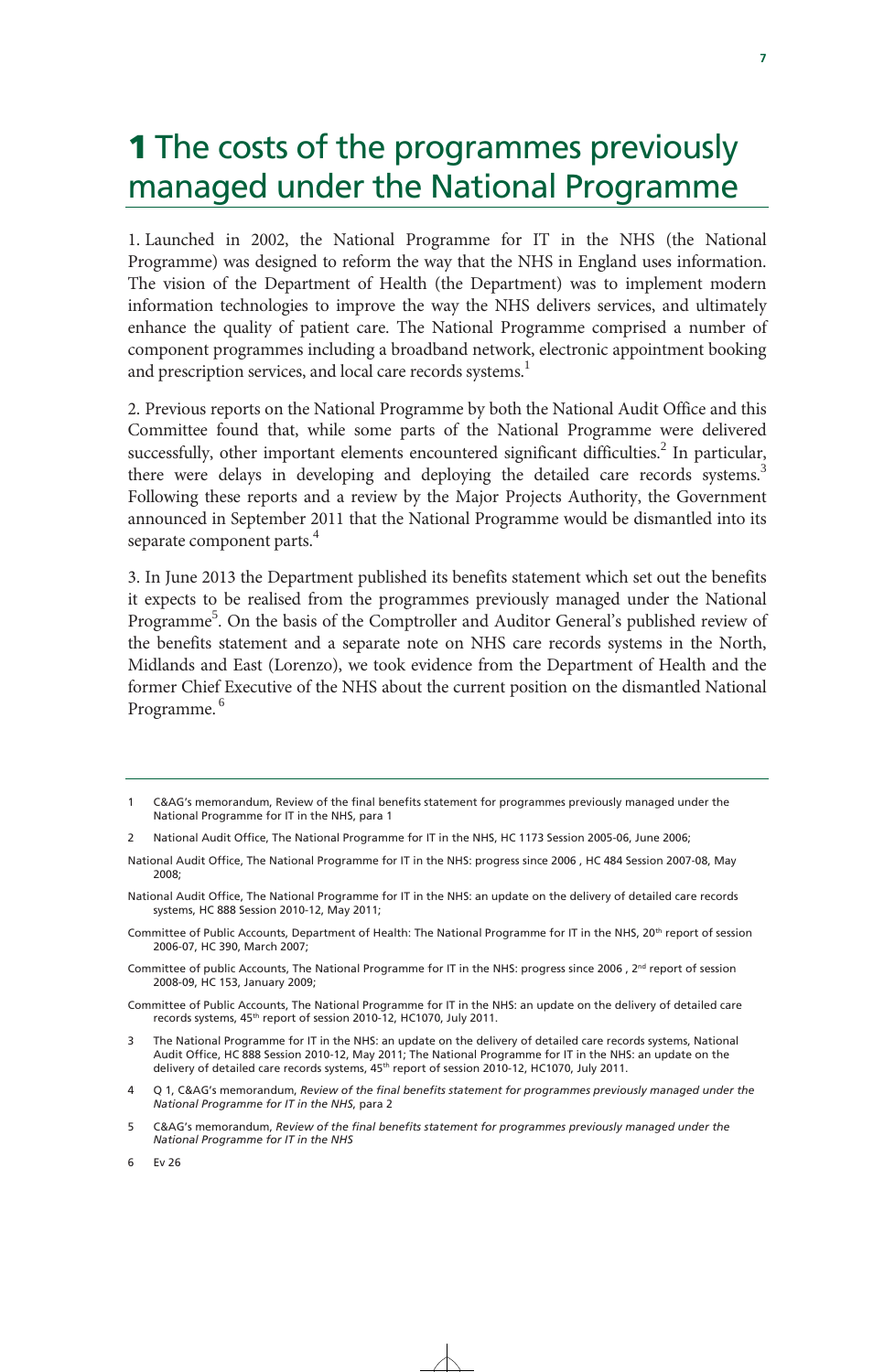4. Although the Department told us that the National Programme had been dismantled, the component programmes are all continuing, the existing contracts are being honoured and significant costs are still being incurred.<sup>7</sup> The only change from the National Programme that the Department could tell us about was that new governance arrangements were now in place.<sup>8</sup>

5. The benefits statement reported that the costs of these programmes was  $£7.3$  billion to March 2012, and estimated that the final costs would be £9.8 billion. $9$  However, the estimate of the final total cost does not include the future costs associated with the Department's contract with CSC to supply the Lorenzo care records system to acute trusts, mental health trusts and community services in the North, Midlands and East of England.<sup>10</sup> The Department's current estimate of the likely cost of the Lorenzo system is £572 million $11$ 

6. The contract with CSC—signed in 2003—was originally worth a total of £3.1 billion.<sup>12</sup> However, ten years on, CSC has still not delivered the necessary software and not a single trust has a fully functioning Lorenzo care records system. The extraordinary lack of progress on Lorenzo is illustrated by the Department's statement during the course of our hearing that, at what it describes as the 'key site' of Morecambe Bay, the Lorenzo system is working fully "with the exception of the parts of the software that have not been fully delivered".<sup>13</sup>

7. In 2011, following the delays in developing and deploying the Lorenzo care records system, the Department decided to renegotiate the contract with CSC. In February 2013 the Department expected the contract negotiations with CSC to be completed by the end of March 2013. However, the negotiations were still continuing at the time of our hearing in June  $2013.<sup>14</sup>$ 

8. Despite the delays and CSC's failure to deliver, the Department's negotiating position with CSC is weak.<sup>15</sup> Under the contract, CSC had the exclusive right to supply systems to 160 trusts in the North and Midlands. However, the Department could not meet its contractual obligation to make 160 trusts available to CSC to deploy the care records system. The Department therefore judged that terminating the contract would not have offered good value for money because, potentially, under legal challenge it would have had

- 13 Qq 47-49
- 14 Q 75; Ev 27
- 15 Qq 96-97

<sup>7</sup> Qq 2, 13-18

<sup>8</sup> Qq 2-12

<sup>9</sup> C&AG's memorandum, *Review of the final benefits statement for programmes previously managed under the National Programme for IT in the NHS*, Figure 1

<sup>10</sup> C&AG's memorandum, *Review of the final benefits statement for programmes previously managed under the National Programme for IT in the NHS*, para 33

<sup>11</sup> Ev 26

<sup>12</sup> Qq 22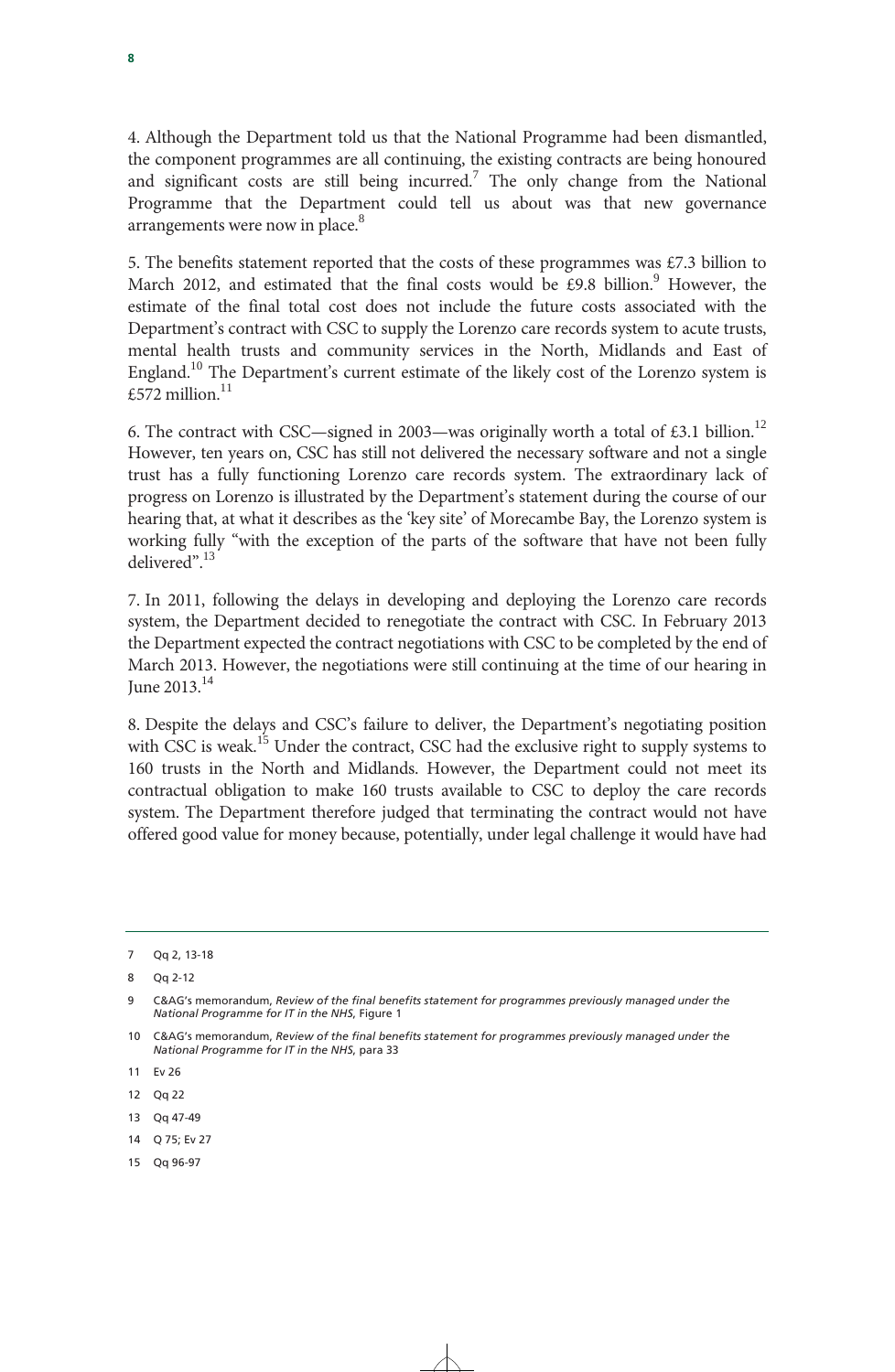to pay CSC the full value of the contract. Despite CSC's poor performance, the Department could not enforce the contract because of its failure to honour its side of the deal.<sup>16</sup>

9. In August 2012, the Department struck a new, legally binding interim agreement with CSC, as a precursor to the full re-setting of the contract.<sup>17</sup> The Department agreed to pay CSC compensation of £100 million for removing CSC's exclusive right to supply care records systems in the North and Midlands.<sup>18</sup> Nevertheless, trusts in these regions and in the East that wish to take the Lorenzo system continue to have access to funding from the Department. No funding is available for trusts in the North, Midlands and East that choose to deploy systems from other suppliers.<sup>19</sup>

10. The available funding covers the cost of the Lorenzo system itself and five years of service costs, typically worth over £9 million per trust, plus implementation support, worth up to £3.1 million per trust.<sup>20</sup> The Department estimates it will spend £572 million in total, assuming that 22 trusts take the Lorenzo system. This represents just a tenth of the 220 trusts in the North, Midlands and East.<sup>21</sup>

11. The benefits statement published in June 2013 also excludes the potential future costs relating to the termination of the Department's contract with Fujitsu to provide care records systems in the South of England. This contract was terminated in 2008, but the dispute is still on-going. The Department is currently in arbitration with Fujitsu, with both parties seeking compensation. The Department told us that the parties will be making closing statements at the end of June 2013, and that it will probably be a further six months before the outcome of the arbitration is known.<sup>22</sup> Over the last four years, the Department's legal costs in relation to the termination of Fujitsu's contract and the resetting of the CSC contract have totalled £31.5 million and £2.9 million respectively.<sup>23</sup>

23 Qq 129, 133

<sup>16</sup> Q 53

<sup>17</sup> Qq 83-87; Ev 27

<sup>18</sup> Qq 94-95, 111-112

<sup>19</sup> Q 58-59; Ev 27

<sup>20</sup> Qq 58, 63-68; Ev 27

<sup>21</sup> Qq 64, 69, 80; Ev 26

<sup>22</sup> Q 115, C&AG's memorandum, *Review of the final benefits statement for programmes previously managed under the National Programme for IT in the NHS*, para 34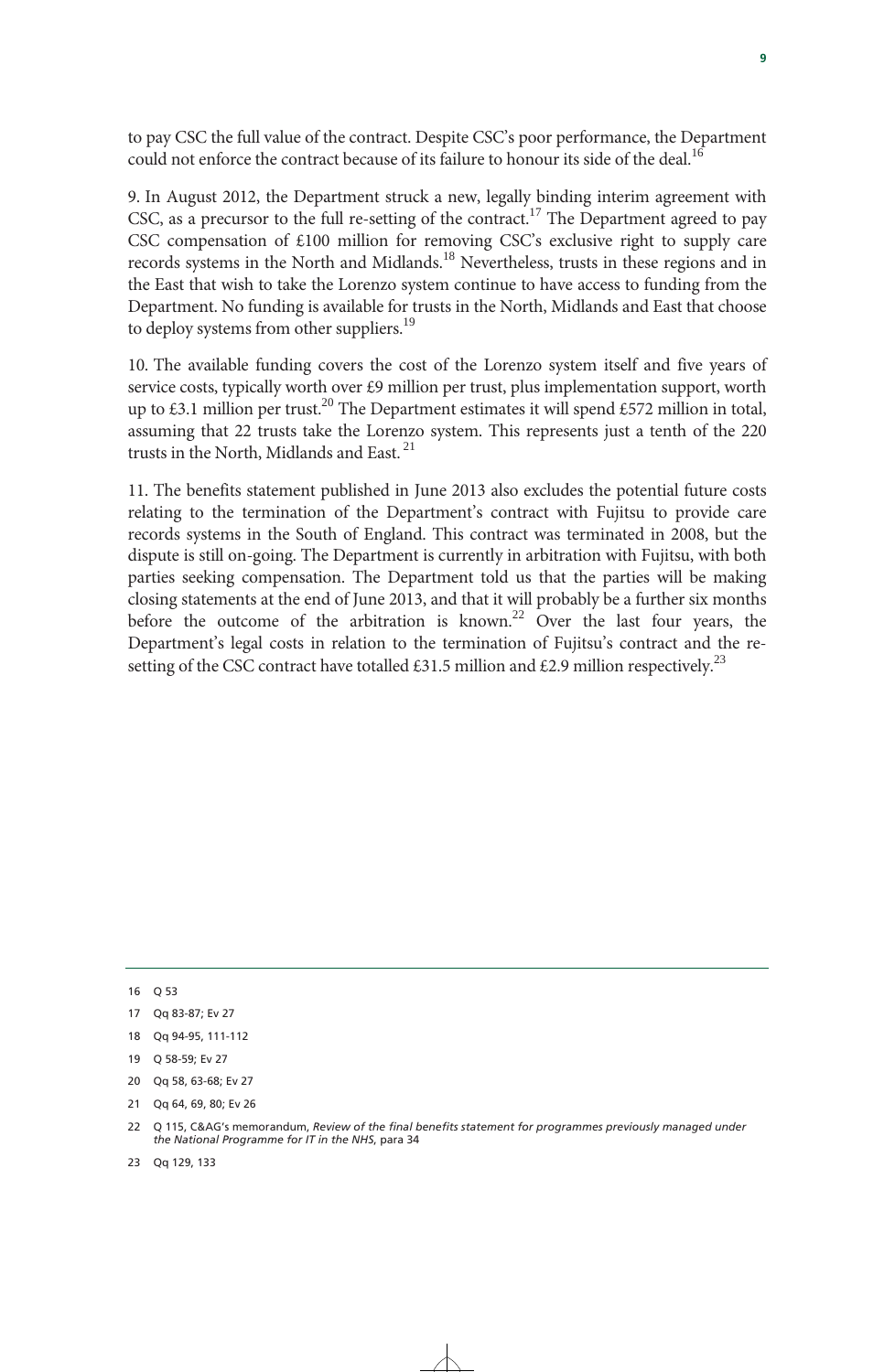### 2 Realising the benefits of the programmes previously managed under the National Programme

12. The Department's benefits statement for the programmes previously managed under the National Programme reported estimated benefits of £3.7 billion to March 2012. This amounts to half the value of the costs incurred to the same point. The benefits include financial savings, efficiency gains and wider benefits to society (for example, where patients spend less time chasing referrals).<sup>24</sup>

13. The benefits statement reported total forecast benefits of £10.7 billion to the end-of-life of the systems. The end-of-life dates for the various systems extend well into the future, to 2024 in the case of the care records programme in the North, Midlands and East. This means two-thirds of the benefits  $(E7 \text{ billion})$  were still to be realised at March 2012.<sup>25</sup> For three programmes, including the care records programmes in London and the South, 98% of the total estimated benefits were future benefits.<sup>26</sup> The benefits statement does not include any future benefits that may arise from the Lorenzo care records system in the North, Midlands and East.<sup>27</sup>

14. The Department told us that, although the National Programme has been dismantled and the component programmes are being managed separately, it is not proposing to stop monitoring the benefits. The Department acknowledged that, although it has provided guidance to trusts, there has not been sufficient drive either from the centre or at local level to take ownership of the benefits from the various component programmes. The Department stressed that, in order to drive benefits, local NHS staff need to be convinced of the value of business transformation, and this needs leadership from the top of organisations. However, it is not clear that this is happening.<sup>28</sup>

15. There are considerable risks to realising the future benefits. For example, there may be further delays to the deployment of systems, meaning the benefits may be realised later than expected or may not be realised at all. In addition, the transfer of responsibility for the realisation of benefits from strategic health authorities and primary care trusts to NHS trusts and NHS foundation trusts from April 2013 is likely to increase the risks.<sup>29</sup> To support trusts in this new role, the Department and the Health and Social Care Information Centre have agreed to appoint a specific 'benefits lead' for each of the local

<sup>24</sup> C&AG's memorandum, *Review of the final benefits statement for programmes previously managed under the National Programme for IT in the NHS*, para 36, Figure 1

<sup>25</sup> C&AG's memorandum, *Review of the final benefits statement for programmes previously managed under the National Programme for IT in the NHS*, Figure 1, paras 44-45

<sup>26</sup> Q 214, C&AG's memorandum, *Review of the final benefits statement for programmes previously managed under the National Programme for IT in the NHS*, para 45

<sup>27</sup> C&AG's memorandum, *Review of the final benefits statement for programmes previously managed under the National Programme for IT in the NHS*, para 8

<sup>28</sup> Qq 212-214, 224-225

<sup>29</sup> Q 226, C&AG's memorandum, *Review of the final benefits statement for programmes previously managed under the National Programme for IT in the NHS*, para 49-50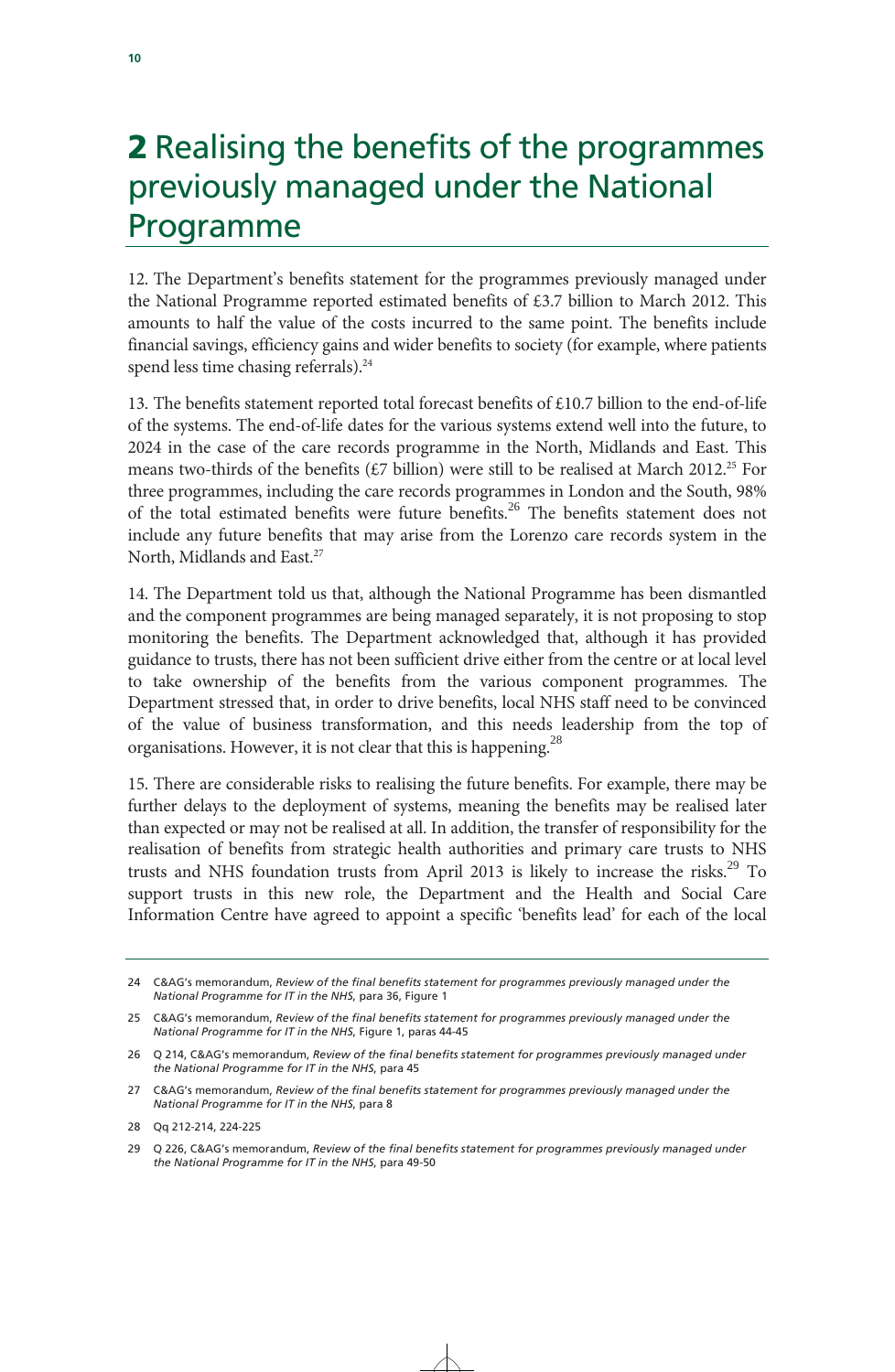care records programmes. In addition, the Department told us that the team within the Health and Social Care Information Centre that provides support to trusts on realising benefits is to be strengthened. The Department acknowledged that sharing best practice will be fundamental to the realisation of benefits and told us that it needs to capitalise on the informal networks that already exist for this purpose. $30$ 

16. The Secretary of State for Health has set the NHS the challenge of being paperless by 2018. The first target towards achieving this ambition is for GP referrals to be paperless by 2015. The Department intends that consistent information standards will apply across the NHS so that a patient's records can be shared between, for example, GPs and hospitals. The Department has set up an 'informatics services commissioning group' to bring the health system together to take such issues forward.<sup>31</sup> However, the Department has not set aside a specific budget for making the NHS paperless.<sup>32</sup>

30 Q 226-227

31 Q 246-248

32 Q 252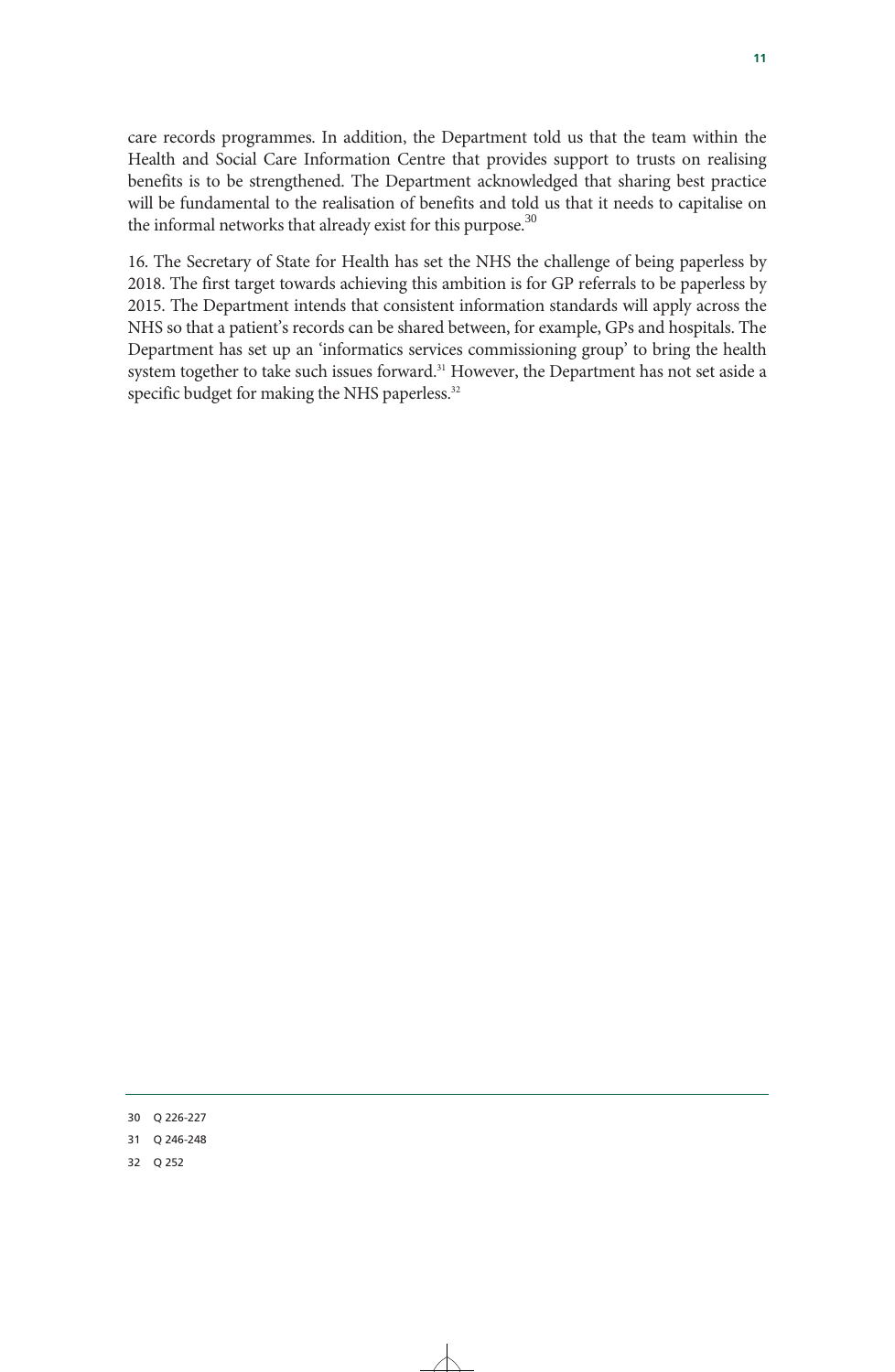## Formal Minutes

#### **Monday 15 July 2013**

Members present:

Mrs Margaret Hodge, in the Chair

Mr Richard Bacon Stephen Barclay Chris Heaton-Harris Meg Hillier Mr Stewart Jackson

Fiona Mactaggart Austin Mitchell Nick Smith Justin Tomlinson

Draft Report (*The dismantled National Programme for IT in the NHS*), proposed by the Chair, brought up and read.

*Ordered*, That the draft Report be read a second time, paragraph by paragraph.

Paragraphs 1 to 16 read and agreed to.

Conclusions and recommendations agreed to.

Summary agreed to.

*Resolved*, That the Report be the Nineteenth Report of the Committee to the House.

*Ordered*, That the Chair make the Report to the House.

*Ordered*, That embargoed copies of the Report be made available, in accordance with the provisions of Standing Order No. 134.

Written evidence was ordered to be reported to the House for printing with the Report.

[Adjourned till Wednesday 17 July at 2.00 pm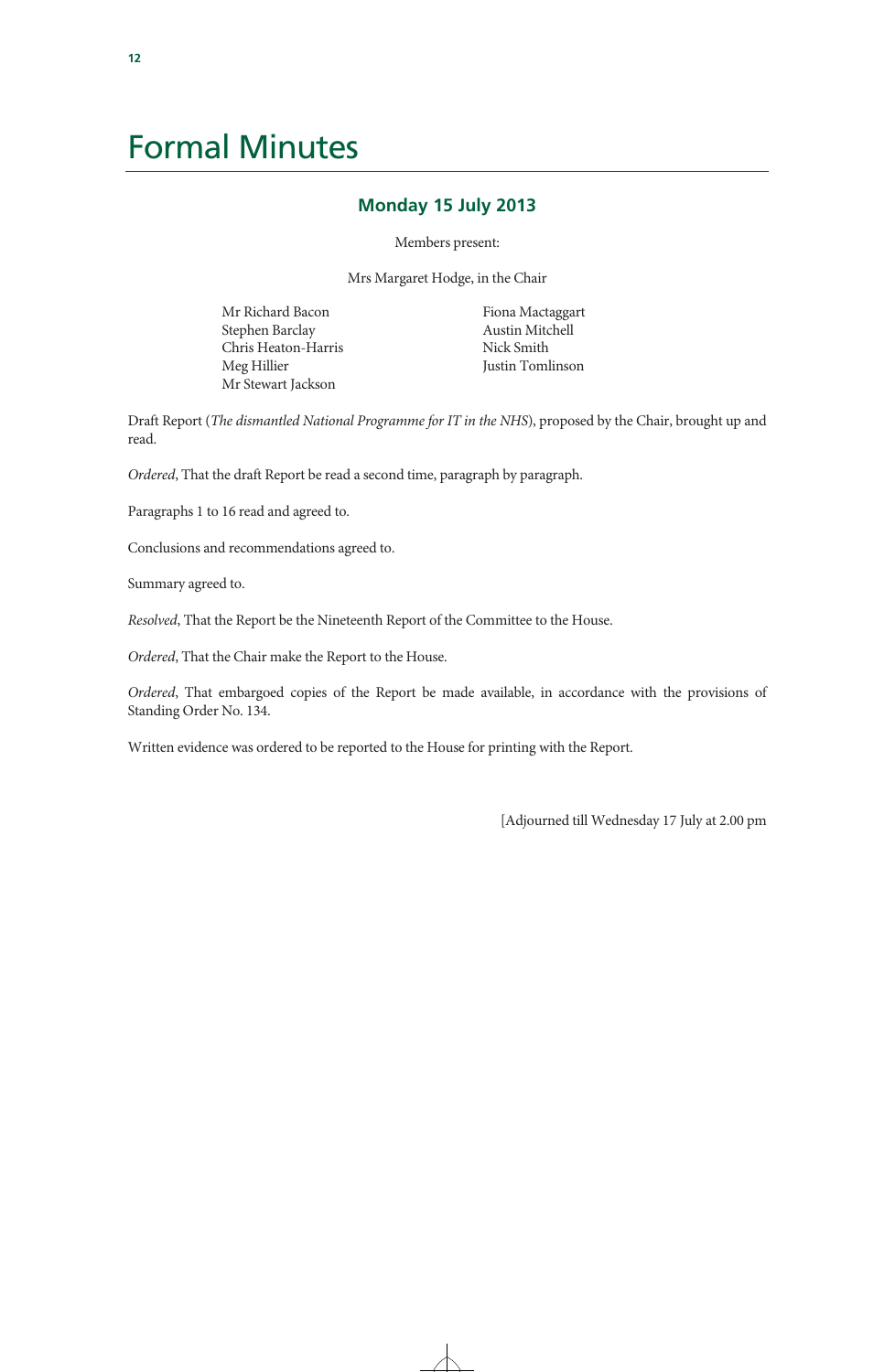## **Witnesses**

| Wednesday 12 June 2013                                                                                                                                         | Page            |
|----------------------------------------------------------------------------------------------------------------------------------------------------------------|-----------------|
| Sir David Nicholson, Chief Executive, NHS in England, Charlie Massey, Director<br>General of External Relations, and Tim Donohoe, Senior Responsible Owner for |                 |
| Local Service Providers, Department of Health                                                                                                                  | Ev <sub>1</sub> |

# List of printed written evidence

|   | Department of Health         | Ev 21:Ev 23:Ev 26 |
|---|------------------------------|-------------------|
|   | 2 HM Treasury                | Ev 26             |
| 3 | <b>National Audit Office</b> | Ev 26             |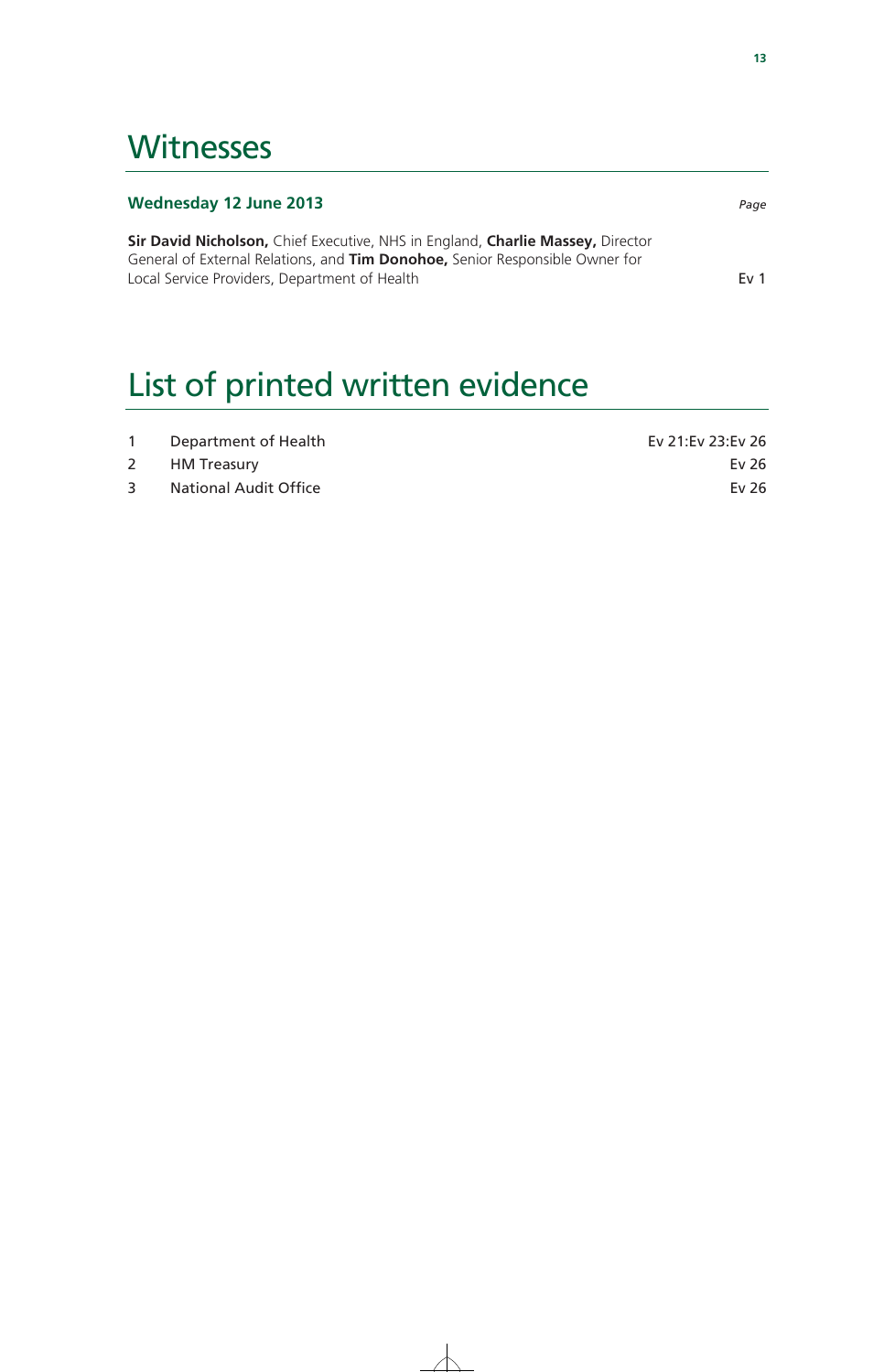# List of Reports from the Committee during the current Parliament

The reference number of the Government's response to each Report is printed in brackets after the HC printing number.

#### **Session 2013–14**

| <b>First Report</b>     | Ministry of Defence: Equipment Plan 2012-2022 and Major<br>Projects Report 2012                           | <b>HC 53</b>  |
|-------------------------|-----------------------------------------------------------------------------------------------------------|---------------|
| Second Report           | Early Action: landscape review                                                                            | <b>HC 133</b> |
| <b>Third Report</b>     | Department for Communities and Local Government:<br>Financial sustainability of local authorities         | <b>HC 134</b> |
| Fourth Report           | HM Revenue & Customs: tax credits error and fraud                                                         | <b>HC 135</b> |
| Fifth Report            | Department for Work and Pensions: Responding to change<br>in jobcentres                                   | <b>HC 136</b> |
| Sixth Report            | Cabinet Office: Improving government procurement and<br>the impact of government's ICT savings initiative | <b>HC 137</b> |
| Seventh Report          | Charity Commission: the Cup Trust and tax avoidance                                                       | <b>HC 138</b> |
| Eighth Report           | <b>Regulating Consumer Credit</b>                                                                         | <b>HC 165</b> |
| Ninth Report            | Tax Avoidance – Google                                                                                    | <b>HC 112</b> |
| <b>Tenth Report</b>     | Serious Fraud Office - redundancy and severance<br>arrangements                                           | <b>HC 360</b> |
| <b>Eleventh Report</b>  | Department of Health: managing hospital consultants                                                       | <b>HC 358</b> |
| <b>Twelfth Report</b>   | Department for Education: Capital funding for new school<br>places                                        | <b>HC 359</b> |
| Thirteenth Report       | Civil Service Reform                                                                                      | <b>HC 473</b> |
| Fourteenth Report       | Integration across government and Whole-Place<br><b>Community Budgets</b>                                 | <b>HC 472</b> |
| <b>Fifteenth Report</b> | The provision of the out-of-hours GP service in Cornwall                                                  | <b>HC 471</b> |
| Sixteenth Report        | <b>FiRe Control</b>                                                                                       | <b>HC 110</b> |
| Seventeenth Report      | Administering the Equitable Life Payment Scheme                                                           | <b>HC 111</b> |
| Eighteenth Report       | Carrier Strike: the 2012 reversion decision                                                               | <b>HC 113</b> |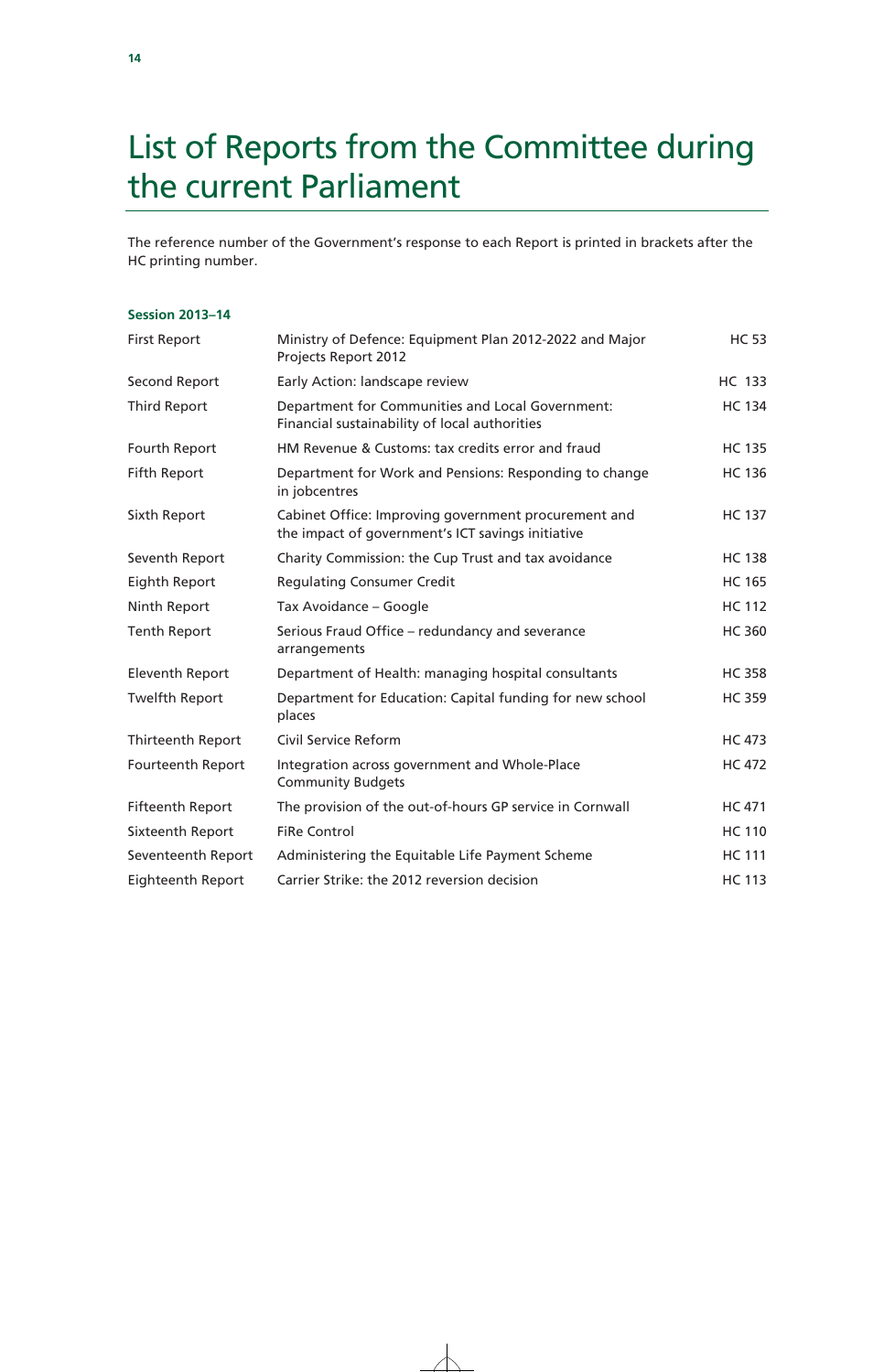### Oral evidence

#### **Taken before the Committee of Public Accounts**

#### **on Wednesday 12 June 2013**

Members present:

Margaret Hodge (Chair)

Mr Richard Bacon Stephen Barclay Guto Bebb Jackie Doyle-Price Chris Heaton-Harris Meg Hillier Mr Stewart Jackson Ian Swales Justin Tomlinson

**Amyas Morse,** Comptroller and Auditor General, National Audit Office, **Gabrielle Cohen**, Assistant Auditor General, NAO, **Laura Brackwell**, Director, NAO, and **Marius Gallaher,** Alternate Treasury Officer of Accounts, HM Treasury, were in attendance.

 $\overline{\phantom{a}}$  , where the contract of  $\overline{\phantom{a}}$ 

#### **REPORT BY THE COMPTROLLER AND AUDITOR GENERAL**

#### **Review of the final benefits statement for programmes previously managed under the National Programme for IT in the NHS**

#### **Examination of Witnesses**

*Witnesses:* **Sir David Nicholson**, Chief Executive, NHS in England, **Charlie Massey**, Director General of External Relations, Department of Health, and **Tim Donohoe**, Senior Responsible Owner for Local Service Providers, Department of Health, gave evidence.

**Q1 Chair:** We are going to start talking about NPfIT, and when Steve Barclay comes at the end, we will move on to the issues around gagging clauses. There was a big announcement in September 2011 that you were closing the NPfIT programme. *Sir David Nicholson:* Yes.

**Q2 Chair:** That was not true.

*Sir David Nicholson:* Well, the Government announced that NPfIT, as a nationally organised programme, was being taken apart and different governance was being put in place to run it. So there is no mechanism at the moment that brings it all together.

**Q3 Chair:** All you changed were the deckchairs on the Titanic—all the existing programmes continued. It was a PR exercise to say you had closed it.

*Sir David Nicholson:* It certainly was not a PR exercise. We took account of what the Committee said—

**Q4 Chair:** What changed, if it was not a PR exercise?

*Sir David Nicholson:* The governance arrangements changed. So there are separate senior responsible officers for each of the individual programmes. We have been going through each of those individual—

**Q5 Mr Bacon:** Do you mean the National Local Ownership Programme, when you say the senior responsible owners? I remember a point at which loads of senior responsible owners were created across the whole country. Instead of having one, which hitherto had been you, there were going to be dozens of them. Is that what you are referring to? It was called NLOP.

*Sir David Nicholson:* No.

**Q6 Mr Bacon:** That is not what you are referring to—the one that Tony Collins described as "No Longer Our Problem".

*Sir David Nicholson:* No, that wasn't what I was referring to.

**Q7 Mr Bacon:** Which governance changes were you referring to?

*Sir David Nicholson:* So you have a senior responsible officer for each of the major programmes, rather than what you described there, which was when we tried to organise it geographically to make the strategic health authority chief executives accountable for what happened.

**Q8 Chair:** With the greatest respect, changing the governance arrangement is not closing a programme. *Sir David Nicholson:* But as a precursor— **Chair:** To what?

*Sir David Nicholson:*—to moving the responsibilities for the different bits of the programme, and then to reviewing each section of the programme to see how best it was taken forward.

**Q9 Mr Bacon:** But is it not correct that the press release that the Chair referred to from September 2011 also said that all existing contracts will be honoured? *Sir David Nicholson:* Yes.

**Q10 Mr Bacon:** So in what sense was it closing the programme?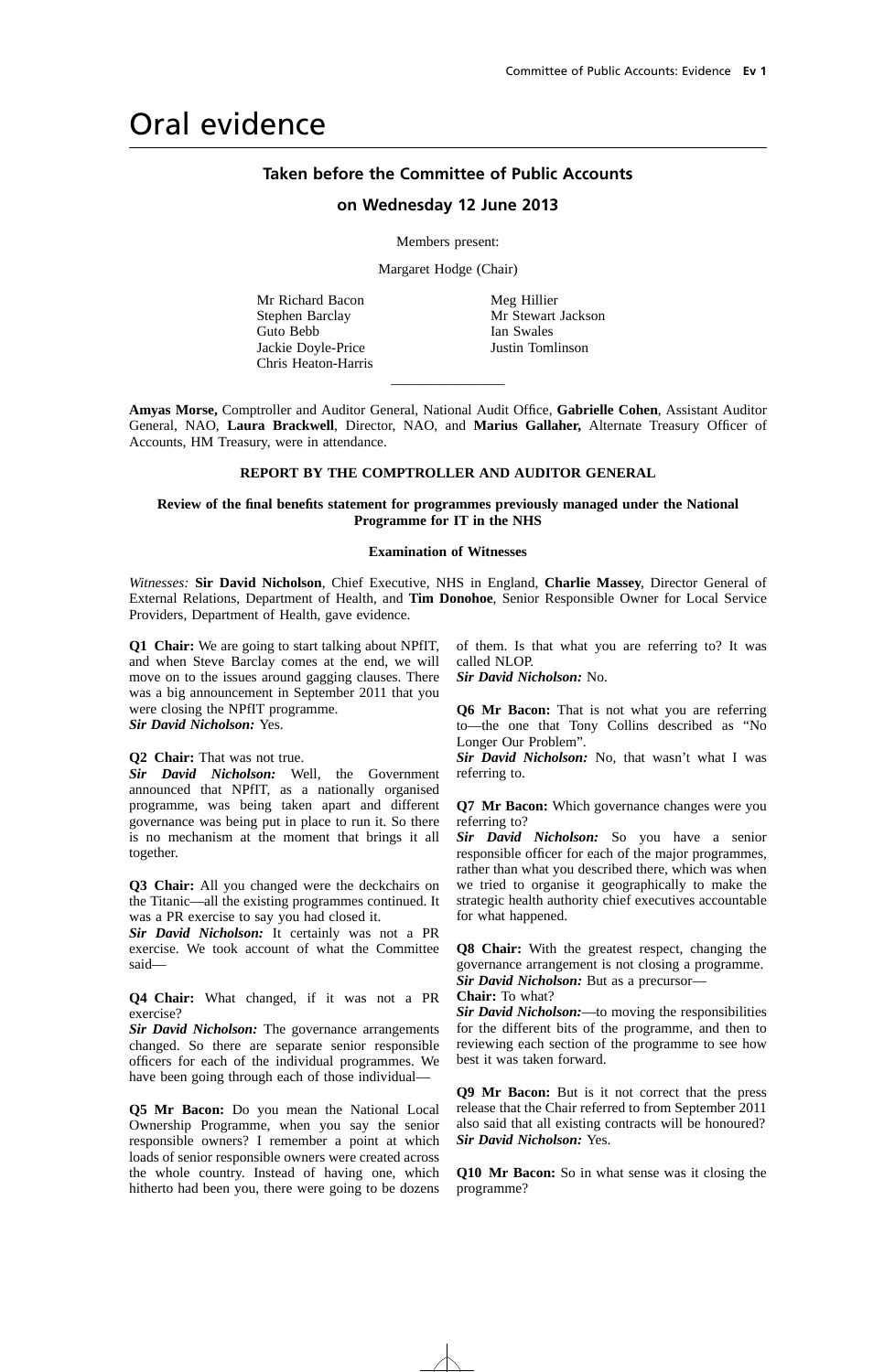*Tim Donohoe:* Perhaps I can help. The intention was that we would no longer manage the national programme—

**Chair:** Do you mind speaking up? I am really sorry. *Tim Donohoe:* The intention was that we would no longer manage the national programme as a single entity and instead, look at each component programme. As those contracts came up for renewal, we would look at the intent of the service that was being delivered. For example, on things like the network infrastructure, it seems apparent that we will need that provision into the future, but it does not have to be—

**Q11 Mr Bacon:** Are you talking about N3 broadband?

*Tim Donohoe:* Yes, indeed. When those contracts come up for renewal, they go through an entirely different process now. The environment around them has changed, in the sense that there is a presumption against approval of contracts with a whole-life cost of over £100 million. In terms of the IT strategy for Government, the Cabinet Office have looked at a range of things like commodity procurement. As these strands of the former NPfIT come up for renewal they will be looked at in a different light.

**Q12 Chair:** What did the press release actually say? The press release said you were closing the programme.

*Tim Donohoe:* I believe it said we were accelerating the dismantling of the programme. The initial step in that was to stop seeing it as a single entity and to start to look at the justification for carrying on with individual parts.

**Q13 Chair:** Okay. I hear what you say. I think that the impression you were trying to give was that you were closing the programme. In effect, all you were doing was what I call a "deckchairs on the Titanic" exercise: you were shifting the way you were running it but keeping all that expenditure going.

*Tim Donohoe:* Well, large parts of that expenditure were driven by contracts that we had with suppliers, so there would have been an issue with getting out of those contracts very quickly.

**Q14 Chair:** Well, the impression that was given to the public was that you were going to get out of some of those contracts.

*Tim Donohoe:* And as I have said, as those contracts come up for renewal, they are being scrutinised in a different way, going forward. What I am saying is that each of these component programmes should be viewed as an independent strand of activity and justified—or not—on the basis of what it is delivering to the service.

For example, on something like the local service provider contracts, which are the thing that people associate most closely with the national programme for IT—

**Mr Bacon:** Say that again? The low cost—

*Tim Donohoe:* The local service provider contracts. **Chair:** You are going to have to speak up or speak into your mic.

*Tim Donohoe:* In the case of those programmes, policy has changed. There is an emphasis on trusts taking responsibility for procurement of their own systems, going forward, so our issues now are about exiting those programmes. For example, the BT and CSC contracts assumed a single end date. There seems to have been an assumption in the original contracts that, when they expired, they would be replaced on a like-for-like basis by a similar contract. What we now have is a set of issues around getting out of that.

**Q15 Mr Bacon:** Who made that assumption?

*Tim Donohoe:* I think it is just implicit in the structure of the original contracts. The fact that everything in the BT contract in London and the south, for example, service provision effectively ends in October 2015. Now, trusts in London and the south are undertaking procurements—

**Q16 Mr Bacon:** What about the contracts where the service provision never really started? It can't really end when it hasn't really started, can it?

*Tim Donohoe:* Clearly, services are being delivered through these contracts; whether they are being delivered to the extent that was originally envisaged is obviously debatable.

**Q17 Mr Bacon:** Do you really think so? Do you think it is a matter for debate whether they are being delivered to the extent originally suggested in the contract? Is it not merely a plain fact that they are not being? Do you really, honestly think there is debate about that?

*Tim Donohoe:* In that sense, no.

**Q18 Mr Bacon:** Then why did you say that you thought that there was?

*Tim Donohoe:* Well, the point I was trying to make was that there are services being delivered through these contracts, to whatever extent, that the NHS is reliant on—things like GP systems and hospital systems. They have not been delivered to the extent that was originally envisaged, as you rightly pointed out, but that does not mean that there is no provision through those contracts; therefore getting away from them poses challenges, both in the sense that we need new commercial arrangements in place, for which we are relying on the trusts, and in that we need to look at the technical aspects of moving from one system to another, which cannot happen overnight at the end of the contract.

**Q19 Chair:** I will start on the CSC contract. How much was the original contract with CSC? *Tim Donohoe:* At 2012 prices, the original contract

would have been about £3.8 billion. **Chair:** £3.8 billion? *Tim Donohoe:* Yes.

**Q20 Chair:** What do you mean by 2012 prices—is there an RPI inflation thing in there as well? *Tim Donohoe:* Indeed, yes. **Chair:** RPI inflation? *Tim Donohoe:* Yes to 2012.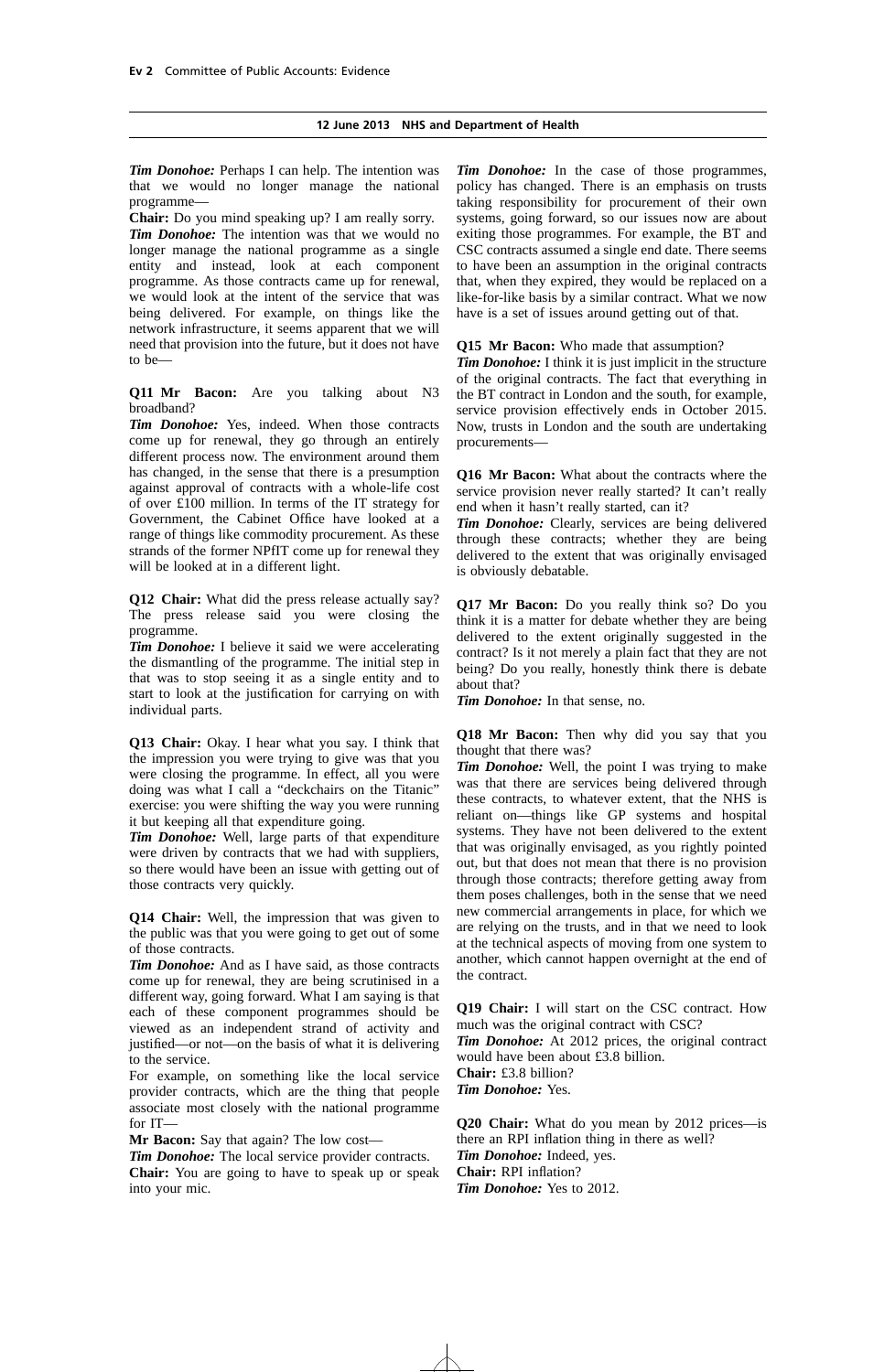**Q21 Mr Bacon:** When you say the original contract you don't mean the original contact as in the first contract. Originally they only had one contract, which was worth about £1 billion.

*Tim Donohoe:* I am sorry.

**Mr Bacon:** They ended up with three contracts, worth about £3 billion. Is it that you are saying is now worth £3.8 billion?

*Tim Donohoe:* Yes, that is right.

**Q22 Mr Bacon:** So what was the original value of the original contract?

*Tim Donohoe:* That would have been £3.1 billion at 2006–07 prices, when the contracts were let or novated from Accenture to CSC.

**Q23 Chair:** And there is an RPI-indexed clause in there, so that everything you spend over time is uprated according to the RPI?

*Tim Donohoe:* There are two issues. We have tried, for example, when we talk about the benefits statement, to maintain comparability to the work that the NAO have done—

**Q24 Chair:** Can you just answer the question? Is there an RPI clause in your contract with CSC, which means every time it goes a bit later you pay more on the retail prices index?

*Charlie Massey:* I don't think that is what Tim is saying. I think Tim is saying, in terms of ensuring that the numbers that we talk about, we have a consistent basis for talking about them, rather than that being part of the contract itself.

**Q25 Mr Bacon:** Assuming, which is obviously a massively heroic assumption, with absolutely no chance of being brought into reality, that CSC were able to deliver what was said in the contract, and have a system for an acute hospital, Lorenzo, that works properly, and it was now deployed all over their three local service provider areas—I know that is plainly ludicrous, but bear with me and indulge me for a second, and imagine that that is the case—what is the amount of money, in those albeit ludicrous circumstances, that would have been paid to CSC? Is it £3.1 billion or is it £3.8 billion? That is really what is driving the Chair's question. Do they get even more, because of inflation, or do they get £3.1 billion? Which is it?

*Tim Donohoe:* With respect, it is not an either/or position, because the nature of the deployments would have meant that they are spread over time. Therefore, what I was trying to indicate is that if we pay for things in current prices the money is effectively worth less than it was at the time the contracts were let. So that is what we recognise—

**Chair:** What are you paying them? What is the cash?

**Q26 Mr Bacon:** We like to deal in real pounds, shillings and pence, rather than funny money. What I want to know is, in my hypothetical question, assuming they had successfully deployed everything, what is the amount of cash that you would have paid across to them?

*Tim Donohoe:* For example, in the letter I sent you in order to indicate the Lorenzo deal, that was in 2012 prices, and that represents what we will pay, but will be subject to further indexation.

**Q27 Chair:** When they bill you—

**Mr Bacon:** Sorry, I am waiting for an answer to my first question. How much cash would you have paid them if they had delivered everything they were supposed to in the contracts, for the three LSPs?

*Tim Donohoe:* If it had all been delivered in 2006–07, when the contracts were effectively let, it would have been £3.1 billion.

**Q28 Mr Bacon:** Yes. Contractually it was supposed to be delivered by December 2005, wasn't it, really? The whole thing was two years and nine months from April 2003. That is what it said in the contract. Obviously, that is way off. Are you saying that because it is later than that they are getting more cash: when they count up the used tenners and get to the end of the line there will be more of them than there would have been?

*Tim Donohoe:* No, in the sense that their costs are increasing—

**Q29 Mr Bacon:** Hang on; what they then have to pay out because of their costs is a separate question. I am a very simple person. I want in and I want out. I am not talking about out. I am not talking about CSC's costs. I am talking about a very simple proposition, which is how much money are you, the NHS whether you call it Connecting for Health, or whatever you call it—paying them? How much would you be paying them if they had delivered everything?

*Tim Donohoe:* We pay for current services at current prices.

**Q30 Chair:** So there is an RPI indexed element in the contract that you are paying for—we are paying for, actually: not you but we.

*Tim Donohoe:* I cannot say with certainty whether there is such a clause.

**Q31 Mr Bacon:** But you are basically saying that inflation matters in this contract: that because it is late, and taking longer, the total amount of money that they will get will be greater than it otherwise would have been. Yes or no?

*Tim Donohoe:* No, in the sense that we have now renegotiated—

**Q32 Mr Bacon:** You say "No, in the sense that"; you keep on qualifying everything. I am just trying to find out: it sounded to me like you were saying if they had delivered everything contractually they were supposed to on time, which was the end of December 2005, they would have been paid an amount of money. What I am asking is, given that that plainly didn't happen, what if they were to deliver everything they were supposed to in the contract by a later point in time? We are only a mere eight years late, now, from that point, and very little has been delivered by CSC, as far as I can see, and you are still negotiating. We had a brief in February that said the negotiations would be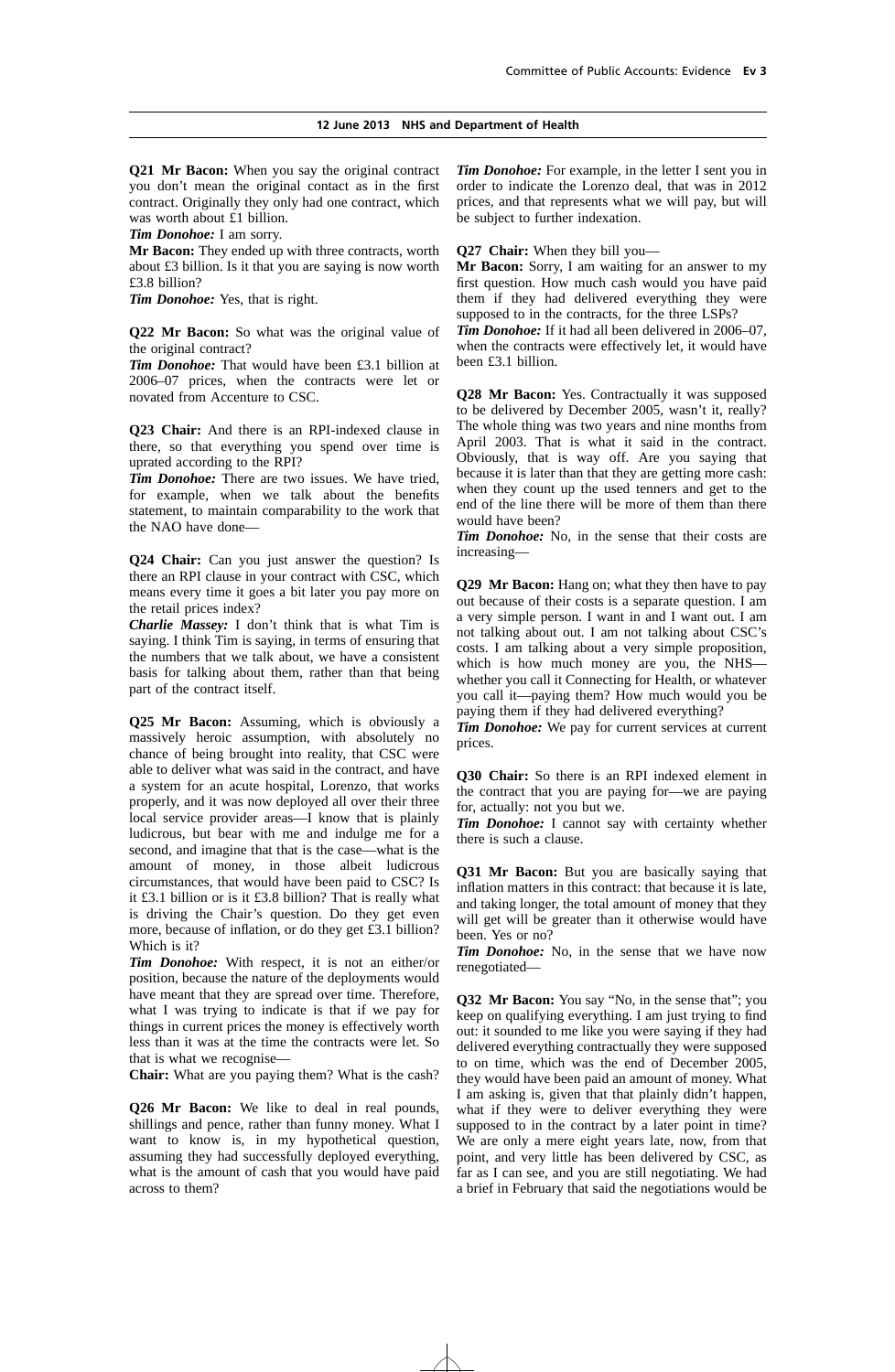complete by the end of March. It is now June and the negotiations are still going on, aren't they? Correct? *Tim Donohoe:* They are, although—

**Q33 Mr Bacon:** Right, so there has not a lot been delivered, and the negotiations are still going on. I am just trying to get to the point: forget your negotiations for a minute and assume that they were able, miraculously, to pull down from the ether some acute hospital software that worked, everyone loved it and wanted it and everyone rolled over and got their tummies tickled, and that that was deployed now rather than back at the end of '05. What is the amount of cash that they would receive? Would that be more than they would have received at the end of 2005? *Tim Donohoe:* Yes, it is a higher number.

**Q34 Mr Bacon:** By how much?

*Tim Donohoe:* If you are talking about the entirety of the original contract compared with current prices, it is about £700,000.

**Q35 Mr Bacon:** £700 million, you mean. *Tim Donohoe:* Sorry—£700 million. **Mr Bacon:** That is mind-blowing.

**Q36 Chair:** May I ask a second question, because it has gone from £3.1 billion to £3.8 billion. How much cash has CSC received from us so far?

*Tim Donohoe:* The total spent to date is about £1.1 billion.

**Q37 Chair:** They have received £1.1 billion? *Tim Donohoe:* Yes.

**Q38 Mr Bacon:** Can you just remind us, apart from Lorenzo, the acute hospital system that was their main offering in this—the one that, in their 2005 report, they said was available from 2004—what else are they supposed to be providing for which you have been paying them money?

*Tim Donohoe:* They are delivering in excess of 2,500 systems that include, for example, about 1,800 GP practice systems.

**Q39 Chair:** With patient records, or with what? *Tim Donohoe:* Yes, in the sense that—

**Q40 Q40 Chair:** So that is the Lorenzo system, isn't it?

*Tim Donohoe:* No, this is a different system: it is something called TPP SystmOne.

**Q41 Mr Bacon:** Is this stuff that they now have available because they bought iSOFT? *Tim Donohoe:* No.

**Q42 Mr Bacon:** Because iSOFT supplied stuff to GP practices long before the national programme came along.

*Tim Donohoe:* Indeed. Since CSC acquired iSOFT, they have a stock of systems related to iSOFT. But TPP are a separate company; they are a subcontractor to CSC under these arrangements.

**Q43 Chair:** Can you give this Committee this assurance: you started off at £3.1 billion, which actually would be £3.8 billion. You have paid them £1.1 billion so far and you now intend to pay them, in effect, another £0.5 billion?

*Tim Donohoe:* To the end of the contract, for the entire set of systems and services that they will deliver, we estimate that the lifetime cost will be about £2.2 billion.

**Q44 Mr Bacon:** On top of the £1.1 billion that you have already paid them, or in total?

*Tim Donohoe:* No, in total. To the end of the contract.

**Q45 Chair:** So you intend to pay them another £1 billion?

*Tim Donohoe:* Yes, including the figures that I indicated in the letter yesterday.

**Q46 Chair:** And that £1 billion is going on the patient records system, the Lorenzo system?

*Tim Donohoe:* No, the only money that will be spent on the Lorenzo system is what I outlined in the letter: the figure of just over £0.5 billion. Everything else is the TPP system—

**Q47 Chair:** Okay, so £0.5 billion on the Lorenzo system—Richard is the great expert on this. Out of that, how many hospital trusts have got the Lorenzo patient record system in place today where it is working and functioning fully?

**Mr Bacon:** We are not talking about three people in the podiatry department, but across one major acute hospital.

*Tim Donohoe:* The key site is Morecambe Bay, where the software—

**Mr Bacon:** That is the one where Gordon Hextall told me several years ago that it had been deployed, isn't it? But it turned out that it hadn't.

**Q48 Chair:** Is it working fully there now?

*Tim Donohoe:* Effectively, yes. Everything that has been deployed there—

**Q49 Chair:** Effectively yes? Yes or no?

*Tim Donohoe:* Yes, it is, with the exception of the parts of the software that have not yet been fully delivered.

**Q50 Mr Bacon:** Can you explain—I am really fascinated by this. How did you end up, as the NHS, contracting with an organisation in—well, we know that the contracting period was from February 2002 until October 2003 and that all the contracts were in place by then, so it was 10 years ago that the contracts were in place. You bought this non-existent software off paper descriptions—years ago, I did not know what vapourware meant, but now I know that it means that it has not been written yet—from a company that said fairly shortly afterwards that it would be available from 2004 and that it was getting enormous traction, great acclaim across the health care sector and that everybody loved it. Here we are 10 years later, and you are still waiting for it to be written. How did we end up in a position where we contracted with such a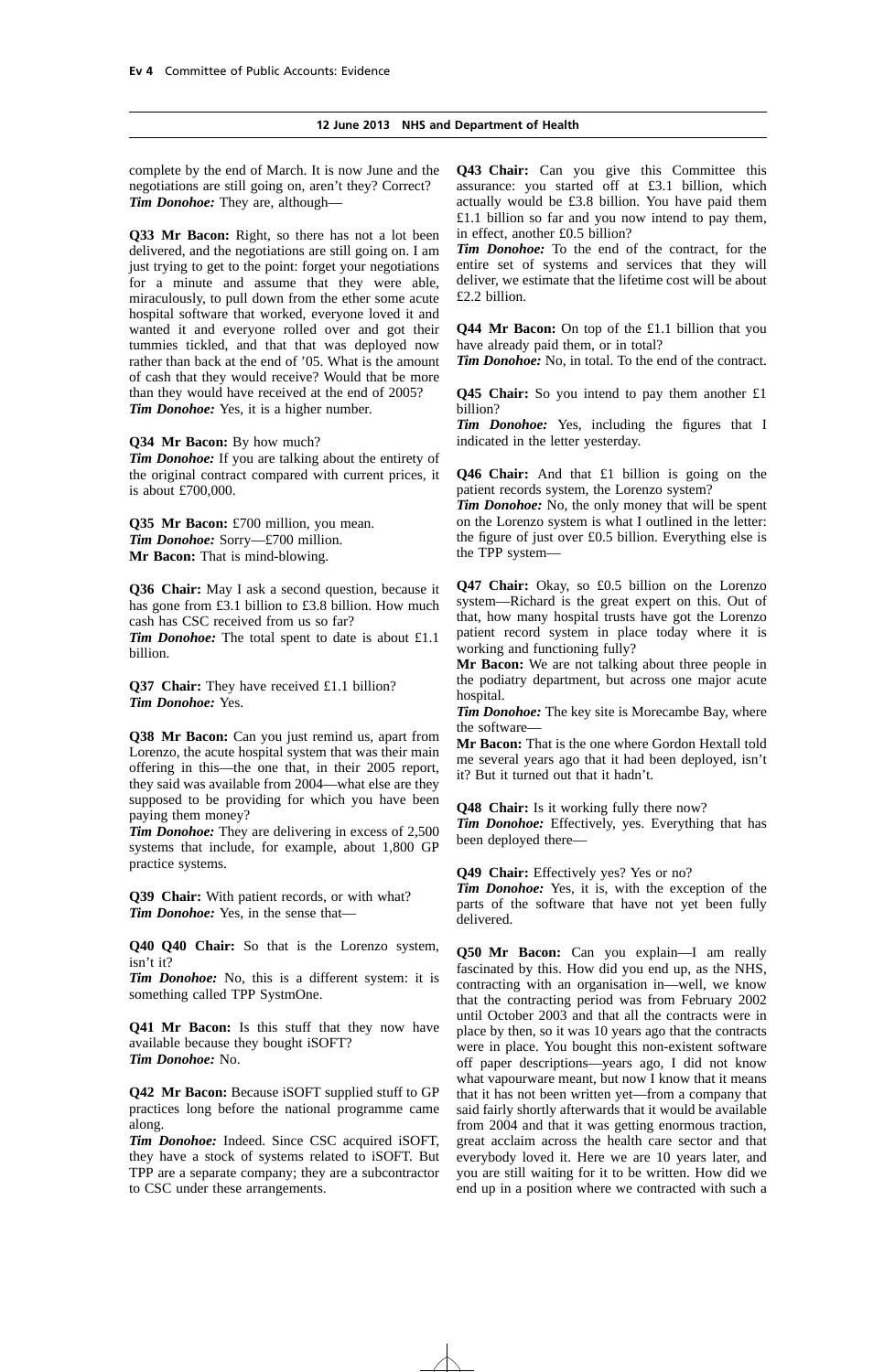company, and didn't have a way out, or a way to say, "I'm sorry, guv. You've had many, many chances, and you've completely failed. It's hasta la vista"? How did we get into a situation where we couldn't say that?

*Tim Donohoe:* Decisions were taken originally to enter into this agreement, and over time the software has not been delivered. That is obvious to everyone. Over time, the contract has been reset a couple of times. Effectively the elapsed time to deliver the software did not put us in a position where we had a strong negotiating angle with CSC. Therefore, we got to a position where—

**Q51 Chair:** Say that again. We didn't have a strong negotiating—

*Tim Donohoe:* No, a strong negotiating position because of the contract resets that had been done previously.

**Q52 Mr Bacon:** You strengthened their hand and weakened your hand?

*Tim Donohoe:* No. When the MPA had conducted their review of NPfIT in 2011, the Department was already in the middle of negotiation to agree a memorandum of understanding with CSC. After the discussions with the MPA it became apparent that that was not a good value for money proposition and there was more to be achieved. It was at that point that we started negotiating towards the agreement.

**Q53 Chair:** I don't understand a word of what you are saying there; sorry.

*Tim Donohoe:* What I am saying is that we have sought over time to reduce our contractual exposure with CSC. We were faced with a position about a year ago where the existing contract had effectively broken down. CSC had the exclusive right to supply systems to 160 trusts. They knew that we could not name 160 trusts and we knew that they could not deliver 160 trusts, so effectively we were in a position where the contract was heading for dispute. Looking at our options at that time, it was clear that options around terminating the contract, either in full or just the Lorenzo part of it, would not have offered good value for money because—

**Q54 Mr Bacon:** You would have had to pay them the full value of the contract for their having delivered nothing.

*Tim Donohoe:* Potentially, yes.

**Q55 Mr Bacon:** Which says a great deal about your contract management, does it not? The only reason why that could possibly be the case is if you ended up in court and they had their clever intellectual property silks sitting there, and you were to say, "You dreadful CSC, you haven't done this, that and the other. You haven't done X, Y and Z or P, Q and R. In fact, there is a laundry list thousands of pages long of stuff you haven't done." The problem would be that they would turn round to you and say, "Ah, Mr and Mrs NHS, there is a slight problem there. The reason we didn't do X, Y and Z is because you didn't do A, B and C, and the reason we didn't do P, Q and R is because you didn't do D, E and F." That's right, isn't it?

*Tim Donohoe:* Yes. I would not disagree with that.

*Charlie Massey:* One of the key elements of the interim agreements was that CSC took a write-down of nearly £1 billion, and we removed the exclusivity of those 161 trusts.

**Q56 Mr Bacon:** Well, have you? There is still a presupposition that they will get money out of the NHS, and their competitors who provide software that works and hospitals want to buy won't.

*Tim Donohoe:* Well, look, we are not saying that had we started from a clean sheet this is the deal that anybody would have wanted. This deal has been done in the context of an emerging dispute.

**Q57 Chair:** You are going to spend another half a billion pounds with this rotten company providing a hopeless system. How much are you putting in of our money to bribe trusts to buy this system? *Tim Donohoe:* We are not bribing trusts.

**Q58 Chair:** You are providing money to trusts to do deals with CSC. Ipswich, £9.6 million, I think I am right in saying. Hull and East Yorkshire, how much? You are giving trusts money to buy the Lorenzo system from CSC.

*Tim Donohoe:* Would it be helpful if I explained the structure of the interim agreement and what is on offer to trusts?

**Q59 Mr Bacon:** It probably would, but could we be clear about one thing? If a trust wants to go to Cerner, Care Cast, McKesson or whoever they want to go to, you don't give money—I am talking about within the CSC local provider areas—but if they go to CSC, you do give money. That is correct, isn't it? *Tim Donohoe:* That is absolutely correct.

**Q60 Mr Bacon:** So the Chair is right when she says there is a bung on offer, but only if they buy the CSC product. That's right, isn't it? *Tim Donohoe:* No.

**Q61 Mr Bacon:** "Bung" is a terribly tendentious word, and not very technical. I will replace it with "money". That is correct, isn't it?

*Tim Donohoe:* The fact that money is on offer is correct.

**Q62 Mr Bacon:** And that it is not on offer to others. *Tim Donohoe:* That is correct, but I would point you to the fact that before this interim agreement, the previous iteration of this contract meant that that is the case for 160 trusts minimum, and an assumption that 220 trusts-

**Q63 Chair:** How much are you expecting to put on top of the contract, which will be money you give trusts to engage with CSC to buy the Lorenzo system? *Tim Donohoe:* We have indicated to trusts that they can get up to £3.1 million to cover local trust activities and integration with other systems.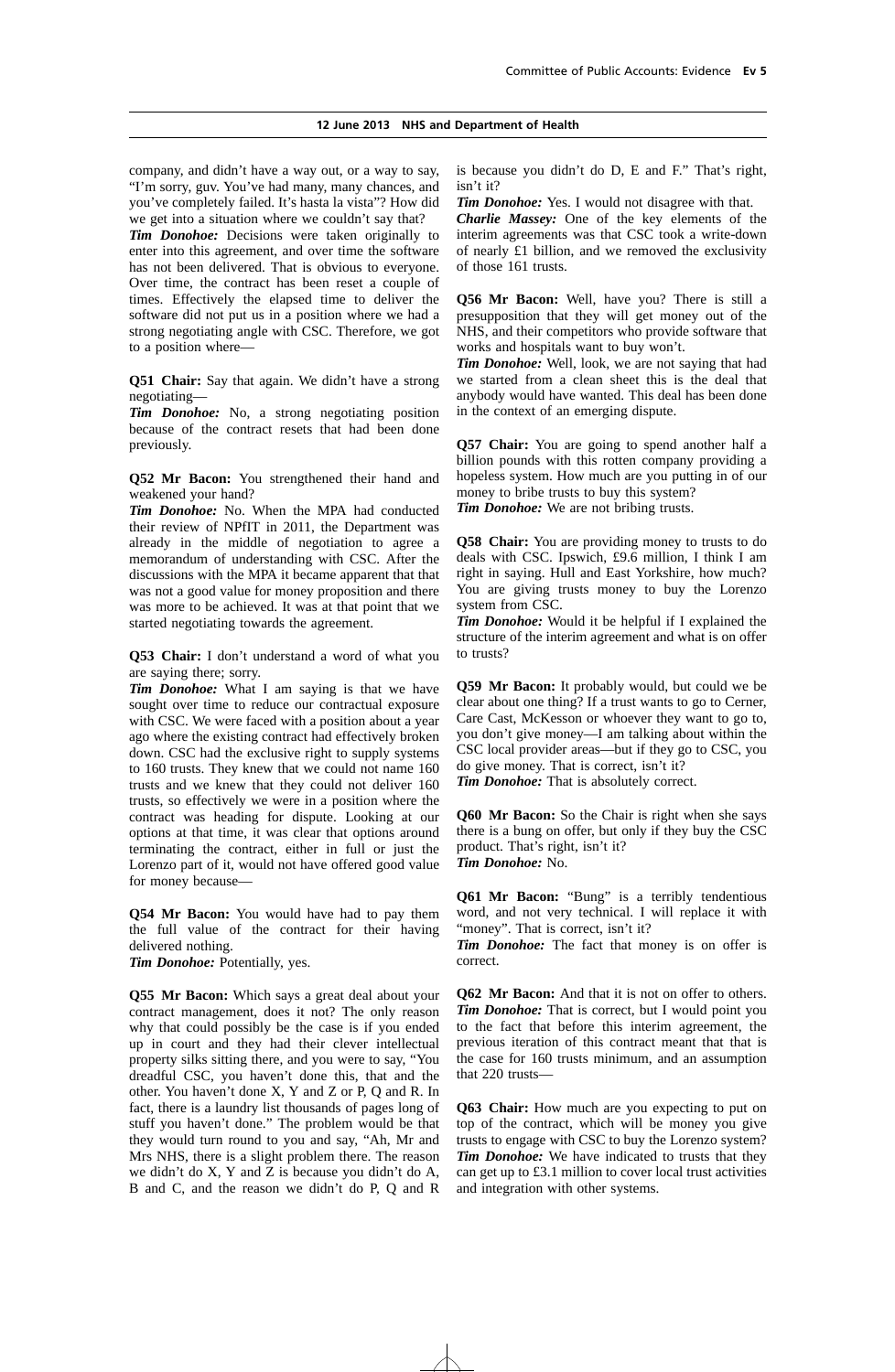**Q64 Chair:** How many trusts do you expect to take advantage of that?

*Tim Donohoe:* We have said that we will make the money available to the first 22 trusts, or until the money—

**Q65 Chair:** So when Ipswich says that it got £9.6 million from you, signed off by you in April—you can tell me whether I am right about £9.6 million; it might be £13.6 million: £4 million for implementation and deployment support and £9.6 million for service changes and deployment—how much did Ipswich get?

*Tim Donohoe:* I cannot bring the precise figure to mind. If I can give you the breakdown of how that figure will be made up—

**Q66 Chair:** Could it be in the region of £9.6 million to £13 million, rather than the £3-point-something million?

*Tim Donohoe:* Yes, but the £3.1 million is an element of that. What I think we are missing here are the system and service charges—the cost of deploying the system and the service charges for five years. That can vary between about £8.9 million—

**Q67 Chair:** So is it £3 million a year? Just plain English. I don't understand. Ipswich is getting more than the £3 million you originally said to us was what they would each get.

*Tim Donohoe:* The £3.1 million is an average funding on top of the system and service charges. The system and service charges will vary depending on what configuration of the software a trust takes.

**Q68 Chair:** So they get more than the £3.1 million, and they also get the service charges. *Tim Donohoe:* Yes.

**Q69 Chair:** So what budget have you got in the Department of Health or whichever bit of the NHS to support, help and provide money to trusts to buy this rotten system?

*Tim Donohoe:* The letter I sent you gives a breakdown, which is our entire forecast spend on the system as at now, assuming that 22 trusts take the software. I would stress again that we are not forcing trusts to take the software.

**Q70 Chair:** I understand. What is the breakdown? Is that in the letter you sent me?

*Tim Donohoe:* Yes. The letter is our entire predicted spend on the Lorenzo system should 22 trusts choose to take it.

**Chair:** I am going to put that in the public domain, because I don't see why not. That is nearly £600 million.

**Q71 Ian Swales:** What does it tell us about the real benefits of this system, if you have to pay trusts to take it and then provide ongoing funding? Surely, if an IT system is any good at all, the trusts will reap massive benefits and would clearly want such a system. The fact that you are having to give them extra money suggests that the benefits are possibly illusory.

*Tim Donohoe:* We are asking trusts to produce business cases that have to be approved at trust board level and then approved by the DH centrally, asking for a return on investment of about 2.4 to 1. The money that is spent on each of these systems has to be cost-justified in that way.

**Q72 Ian Swales:** When you say return on investment, what investment are you talking about? Are you talking about their share of the entire programme? You are giving them money, aren't you? *Tim Donohoe:* I am talking about the totality of cost for each implementation of Lorenzo—the central funding that the Department supplies and any local funding that the trusts put in to cover their additional costs. In most cases, £3.1 million might not even be half of the costs needed to deploy the system.

**Q73 Ian Swales:** If I am on a trust board, what is my investment decision? What have I got on each side of the page? My costs are what?

*Tim Donohoe:* Each business case has to take into account the central costs, and the return of investment is after those costs have been taken into account. Where trusts do, for example, a 10-year business case, we have asked them to put in the costs of reprocurement when the five years of service that is paid for by the central—

**Q74 Ian Swales:** Sorry, which central costs? The costs where you actually give them the money?

*Tim Donohoe:* Yes. We give them the deployment charge, service charges for five years and the additional funding, should they require it.

**Q75 Chair:** May I ask one final question? You did not stop the programme, but you made a public announcement in September 2011. We are now in June 2013, and you still have not completed the renegotiations with CSC. What on earth are you up to?

*Tim Donohoe:* We have agreed all matters of substance with CSC now.

**Q76 Chair:** It has taken you two years—it is crackers!

*Tim Donohoe:* Indeed it has, but in moving towards the final iteration of this contract—

**Q77 Chair:** Why has it taken you so long? It is always wonderful that when people appear before this Committee something is about to be signed. The truth is that we are almost two years on and it has not been signed.

**Mr Bacon:** Do you think that if you wait long enough, I will leave the Committee and we will all forget about it?

*Tim Donohoe:* No; I don't imagine that will happen at all. We have secured additional—

**Q78 Chair:** Why has it taken two years?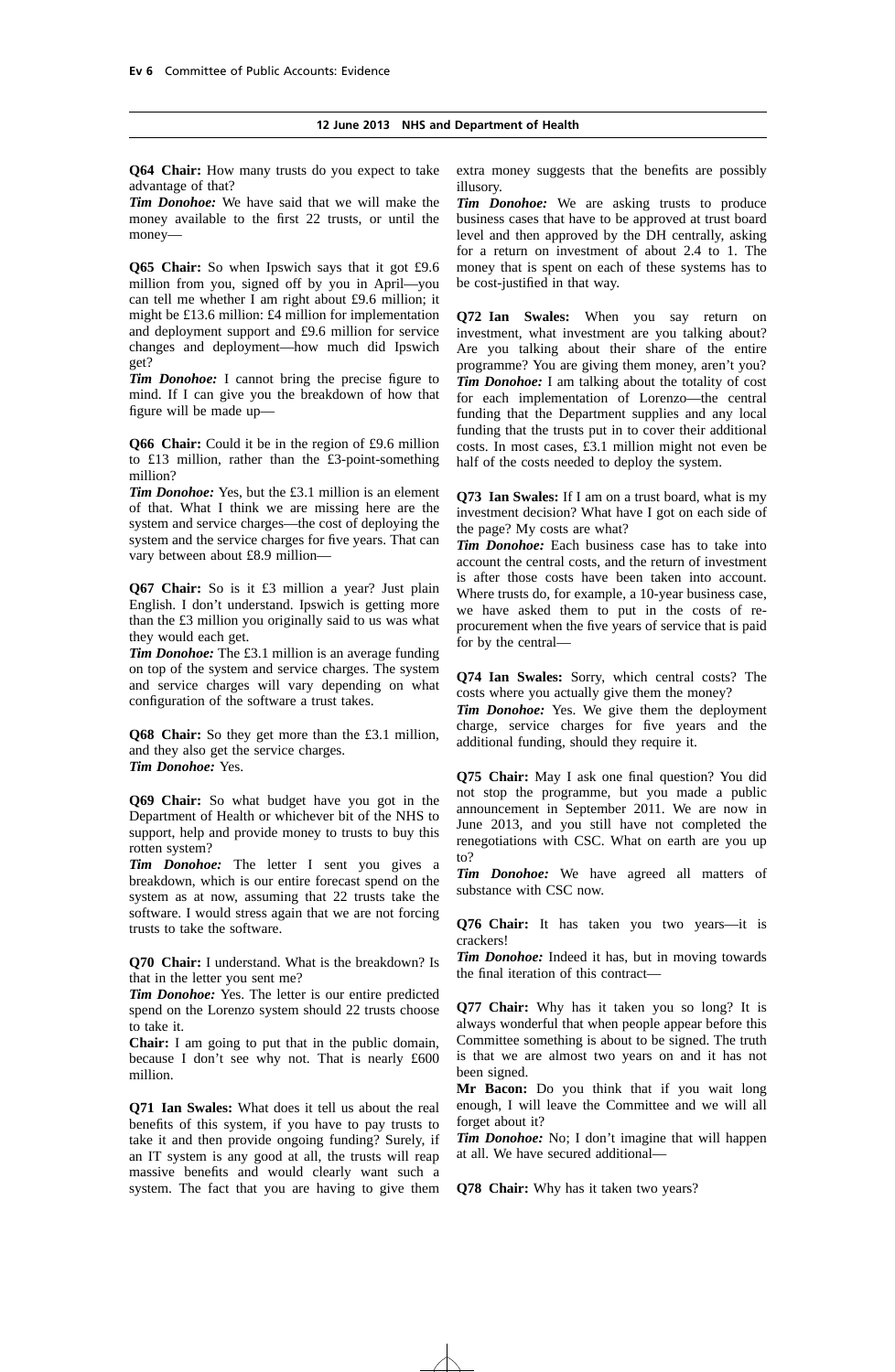*Tim Donohoe:* Because it has been a very hard negotiation. We have got a good deal for the taxpayer. We have got the company to take—

**Q79 Chair:** I am not sure that you have got a good deal for the taxpayer, spending another billion quid on a system that, according to the best evidence that Richard has been able to collect, does not really work. *Charlie Massey:* May I come in on that briefly? It is quite important to understand the counterfactual. When we were looking at renegotiating the agreement with CSC, we were faced with a potential exposure of over £1 billion if we just walked away from the contract altogether.

**Q80 Chair:** No; £2 billion—£3.8 billion and you had spent a billion.

*Charlie Massey:* So where we are now is an interim agreement that creates an exposure of just over half a billion pounds, as per Tim's letter to you, for which we will be funding those up-front costs that you described in terms of those 22 trusts. So we are in a much better position than we might have been. In terms of the deal—

**Q81 Mr Bacon:** May I stop you there? Actually, the counterfactual that you really want to look at is what would have happened had you let "Information for Health," which started in 1998, keep going. Lots of trusts were doing quite good work and making serious progress, which they needed to make because their old systems were falling over. It is correct, is it not, that they were told to put their work on hold because they were going to have NPfIT instead, and that as a result, many hospitals got into a desperate position because they had actually stopped their work due to being told that they essentially had to because of this great new behemoth, "Connecting for Health"? Had they been able to keep on going with that, we would have been in a much better position and we would have spent much less money. That is correct, isn't it?

*Sir David Nicholson:* It is worth pointing out here— I am not an apologist for what happened—

**Q82 Mr Bacon:** Instead of Mr Massey waving his arms, can I just get an answer to my question?

*Charlie Massey:* I don't know the answer to that; it was before my time, so I could not give you an answer about that counterfactual.

**Chair:** I would simply say to you that it is a lousy deal and I still do not understand why it would take you two years to negotiate a lousy compromise. That is what I don't get.

**Q83 Stephen Barclay:** Sir David, did you personally negotiate the reset agreement with CSC last year? *Sir David Nicholson:* No.

**Q84 Stephen Barclay:** Who was it who signed that? *Sir David Nicholson:* Katie Davis will have signed that.

**Q85 Stephen Barclay:** So the reset agreement last year was signed by Katie Davis. *Sir David Nicholson:* According to Tim.

*Tim Donohoe:* Yes.

**Q86 Stephen Barclay:** Could you clarify when it was signed?

*Tim Donohoe:* I believe that it was signed on 31 August last year.

**Q87 Stephen Barclay:** On 31 August last year. When did Katie Davis leave? *Tim Donohoe:* The same day.

**Q88 Stephen Barclay:** The same day?

*Tim Donohoe:* Yes.

**Q89 Stephen Barclay:** So this major reset was signed by Katie Davis on the same day that she left. *Tim Donohoe:* Yes.

**Q90 Stephen Barclay:** Okay. It is interesting that that was her last act. Given that it was her last act as she was leaving, presumably, Sir David, as the accounting officer and senior responsible owner, you were briefed on that?

*Sir David Nicholson:* Yes, I would have been briefed at the time.

**Q91 Stephen Barclay:** CSC's delivery of Lorenzo has been woefully late against the original and, indeed, every subsequent plan. I think that that is a fair summation—would you accept that? *Sir David Nicholson:* That's fair.

**Q92 Stephen Barclay:** Okay, and is it also fair to say that, as accounting officer, you would not see it as your role to reward failure? That would be inappropriate.

*Sir David Nicholson:* The most important thing in these circumstances is to get the systems on the ground and get good value for the taxpayer.

**Q93 Stephen Barclay:** Did you have to pay any compensation payment to CSC upon reset of the contract?

*Tim Donohoe:* Yes, we did, as indicated in the letter.

**Q94 Stephen Barclay:** So could you clarify what that payment was?

*Tim Donohoe:* We agreed with CSC a payment of £100 million, which effectively bought us out of our commitment to provide 160 trusts with the Lorenzo system. There was a further payment of £10 million, which was in recognition of changes to the software that had been requested by the NHS, but had not been formally agreed with CSC.

**Q95 Stephen Barclay:** So we have a supplier who has been woefully late against the original plan and every subsequent plan, who has clearly failed to meet their obligations, and yet you pay them over £100 million. Why did you have to pay a contractor that had clearly failed over £100 million?

*Sir David Nicholson:* We have already covered this, but certainly, as far as those arrangements are concerned, the contract that has been in existence for some years gave a volume and a number of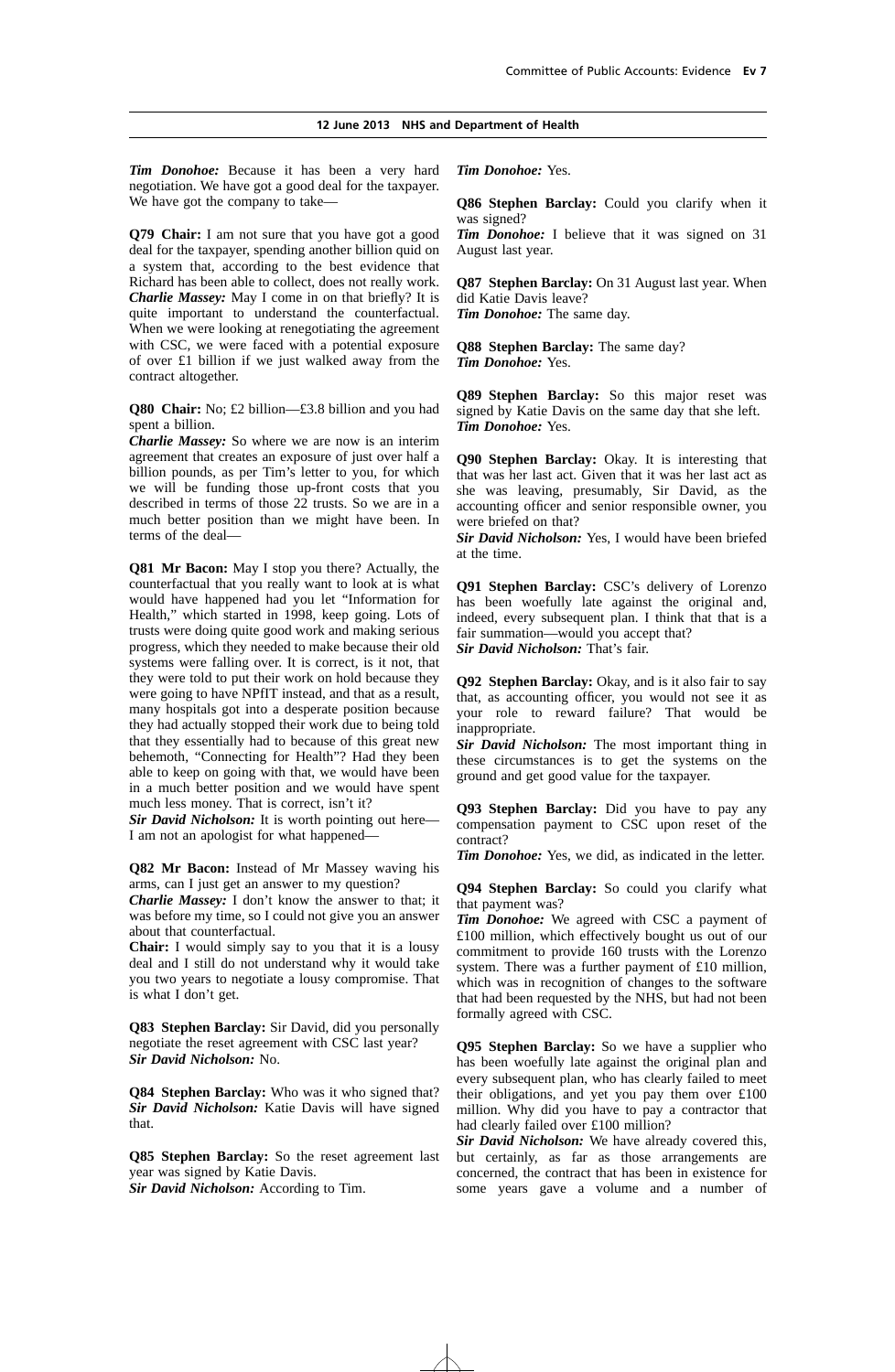organisations' commitment that we wanted to get out of, because we did not believe we could deliver our side of that particular bargain. Don't forget that in the case of Fujitsu, we cancelled the contract against poor performance, so it is not that we are frightened to cancel a contract if we think it is the right thing to do, but we are still engaged in long-term legal debate and discussion with them that could go on for quite a while.

So we made an assessment about getting out of the deal. We acknowledged the fact that over many years CSC had provided a number of very effective interim systems, and had developed and implemented a series of both primary care mental health and community systems that were very effective over the time. We consulted and were involved in cross-Government work with both the Cabinet Office—the Major Projects Authority—and the Treasury, and we thought that this was the right and best deal that we could get.

**Q96 Stephen Barclay:** Sure. But, Sir David, that is a very long answer for saying your contractual position was weak.

*Sir David Nicholson:* Well, our contractual position was what it was. It was what was signed up in 2002 and 2003.

**Q97 Stephen Barclay:** Indeed, but think of the consequence. We have a supplier who, you accept, was woefully late. Therefore, one would assume you could exit the contract. The reason you could not exit the contract was because your commercial position was unclear.

*Sir David Nicholson:* No, it was not unclear. If you look at the history of the national programme for IT that we have discussed on a number of occasions in the Public Accounts Committee, we have essentially, over the last few years, been trying to make the best deal that we can for taxpayers and patients out of a set of contracts that were not ideal and that were set in a very different time for the NHS.

**Q98 Stephen Barclay:** The reality is, is it not, that you failed to manage the NHS's obligations under the contract, and as a consequence of that we have had to pay a failed supplier over £100 million.

*Sir David Nicholson:* No, I do not accept that at all.

**Q99 Stephen Barclay:** Well, why are we paying over £100 million to a contractor that has failed? *Sir David Nicholson:* First of all—

**Mr Bacon:** Actually, Mr Donohoe did accept it just a minute ago when I made exactly this point. They will say, "We didn't do X, Y and Z, because you didn't do A, B and C", and Mr Donohoe said, as I think the record will show, "I do not disagree with that".

*Sir David Nicholson:* I am sorry; let me finish the answer. They were not completely failed. They have delivered a whole number of services for us over that period, and we paid them for it. Many hospitals in the area—in the North, Midlands and East—depend on the services that this organisation has provided over that period. What was clear was that it was unlikely that we would be able to serve up 160 organisations in the way that was originally expected in the contract, which, in my view, could never have been delivered for that time. So we took a judgment, in the best interests of taxpayers and patients, to make that deal at that particular time. You may not agree with it. You may think it is the wrong deal. All I can say is that we worked with the Cabinet Office, the Major Projects Authority and the Treasury to oversee all of that, and our judgment was that this was the best deal for the taxpayer.

**Q100 Stephen Barclay:** The reality is that you were the senior responsible owner for managing the NHS meeting its obligations under the contract. The failure to do so made your position commercially weak. That is why you were not able to enforce the contract against a supplier that had failed to meet its obligations. That therefore ties this £100 million directly to the fact that you did not manage the people under your responsibility in meeting those obligations. *Sir David Nicholson:* No, those people are not under my responsibility. A large proportion of those organisations are foundation trusts. The whole organisation of the NHS was changed after the contract was signed.

**Q101 Chair:** What year was the contract signed? *Tim Donohoe:* The original contract was signed in 2003.

**Q102 Chair:** Where were you at that point? *Sir David Nicholson:* I was working in Birmingham and the black country.

**Q103 Chair:** When did you take over responsibility for the contract?

*Sir David Nicholson:* In September 2006.

**Q104 Chair:** May I ask two questions, and then I will go to Jackie? You said in response to Stephen that there are still legal discussions being held. Does that mean there is a potential further liability on top of the £110 million that could emerge?

*Tim Donohoe:* No. What we are seeking to do is conclude the reset of the contract.

**Q105 Chair:** So what are the legal discussions?

*Tim Donohoe:* Well, just those that are necessary to conclude the contract. Effectively, the contract was a legally binding agreement that was entered into in August last year. That has to be enacted into a contract. As was pointed out earlier, CSC effectively has three contracts, in the north, the midlands and the east. They are being consolidated into a single contract as a stepping stone to us moving away from these arrangements in the future.

**Q106 Stephen Barclay:** But that exclusivity, which only applied to two of the three, applied only if they were not in breach of the contract.

*Tim Donohoe:* As I think I said earlier, we took advice on our position. As we have just been discussing, it was felt that our options around termination of whole or part of the contract would not represent good value for money.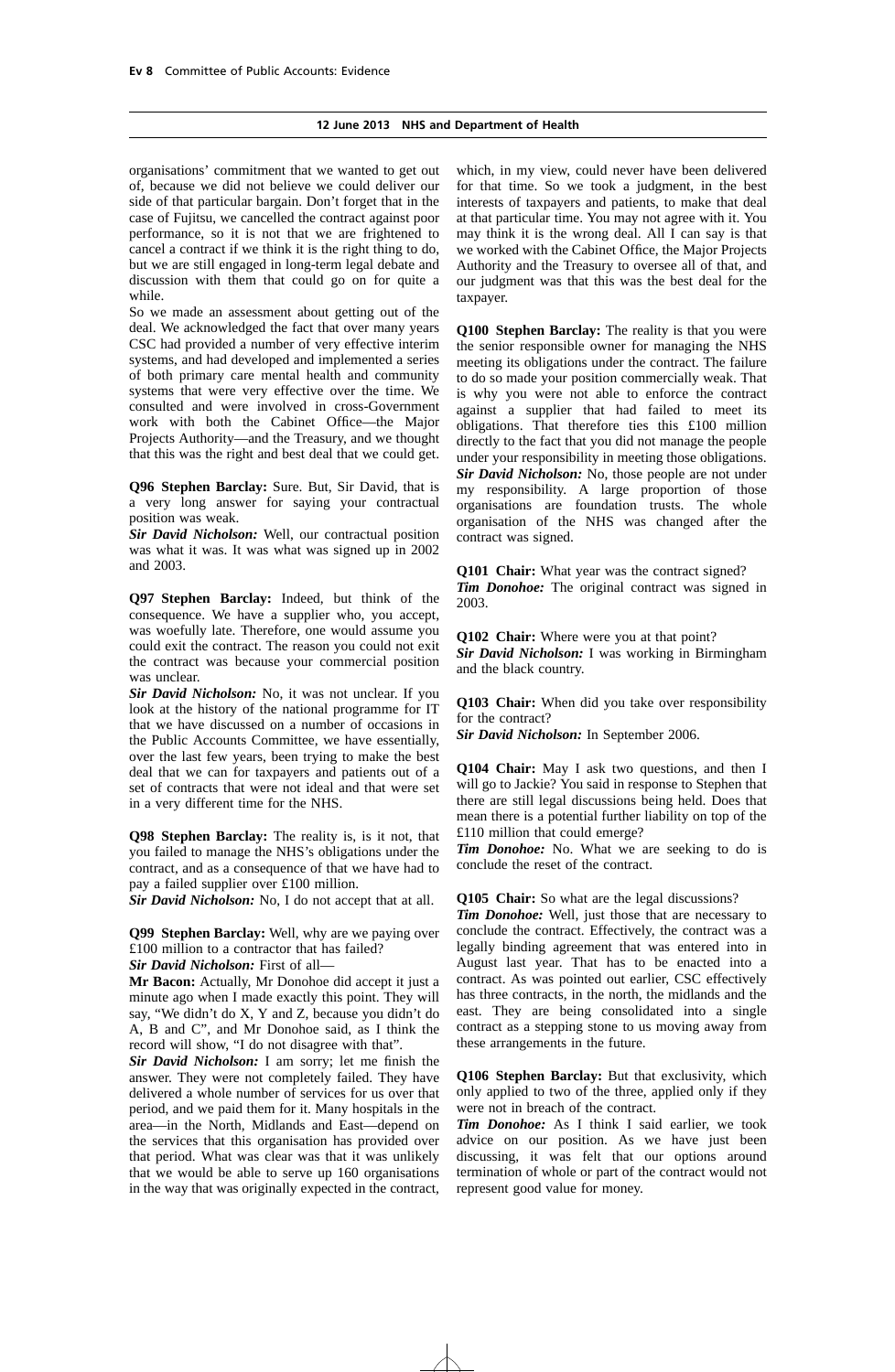**Q107 Stephen Barclay:** Because you had not met your own obligations. CSC was not producing a working product, was it?

*Tim Donohoe:* No, it has taken much longer than—

**Q108 Stephen Barclay:** No. So you have a supplier that you have paid a huge amount of money to that is not producing a working product. That supplier is therefore in breach of contract. You are unable to enforce the breach of contract because, quite understandably, they say, "Sir David has not managed the people, as the senior responsible owner, so the NHS has not met its side of the contract." It is therefore messy and, as a consequence of that failure of management, the taxpayer has had to pay more than £100 million to a failed supplier. That is the nub of it, is it not?

*Tim Donohoe:* You have to realise that at the time we did the negotiation, it was seen that CSC had strong grounds for being able to claim from a legal point of view that it had delivered the core elements of the system.

**Mr Bacon:** Oh really?

**Q109 Stephen Barclay:** Why did they have such strong grounds?

*Tim Donohoe:* Because the care management functionality or release 1.9, as it is known, was operating in three trusts.

**Q110 Mr Bacon:** They had to get to four trusts, didn't they, and Christine Connelly, the then chief information officer, gave them deadline after deadline. There was an absolute drop dead deadline of March 2010, and they sailed through that without delivering to four trusts, and nothing happened. I am surprised that you say that they could show that they had met their legal obligations. It does not sound in accordance with my memory of it at all, to be honest.

*Tim Donohoe:* Our advice was that it was a sufficiently unclear point for us to take a risk on.

**Q111 Chair:** May I just ask one question? What on earth in the remaining expenditure are we going to give them success payments for? There are £100 million of potential success payments.

*Tim Donohoe:* They are milestones associated with particular deliveries, first of types and elements of functionality and so on.

**Chair:** Another new set of milestones after how many years?

**Mr Bacon:** It is 10 years.

**Q112 Chair:** So after 10 years of failing to deliver a product on time, we are now potentially going to give them £100 million of so-called success payments.

*Tim Donohoe:* I think I have to take you back to what I said at the beginning. We took advice in association with colleagues in the Cabinet Office and the Major Projects Authority; we looked at the range of options available to us, and doing this deal was clearly seen as being the best value-for-money option.

**Q113 Stephen Barclay:** Because you had got yourself into a mess. It was the best deal at that time. The advice may have been perfectly valid, given the mess that you had got yourself into, but my point is that it was a failure of management for the NHS to have got itself in that mess with its supplier.

**Mr Bacon:** Nodding does not appear in our records. Can you just say yes if you agree with Mr Barclay?

*Tim Donohoe:* It was a complex situation and the reason, as I have said, that the potential for dispute was there was because CSC would be able to claim things about how the NHS and the Department had conducted themselves, and we would have been claiming things about how CSC had conducted itself. In that context, the outcome was not felt to be sufficiently certain to take the risk of getting into a further legal dispute, as we had done with Fujitsu.

*Sir David Nicholson:* To be fair, our experience had been that when we cancelled the contract with Fujitsu, the advice we were given at that time was that it would be fine, but of course several years later, we are still involved in detailed legal—

**Q114 Mr Bacon:** The fact of the matter is that Fujitsu said at the time that they were very happy to fulfil the existing contract, but you did not want them to. The reason you did not want them to was the same reason that we have had all the failure elsewhere: the contracts were let in an enormous hurry, in total secrecy, bound up with huge confidentiality clauses, and it was only after they were all signed—quite rapidly after—that people became aware that the contracts would not deliver what was required.

*Sir David Nicholson:* Obviously, I cannot comment on that, because it is the subject of significant legal debate.

**Q115 Jackie Doyle-Price:** I want to unpick a bit more about Fujitsu, because I suspect that it is possibly why we are in the mess that we are in with other contractors. You terminated the contract with Fujitsu in 2008, but the dispute is still ongoing. Can you give us more information as to where we are on that?

*Tim Donohoe:* If it would be helpful, I can do that. We cannot really talk too much about the position, because it is subject to formal arbitration proceedings. The evidence-gathering session of those proceedings has now ended and the parties will be making closing statements to the arbitration panel at the end of this month. There will then probably be something in the order of six months before we hear the outcome of that arbitration.

**Q116 Jackie Doyle-Price:** On that basis, it really would not be helpful to speculate on whether there might be any ongoing costs. *Tim Donohoe:* Indeed not.

**Q117 Jackie Doyle-Price:** Can you confirm something? You terminated the contract with Fujitsu—an £896 million contract, for which it received £151 million.

*Tim Donohoe:* Yes, I think that is the figure.

**Q118 Jackie Doyle-Price:** Okay, so subject to arbitration, it could still be quite a substantial figure.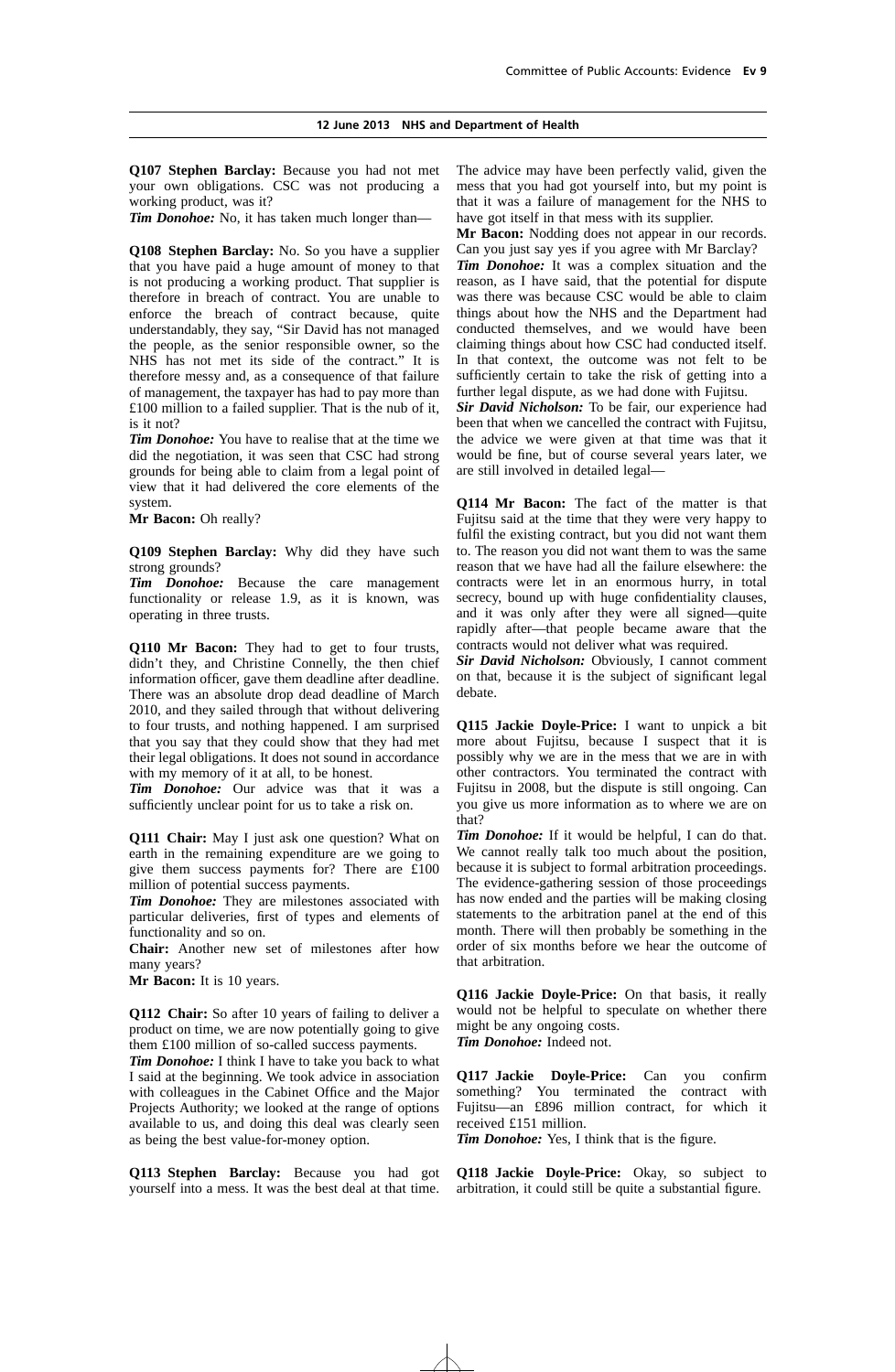*Tim Donohoe:* That will be a matter for the arbitration panel to rule on.

**Q119 Jackie Doyle-Price:** Sir David, you said quite clearly earlier that, as far as you were concerned, this could never have been delivered, which is quite an admission given how much money has been spent on it. Can I unpick why you reached that conclusion? I will be quite provocative about why that was from my perspective. Essentially, the NHS is an organisation that delivers its services through a network of independent providers, be they GPs, foundation trusts or so on, so all the NHS is is a payments mechanism and a cheque book. In your view, can the NHS ever procure anything that would have to be written across the whole structure?

*Sir David Nicholson:* That is quite a big question. Before 2003—in 1998, as it happens—I was running a hospital. Think about the computer systems that developed earlier. We had an extensive new system in the hospital that I was responsible for, but it had built up over many years, with many clinicians. It was a basic patient administration system, but many clinicians—gastroenterologists and so on—all created their own systems and connected it to the base system, so over the years, we built up this extraordinary conglomeration of systems. The National Programme for IT offered to take all that away and replace it with something standard, which will probably be less than you have now. In those circumstances, to me it is pretty obvious to work out that the reaction is difficult—people go, "Why on earth would we do that?" The idea of ruthless standardisation—that you can enforce a set of things on the NHS—has proved illusory. It has proved to be something that you are not able to do.

#### **Q120 Jackie Doyle-Price:** Because you can't. The NHS can't.

*Sir David Nicholson:* Because the NHS is not an organisation, but a set of organisations that have their own legal and statutory responsibilities, their own history and their own way of operating. You can get them to work together. You can bring things together and you can work co-operatively across it, but managing change of that nature from the top centrally is simply not possible in something as complex as this. The history of this programme over the past few years has been about trying to get the best out of what was there for the organisation as it is, as opposed to what you might hope it was.

**Q121 Jackie Doyle-Price:** So essentially, the NHS overall as an organisation was bearing the risk for a project that had to be delivered through other organisations.

*Sir David Nicholson:* Yes, and do not forget what was happening at the time, of course. I take Mr Bacon's point that the counterfactual should have been that we should have let people get on and do it. We were not having a great response with that, either—there were lots of computer scandals around before 2003 for the NHS—trying to bring things together to procure something in that way. We have been trying to make the best of that job since.

**Q122 Jackie Doyle-Price:** Recognising that relationship with your providers and what has happened with the Fujitsu termination, has that made you a lot more risk averse about pressing any legal advantage with other contractors?

*Sir David Nicholson:* You can't ignore it. You absolutely can't ignore it. Our judgment was to take advice. We did not try to do it on our own; we did it with the rest of Government. Obviously Governments are involved in this across the board. We tried to get the best advice that we possibly could. We made the judgment that this was the best option available in the circumstances.

**Q123 Mr Bacon:** I have a couple of quick questions. You may not be able to answer them all now. If not, perhaps you could write to the Committee. Do the total costs included in the review of the final benefit statement include local costs?

*Tim Donohoe:* Yes, they do.

**Q124 Mr Bacon:** They include all local costs from trusts right across the country, do they?

*Tim Donohoe:* The local costs are estimated based on a survey that was done of SHA finance directors at the time of the statement.

**Q125 Mr Bacon:** I am talking about the trusts themselves, the trust-side deployment costs. Are they included?

*Tim Donohoe:* I will have to check.

**Q126 Mr Bacon:** The SHAs are one thing. I'm talking about the level of each hospital.

*Tim Donohoe:* No, but the SHAs worked with the trusts to derive what costs there were in the system. *Sir David Nicholson:* So the costs of the local deployment are included but they are not detailed costs built up from actuals of individual trusts. They are more surveys that SHA finance directors did to get an idea of what it was.

**Q127 Mr Bacon:** So they were basically estimates. I am not trying to ask a leading question.

*Sir David Nicholson:* They were the best estimates at the time of what the costs were.

**Q128 Mr Bacon:** What is the true cost of the exit of the Cerner sites?

*Tim Donohoe:* I am sorry—I don't understand.

**Q129 Mr Bacon:** The sites that are no longer using Cerner. Do you know? Perhaps you could write to us about that. You mentioned the Fujitsu legal case. I think they were reported in the newspapers at the time as threatening to sue you. Ms Doyle-Price said £896 million, I think. They were reported in the papers as threatening to sue you for £700 million and then there was negotiation. It has been going on for a very long time. What are the total legal costs for that for the taxpayer?

*Tim Donohoe:* I believe over the past four years, specifically in relation to Fujitsu, it has been £31.5 million.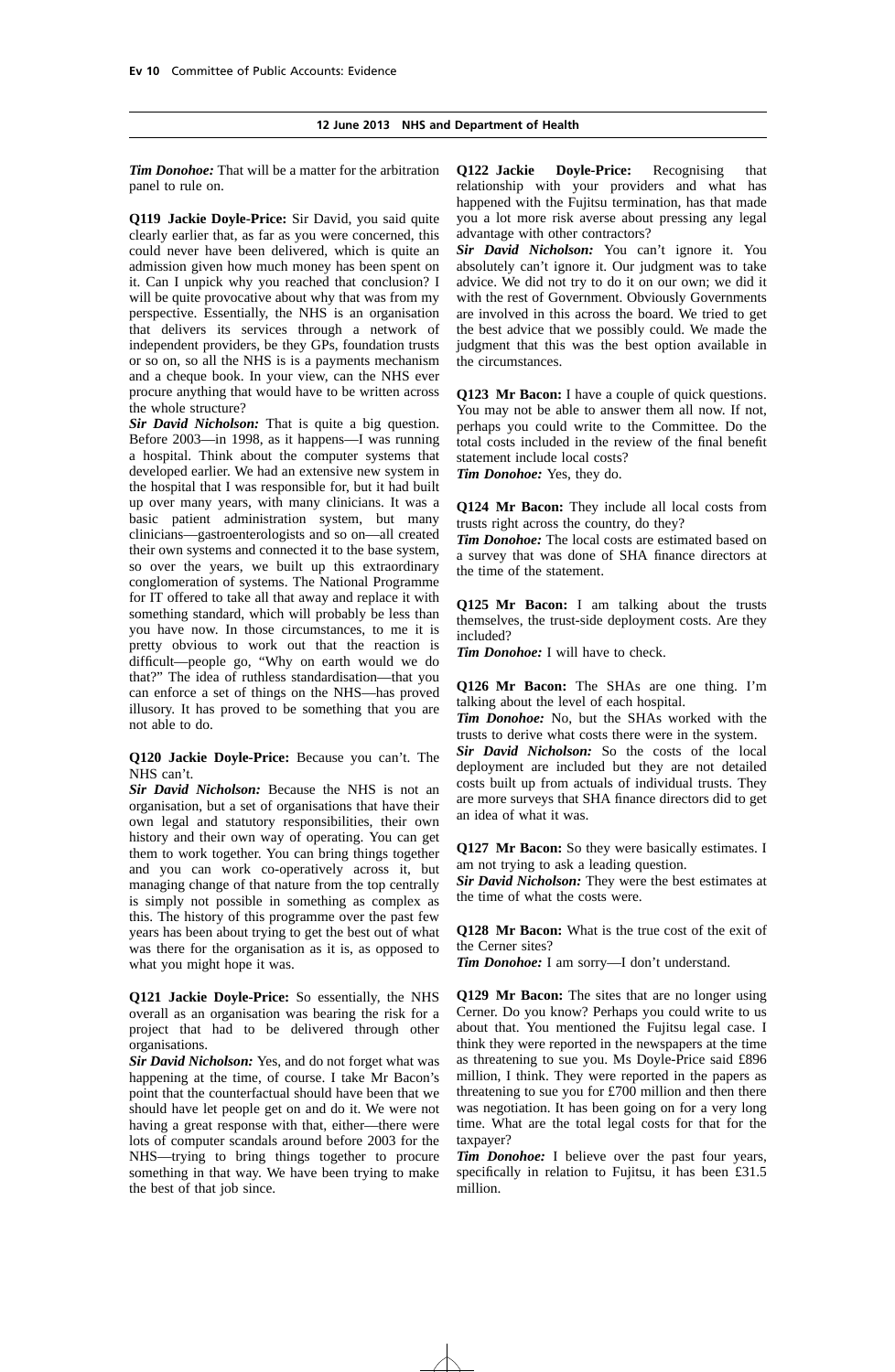**Q130 Mr Bacon:** £31.5 million of legal costs, so far. *Tim Donohoe:* Yes.

**Q131 Mr Bacon:** To which law firms?

*Tim Donohoe:* Principally to DLA Piper, but there may be other firms associated.

*Sir David Nicholson:* Can we give you a note on it?

**Q132 Mr Bacon:** Yes, please. It makes me think, as I often do, that I should have been a lawyer. **Ian Swales:** On the same note, can we have how much on CSC or any other legal costs?

**Q133 Chair:** How much on CSC so far? *Tim Donohoe:* On CSC over the same period I think it is about £2.9 million, but I will confirm that.

**Q134 Mr Bacon:** When we met Richard Granger in June 2006, I asked him what the central administrative costs of CfH would be and he said £1,500 million. I have no sense of what actually happened, of what the central costs outturn has been so far. Can you give us an idea of that?

*Tim Donohoe:* No.

**Q135 Mr Bacon:** It was a fairly fruity number then. I would just like to know what has happened since. *Tim Donohoe:* Indeed. We will have to look at back at what Mr Granger said.

**Q136 Mr Bacon:** It was 26 June 2006. It was when we had the first hearing on the first National Audit Office Report.

Given all this experience and given, plainly, that what is required for success is a very close interaction between the hospital and the supplier, and that the entire incubus of the national programme and all the local service providers just got in the way of that necessary close interaction, why is there increasing pressure from the new information centre for centralisation, after everything that you have learned? *Sir David Nicholson:* I didn't know there was.

**Q137 Mr Bacon:** You don't know that there is? You don't know that to be the case? This is what I am told, but—

*Charlie Massey:* Increasing centralisation in what respect? Sorry, I am the sponsor for the information centre. I am not sure that I would recognise that phrase myself.

**Q138 Mr Bacon:** Increasing pressure in terms of what you buy, and standardisation and centralisation. *Charlie Massey:* In terms of the information centre, I think that what has happened before has been that they have been commissioned to do lots of things by lots of different players in the system. What we are trying to do now, through the creation of an informatics services commissioning group, is to ensure that the system as a whole—all of the bodies, including NHS England—can be more strategic in terms of their commissioning from the information centre as a delivery partner. I would not describe that as the information centre therefore becoming more centralised. I would talk about it in terms of the information centre being able to be more coherent in its planning, to deliver better value for all those customers across the system.

**Q139 Mr Bacon:** I am sorry; I should have read your CV, but I didn't. How long have you been with the NHS?

*Charlie Massey:* I am the director general for external relations. I started in May last year.

**Chair:** You are not an IT expert—you are a PR expert.

**Q140 Mr Bacon:** You are a PR guy. Nothing wrong with that—I worked in public relations. Very good business.

*Charlie Massey:* Terrific, terrific.

**Q141 Mr Bacon:** Tell people the truth—you will always be right.

*Charlie Massey:* Within my brief, I have—

**Q142 Chair:** Are you a PR guy? *Charlie Massey:* No, I'm not a PR guy.

**Q143 Mr Bacon:** Have you ever worked for a PR agency?

*Charlie Massey:* I haven't ever worked for a PR agency; I'm not sure if I should be flattered by your asking me. My responsibilities are for work force policy—including education, training and pay—and the sponsorship of Health Education England, and also for information policy. From this April, I have taken on the role of informatics accountable officer. I am also the sponsor for the Health and Social Care Information Centre. So I have a range of responsibilities, which include communications within the Department of Health.

**Q144 Mr Bacon:** You have PR people who work for you?

*Charlie Massey:* I have some—

**Q145 Mr Bacon:** This is very reassuring, Mr Massey.

*Sir David Nicholson:* May I say that what I wasn't saying there was that everything national was bad and everything local was good? I say that because what I think the other lesson in the programme is that there are some things that work really well nationally. I think that some of the infrastructure stuff has delivered pretty well nationally.

**Q146 Mr Bacon:** As a former Stalinist, Sir David, I would be very surprised if you did not acknowledge that some national things are still better.

*Sir David Nicholson:* I don't know whether to thank you or not.

**Mr Bacon:** Or was it a different bit of the Communist party? I cannot remember.

**Q147 Stephen Barclay:** Sir David, could you confirm that—as I understand *Private Eye* will be reporting in its next edition—a current president of a royal college has been on the receiving end of a judicial mediation?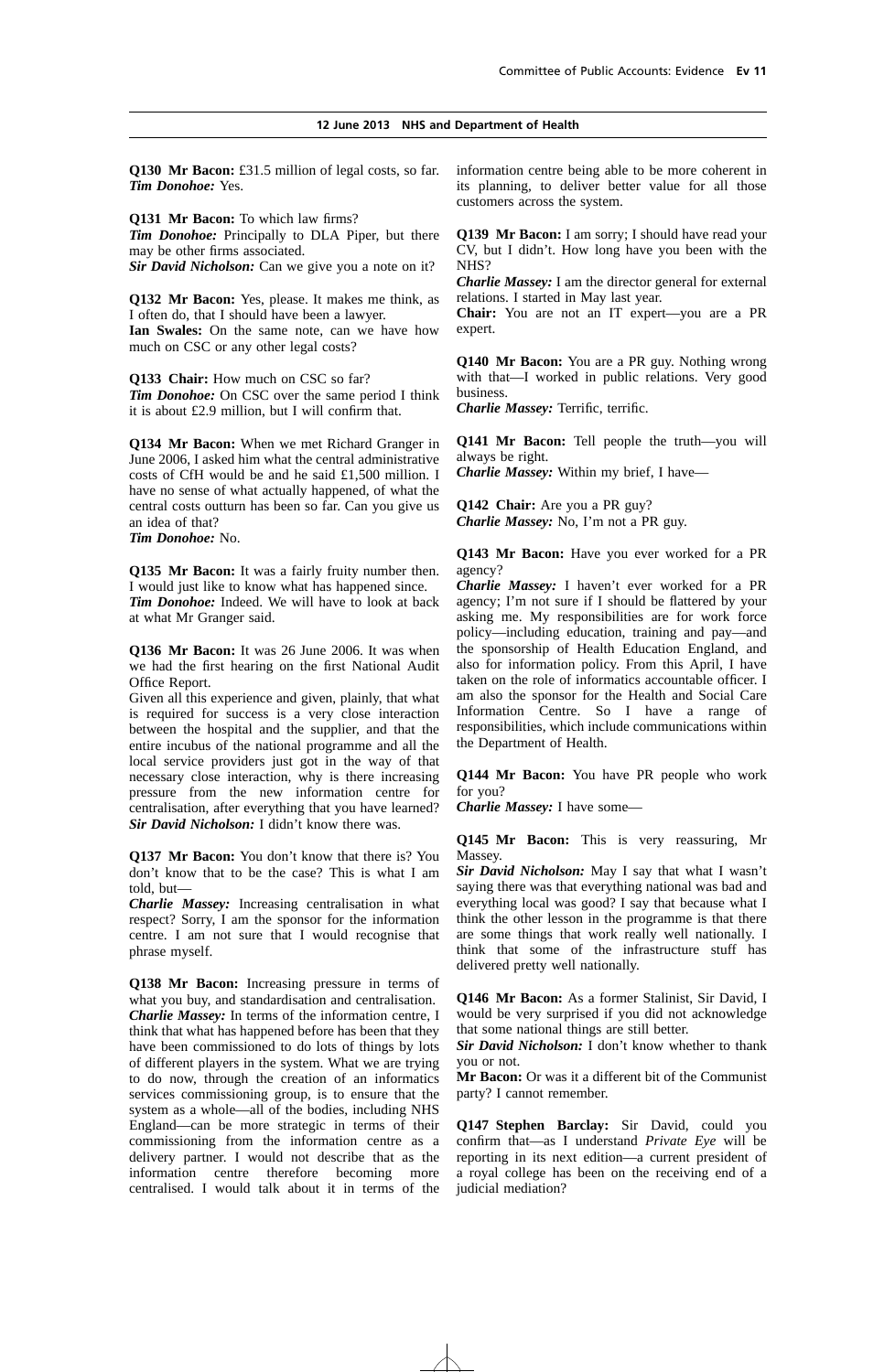*Sir David Nicholson:* I can't confirm either what *Private Eye* is going to write or anything about a royal college president. I have no knowledge—

**Q148 Stephen Barclay:** So you wouldn't know? Okay. Did you personally clear the statement issued by the Department of Health last night in terms of judicial mediation?

*Sir David Nicholson:* I don't work for the Department of Health and I certainly didn't clear any statements that were made in relation to that—

**Q149 Stephen Barclay:** Indeed. So did they show it to you? It just seems odd that that statement would go out without you seeing it.

*Sir David Nicholson:* I didn't see it. I was busy preparing myself for what I thought was a Public Accounts Committee on the national programme for IT.

May I just say something? A whole lot of stuff has been said this morning, and written about, and from my perspective I think it is worth saying that I think I have been to this Public Accounts Committee over 30 times in my career, which is probably a record for someone sitting on this side. I have done—

**Q150 Stephen Barclay:** So many successes—that's why, Sir David.

*Sir David Nicholson:* I have done numerous Health Committees. I take my responsibilities to Parliament really, really seriously, and I spend a lot of time preparing myself to do it. So when I come and speak to you, I prepare as well as I can and I am absolutely at all times completely honest in what I do. If I make inaccuracies or whatever in any of those, I try to put them right as soon as I discover them. I can absolutely refute that I have ever been involved in any kind of cover-up in relation to the expenditure that has been identified. I have been absolutely honest and truthful with this Committee, as I always am with all the parliamentary Committees.

It is worth mentioning that compromise agreements, at whatever level, are used widely in the NHS, the private sector and other parts of the public sector. That does not necessarily mean that someone has been stopped from speaking about patient safety, and to connect the two all the time is erroneous and wrong. Throughout my career in the NHS and what I have done, particularly the job that I do now, I have always supported people who stood out against the system. Supporting people who speak out is a very important part of being a health professional, and a leader in the NHS.

I have done a whole series of things. I wrote to the service twice in 2007 and 2012, setting out the importance of whistleblowing, and how we need to protect people who do it. I have been involved, and have very worked quickly to close the loophole in relation to judicial mediation, which was raised at the last Public Accounts Committee. That loophole is now closed, so we have a good grip on what happens in the future. That was our absolute priority. I made arrangements to strengthen the NHS constitution in relation to whistleblowing. I helped set up the whistleblowing helpline. We had the largest staff survey in the world to ensure that we can measure how openness and transparency works in the NHS all those things. To connect me with some kind of cover-up is entirely and utterly inappropriate. I completely refute it.

**Q151 Stephen Barclay:** Can we go back to the facts? *Sir David Nicholson:* They are facts.

**Q152 Stephen Barclay:** There are a fair few assertions.

*Sir David Nicholson:* No, no, I am sorry, but I did not go around the media expressing my views about all these things before the meeting. It is appropriate that I talk to the Public Accounts Committee about them. All sorts of stuff has been said this morning, which is completely untrue.

**Q153 Stephen Barclay:** Let us go back to your last appearance. At your last appearance, we specifically asked you, at Q165, to write to NHS trusts. You have not done so. That is correct, is it not?

*Sir David Nicholson:* That particular Public Accounts Committee was towards the middle of March. You wrote to me on 27 March asking me for progress.

**Q154 Stephen Barclay:** It is a simple yes or no. You were asked to write. You said, "As soon as possible". That was in March. Have you done so? Yes or no?

*Sir David Nicholson:* I am just trying to explain the context in which we have been working. As you know, the context is the biggest set of changes that the NHS has ever been through. Indeed, more than half of the organisations that  $\overline{I}$  could have written to were being abolished as we spoke. We took the judgment that the most important thing was to close the loopholes, and that is precisely what we have done.

**Q155 Stephen Barclay:** That had already been announced. With respect, Sir David, that is very misleading. According to the answer from Dr Poulter, the Health Minister, in reply to my parliamentary question, closing the loophole was issued the week before your hearing. To suggest that you have not been able to comply with your undertaking to Parliament because of that is very misleading, because you were aware of that ministerial answer when you gave the undertaking. You have got the timings wrong.

#### *Sir David Nicholson:* No.

*Charlie Massey:* The Department wrote on 17 April because, after 1 April, it became something that would be more appropriate for the Department to write on. The Department wrote on 17 April—I can share the letter with Members, if that is helpful—talking about the need to ensure that gagging clauses are not involved in any compromise agreement, and to ensure that that applied to judicial mediations as well.

#### **Q156 Mr Bacon:** Can you just repeat that?

*Charlie Massey:* I can share the letter if that is helpful but, basically, it talks about compromise agreements, gagging clauses and the Public Interest Disclosure Act, to make it very clear that, in any compromise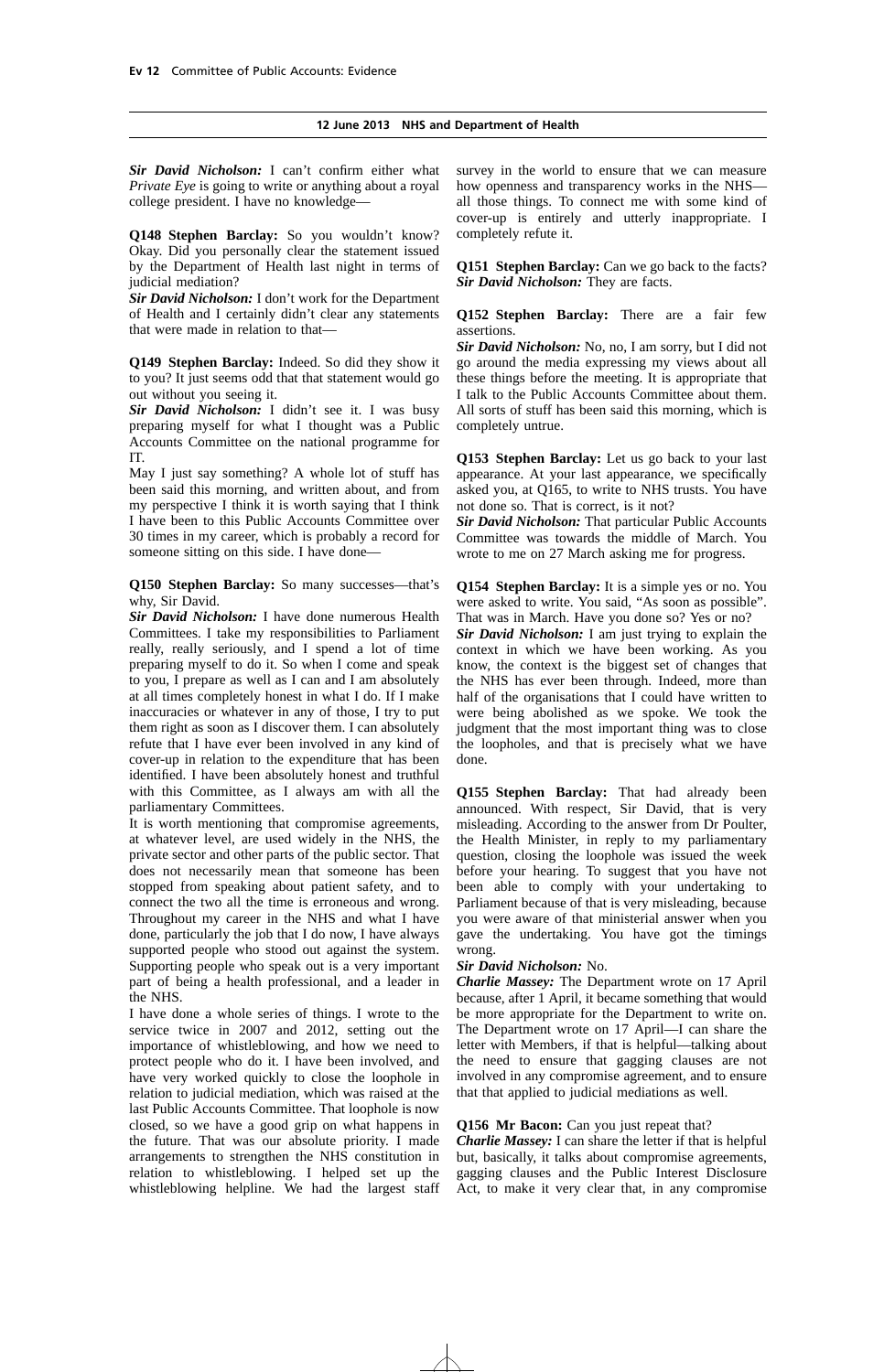agreement, the Public Interest Disclosure Act would essentially be the predominant factor and that staff should always feel free to speak up in the public interest. It also referred to judicial mediation payments.

**Q157 Mr Bacon:** What did you say about gagging clauses? You used the phrase, but I didn't hear what you said about it.

*Charlie Massey:* It says: "It is particularly important that the existence of a confidentiality clause does not in any way gag, either intentionally or unintentionally, any individual who may wish to raise concerns in the public interest.

**Q158 Chair:** Did you in that letter also ask for the information that Stephen Barclay saw?

*Sir David Nicholson:* The point I was trying to get to was that on 1 April my responsibilities changed, hence it was appropriate that the Department of Health wrote to organisations rather than me. That is the point.

**Q159 Stephen Barclay:** The point in the statement from the Department last night said it was not a higher priority. What I was trying to understand is why you saw your role as being to decide the priorities of Parliament.

*Sir David Nicholson:* Operationally, I was trying to put it into place before I changed jobs, hence—

**Q160 Stephen Barclay:** You have given an undertaking that the Committee had said this was a priority. We had asked you to do something and you had agreed to do it as soon as possible. Why didn't you write back to the Committee and say you weren't doing it?

*Sir David Nicholson:* No, I had actually offered, and—

**Q161 Stephen Barclay:** Why didn't you write back and tell us?

*Sir David Nicholson:* Well, I didn't. Perhaps I should have done.

**Q162 Stephen Barclay:** Are you really saying that managers cannot do more than one thing at once? *Sir David Nicholson:* No, of course not.

**Q163 Stephen Barclay:** Did you not pass it on to someone else to deal with if you were moving into a new role?

*Sir David Nicholson:* I passed it on to the Department of Health, which took responsibility for the work from 1 April.

**Q164 Stephen Barclay:** It is an abdication of responsibility, isn't it? *Sir David Nicholson:* No, it is not.

**Q165 Stephen Barclay:** You are not in a position to tell the Committee today how many of the payments have been made, are you? You don't know.

*Sir David Nicholson:* My responsibility changed on 1 April.

**Q166 Stephen Barclay:** Sure, but who did you pass it on to? Why do we still not know how many of the payments have been made? Do you know? Sir David, do you know how many of the payments have been made, and what the total number is?

*Sir David Nicholson:* As I said, my responsibilities changed on 1 April.

**Q167 Stephen Barclay:** Who did you ask in the Department whether they had done it?

*Sir David Nicholson:* They went to the Department of Health, and the letter was sent out by the Department of Health after 1 April.

*Charlie Massey:* That letter was sent out in terms of the prospective position. The question you asked was about what historically had been the case. The Department sat down and talked to HR directors throughout the NHS. What those HR directors were saying to the Department was that there had been substantial reorganisation over the last 15 years, so they could not be confident that employers had up-todate information that distinguished between whether someone had left because they had retired, been made redundant or been dismissed, so any exercise would be partial, costly to perform and inaccurate in terms of what it concluded.

I haven't seen the material that you have obviously received through your freedom of information request, and I would be happy to engage with that, but that was the set of discussions that took place on the back of that discussion in this Committee.

**Q168 Chair:** So on the back of that you decided not to meet the information request from this Committee without telling us.

*Charlie Massey:* Those were the discussions that took place.

**Q169 Chair:** But you are telling us now that there was a request for information from this Committee. You wrote to all the hospitals, or the trusts. They said it was too difficult to collect—surprise, surprise—with so many reorganisations, and you then decided unilaterally not to try to collect it, but you never thought that it might be courteous to tell us, and impertinent not to tell us.

*Charlie Massey:* I understand that, but those discussions did not happen in a split instance in March. They have been ongoing between March and now.

**Q170 Chair:** For heaven's sake, Steve Barclay makes it absolutely clear at almost every Committee that this is an important issue to him. You have had discussions between then and now, and it is only because he gets answers to FOI requests that you suddenly wake up and give a public explanation of what you had determined privately.

*Charlie Massey:* My understanding is that those discussions have been happening right up to the present time.

**Q171 Chair:** If I may say so, Mr Massey, this is another instance of, "We are just about to come to a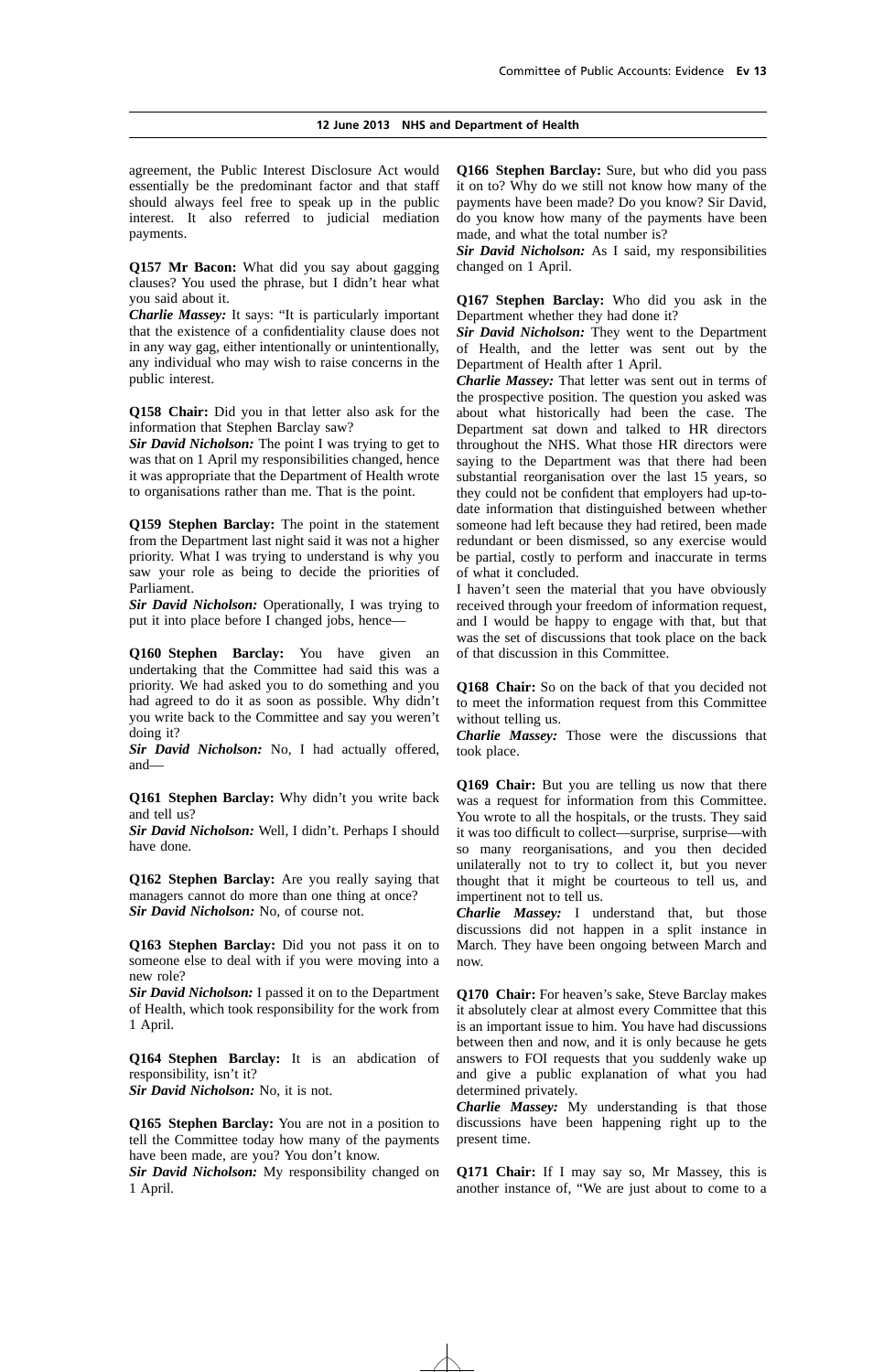decision because we are appearing before the Committee".

**Q172 Stephen Barclay:** Can we deal with a specific, Sir David? Have your officials, at any time under your watch, given advice to health trusts that judicial mediation payments do not need to be declared to the Treasury?

*Sir David Nicholson:* We were operating under an assumption that that was the rule and that judicial mediation was not required to go to the Treasury.

**Q173 Stephen Barclay:** You accept that that assumption was incorrect.

*Sir David Nicholson:* It was certainly confirmed in writing to us by the Treasury in 2011, so I can confirm that those were the arrangements that we were working under.

**Q174 Stephen Barclay:** Do you accept that these payments are discretionary? Yes or no. Either they are discretionary or they are not. Are judicial mediation payments discretionary, or are they ordered by the court?

*Sir David Nicholson:* They are payments that come out of that mediation. They can either be through the court or not.

**Q175 Stephen Barclay:** Are judicial mediation payments discretionary?

*Sir David Nicholson:* They do not have to be.

**Q176 Stephen Barclay:** They are voluntarily entered into by the trust?

*Sir David Nicholson:* They are.

**Q177 Stephen Barclay:** So as arrangements voluntarily entered into by the trust, they would fall within managing public money as special severance payments?

*Sir David Nicholson:* Yes. All I can do is refer you to the letter that the Treasury wrote to us confirming the arrangements and that they did not require them.

**Q178 Chair:** Is that right? *Sir David Nicholson:* I have the letter.

**Q179 Chair:** Can we hear from the Treasury? Is that right?

*Marius Gallaher:* I think there was confusion prior to April this year about what judicial mediation actually meant. The emphasis—

**Q180 Chair:** So you didn't understand it?

*Marius Gallaher:* The view taken at the time was that it was judicial and it got the stamp of a judge, but the key word was mediation. It did not in fact have the stamp of a judge, so it was just pure mediation, perhaps using the good offices of judicial experts.

*Sir David Nicholson:* I have the letter from the Treasury that sets out the position.

**Chair:** It is pretty gob-smacking that the Treasury did not understand that mediation meant that you agreed things outside the court. I think most of us around the table would have got that.

**Q181 Stephen Barclay:** The Department's argument is that the Treasury did not know its own policy.

*Sir David Nicholson:* We got a letter from the Treasury setting out the position and we were following that.

**Q182 Stephen Barclay:** But you have accepted that these payments were entered into voluntarily. Voluntary arrangements fall within the definition of special severance, and special severance has to be referred to the Department and to the Treasury. Those are the rules.

*Sir David Nicholson:* That is not what the Treasury told us when we asked for the rules, so we were operating on that—

**Q183 Stephen Barclay:** It was a nice wheeze to get around the system.

*Sir David Nicholson:* It is not a wheeze at all. It is a straightforward thing to do. We could have done it.

**Q184 Stephen Barclay:** Does it not concern you, Sir David, that there is an inherent conflict of interest in a trust making these payments without referring to you, as the accounting officer in your Department, or to the Treasury? Isn't there a conflict of interest?

*Sir David Nicholson:* These are individual employers. That is the thing about the NHS. It comprises hundreds of individual employers with their own statutory responsibilities, their own employment responsibilities and their own ability to make decisions about employment practices.

**Q185 Stephen Barclay:** Is there a conflict of interest in a hospital trust making a payment to someone who has a dispute against the trust? Is that not an inherent conflict of interest? The complaint is against a body that is using taxpayer money to settle the complaint. *Sir David Nicholson:* That assumes that no compromise agreement should ever be made.

**Q186 Stephen Barclay:** No, that is why they have to be sanctioned. That is why they are signed off by the Treasury. That is why the rules are in place. *Sir David Nicholson:* Exactly.

**Q187 Stephen Barclay:** The rules even state: "Legal advice that a particular severance payment appears to offer good value for the employer may not be conclusive". That is the whole reason why we have this control in place, and you are the accounting officer.

*Sir David Nicholson:* And we were working within the rules.

**Q188 Mr Jackson:** Can I go back to the Treasury? I find it astonishing that the Chief Secretary to the Treasury can annunciate a policy about these payments a year ago, or maybe more, and the Treasury does not understand what they mean. For all practical purposes, the Treasury is unable to use its legal expertise to give guidance to the biggest spending Department, particularly definitive legal advice on the appropriateness or otherwise of these severance payments and judicial mediation. The Department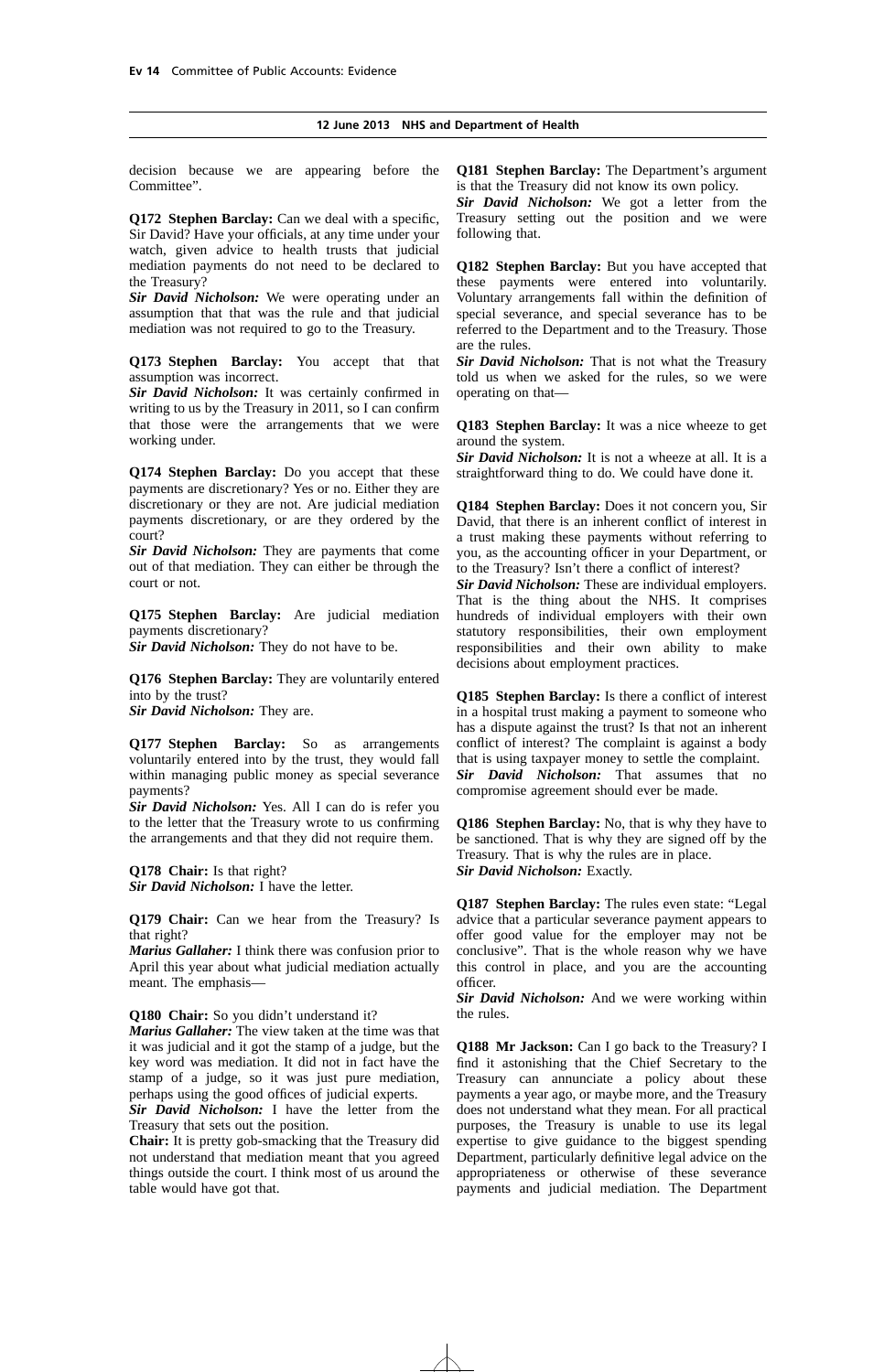before us has some serious questions to answer, but I think the Treasury does too, because I do not understand how that can be the case. Who was advising the Chief Secretary to take this position without having properly thought through the consequences in the advice that was subsequently to be given to Departments, in particular to the Department of Health?

*Marius Gallaher:* I think the advice given to the Department of Health at the time was incorrect. Judicial mediation was a new and relatively novel process for looking at such cases. However, the Treasury has to see all cases that we regard as above the contract or outside statutory requirements, and it primarily looks at whether they secure value for money for the taxpayer before anything is spent beyond the statutory or contractual requirement. We do not normally look at the particulars of a gagging clause. There is advice in Managing Public Money that says that you should not entertain gagging clauses that preclude employees or former employees from speaking out in the public interest.

**Q189 Stephen Barclay:** That is set out in statute. PIDA says that—it is already there. That is a statement of the obvious. The point is that the gagging clauses, as we have discussed repeatedly on this Committee—Richard, I think you have discussed it in previous Parliaments—have a chilling effect. That is the point. They are not legally enforceable, because of PIDA, but they have a chilling effect. We saw that with the Walker case, where a legal letter was sent to Mr Walker, even though I suspect it would not have been enforceable against him if he was raising legitimate patient safety concerns.

That is the issue, and we have debated it time and again on this Committee. That is why Parliament asked for a full list of how many payments there were, so we could assess the quantum—the scale—of the problem. You gave an undertaking, Sir David, to do it, and you decided that you would decide the priorities of Parliament. You did not even have the courtesy to write back to the Committee and tell us about what is self-evidently a potential conflict of interest within hospital trusts. That is the nub of it. That is what has happened.

*Sir David Nicholson:* The first thing is that I completely acknowledge the comment you make about the potential chilling effect of compromise agreements and confidentiality clauses within that. That is why we have completely focused our attention, over the last few months, with trade unions, professional bodies, professional regulators, the public and with organisations to make sure that everyone understands that you cannot gag NHS staff who want to speak out about patient safety and issues in the public interest. We have done everything that we can do to do that. We have now put in a set of processes where we can monitor if it ever happens, and take action if necessary.

In the specific circumstances that you talk about, I am afraid that we are going through the biggest set of reorganisational changes ever in the history of the NHS. Responsibilities and accountabilities are moving as we speak, and in those circumstances, another part of the system is responsible, after 1 April, for doing what you have just described.

**Q190 Chair:** You say that gagging is unacceptable in the NHS. We had a hearing recently on the out-ofhours services in Cornwall provided by Serco. It is absolutely clear—we have not yet published our Report—from the evidence we got that people employed by Serco, but working in the NHS and paid for out of the NHS, were being gagged in their ability to reveal information about what was happening under that contract.

*Sir David Nicholson:* Yes. I watched the particular Public Accounts Committee sitting that you described. One thing I have done is write to all clinical commissioning groups that are my responsibility in my new job, not only saying that gagging is not acceptable for them, but that they need to take steps to ensure that, in the providers that they use, appropriate policies are developed there as well—taking exactly that point.

**Q191 Chair:** But how on earth are you monitoring it, given that I have had further letters on private providers delivering NHS services, where there is a suggestion, yet to be proven, that the private provider is not providing what they should and what they say they are? So how the hell are you monitoring it?

*Sir David Nicholson:* I understand, and clearly, writing out and saying, "You need to do it", is not enough. What we are looking at are the elements in the national standard contract that all CCGs use with providers to ensure that it is built into the contractual arrangements.

*Charlie Massey:* May I just—

**Q192 Chair:** Goodness knows what you will do in the future. From the evidence that the Committee took on Cornwall, Serco lied 250 times—I remember this clearly—about whether or not they had done visits and answered phone calls, which they had not done. There was nothing to close the contract, let alone even fine them for lying.

*Charlie Massey:* May I add something, in terms of the things we are planning to do? The Secretary of State, Jeremy Hunt, is absolutely determined to ensure that people can speak up on matters of public interest. So in addition to the contract—

**Q193 Chair:** You cannot stop Serco sacking them.

*Charlie Massey:* The things that the Department is absolutely taking forward include working with the Care Quality Commission on how it sets about its inspection to take account of policies, leadership and governance in provider organisations. In our response to the Robert Francis public inquiry, we have also talked about introducing a statutory duty of candour. We are also considering introducing criminal sanctions. So we are absolutely determined to embed the culture that enables people to speak up, throughout, including for providers.

**Q194 Mr Bacon:** May I ask about "Use of confidentiality and clawback clauses in connection with termination of a contract of employment"? Is the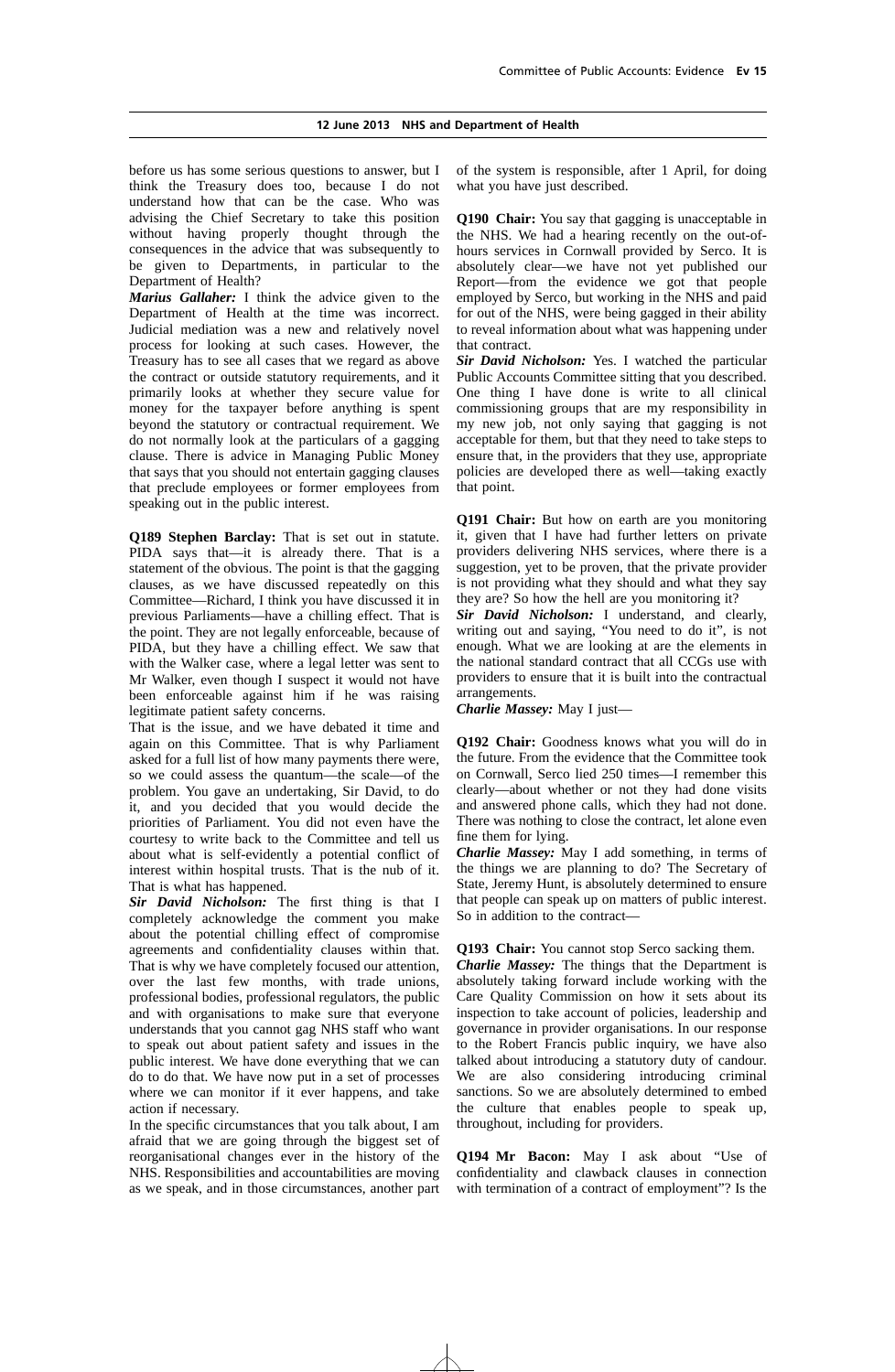guidance that was issued in 2004 on this whole area extant? Is that the most recent guidance?

*Charlie Massey:* I doubt it. I can't imagine it hasn't been updated since 2004, but I'm—

*Sir David Nicholson:* I wrote out in 2007 and 2012, and NHS—

**Q195 Mr Bacon:** This had a review date in 2007, so that would apply to it.

*Sir David Nicholson:* And NHS employers have just written out with new guidance for the service on this.

**Q196 Mr Bacon:** Would it not just be the easiest thing to say that confidentiality clauses have no place in NHS employment contracts or in termination agreements?

*Sir David Nicholson:* The problem we have with that is that there are some circumstances where, for example, patient confidentiality is an issue in the dispute that has arisen by the individuals in an organisation—

**Q197 Mr Bacon:** But you can deal with that. If you go on to the Health and Care Professions Council website, you can see judgments against practitioners who are regulated by that body in which it says "Person A" and "Person B". That does not stop you publishing the whole thing. They publish it. What's the problem?

*Sir David Nicholson:* The problem is a blanket approach to it. All the advice that we have is that a blanket approach would not work and would—

**Q198 Mr Bacon:** You say "All the advice". I am always suspicious of that phrase, but I am looking at the guidance that was issued in 1999. This is 1999/ 138 and 1999/140, which I am looking at now. I will read it to you: "Confidentiality clauses have no place in NHS employment contracts. Any settlement on termination must be available for proper public scrutiny. Alan Milburn, the previous Minister of State for Health"—this tells you how long ago it was—"has written to Chairs of health authorities and NHS Trusts making clear that there is no place for them in NHS contracts"—I think he means the confidentiality clauses, rather than the chairs. "Alan Langlands, Chief Executive of the NHS"—again, this is pre-Crisp— "has assured the Public Accounts Committee that gagging clauses directly contravene NHS Executive Policy.

That guidance was replaced in 2004 by HSC 2004/ 001—this guidance here—which was issued by Sir Nigel Crisp. I will read you what it says: "This Circular reflects the commitment given by Sir Nigel Crisp, in his capacity as Accounting Officer to the Public Accounts Committee Hearing on 14 January 2002 to strengthen"—I emphasise that word advisedly—"and clarify the existing guidance"—that was this—"concerning these issues". It turns out that this guidance, which supersedes this in respect of confidentiality clauses, says: "It is not contrary to Department of Health policy…to use confidentiality clauses in contracts of employment". So, far from strengthening it, it actually weakened it. That is in paragraph 11. It repeats that sentence in paragraph 13. So you've been all over the shop on this. I would be very grateful if you could send us a complete set of all the guidance that has been issued on the use of confidentiality clauses, going back to 1999 and from then onwards, so that we have a complete set in one place and can read them all in sequence. Can you do that for us?

*Sir David Nicholson:* I am very happy to do that. Can I just say this? I understand the National Audit Office are doing a Report—a review—on all of this—

**Q199 Mr Bacon:** They certainly are, and it is something I have been talking to them about for quite a long time.

*Sir David Nicholson:* Have they picked that up in this, or is it—

**Chair:** You will be asked to reappear.

**Mr Bacon:** We would like the thing that you have just committed to giving us for this Report, but I am sure we will be looking at it again when we look at the next Report.

**Chair:** Right. Two more on this and then I'm going to go back just to one or two things on NPfIT.

*Amyas Morse:* We have a Report coming out on the 20th of this month—we are publishing it on the 20th of this month—and of course it looks more widely than health. It is fair to say that many parts of Government find it difficult to lay their hands on the information required. In fairness to the Department of Health, it is fair to say that other Departments have found difficulty in marshalling this information as well. However, we have a reasonable amount. I feel that what we will see in that Report is that there are difficult interests at work. If you are leaving an employment and you want to be re-employed in the same sector, you are quite interested in not having any bad words being said about you as you go forward. That is fair comment.

**Chair:** That is for another day. We are looking forward to seeing you for that evidence session on 3 July. From what I hear you have a busy week that week, Sir David.

**Q200 Mr Jackson:** Can I ask that we have a note from the Treasury as to the legal advice that they gave the Department of Health prior to Dr Poulter's written answer on 12 March? It is important that we understand the reasons why the Department of Health took the decision that they did.

I have two quick questions. Six trusts have refused to divulge information in respect of any severance payments related to judicial mediation. What sanction do you have to force them to comply with what is, after all, a legitimate freedom of information request, of which Mr Barclay has already made mentioned?

*Sir David Nicholson:* Obviously, I am not aware of the individual details. Are they foundation trusts or NHS trusts?

**Q201 Stephen Barclay:** I can provide a list.

*Sir David Nicholson:* If they are NHS trusts the National Health Service Trust Development Authority has the ability to do that.

**Q202 Chair:** And if they are foundation trusts?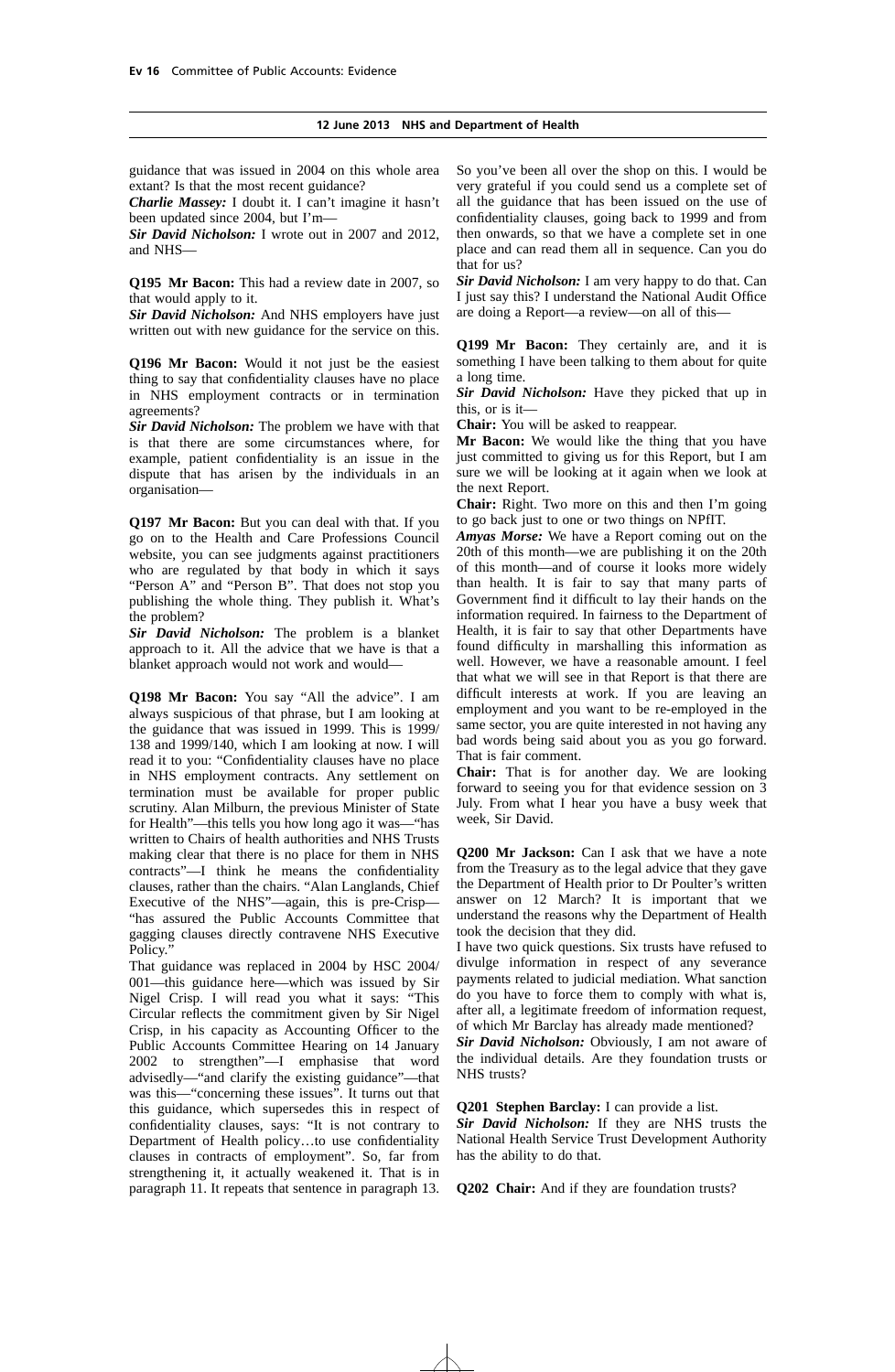*Sir David Nicholson:* I think it is Monitor, but whether Monitor have got the power to make them divulge, I do not know.

**Q203 Stephen Barclay:** Does it not surprise you that there is a refusal by some trusts to disclose how much they paid out?

*Sir David Nicholson:* It is extraordinary.

**Stephen Barclay:** It is extraordinary that they would refuse?

*Sir David Nicholson:* Yes. I find it extraordinary that they would.

**Q204 Mr Jackson:** The other thing is, looking at other trusts, such as ambulance trusts, are you as an imperative going to have as policy a review of these payments in other trusts? We quite rightly focus on acute hospital trusts, but there are other trusts within the national health service where this may have happened up to March; clearly it is ultra vires post March 2013. That is an important point. Perhaps if you can't answer that directly now, we can have a note on that.

My final point is a constitutional one. Without labouring the point too much, having undertaken to provide the information, it is unsatisfactory in the extreme that we are debating this as a result of answers to a freedom of information request rather than a straightforward answer, which I thought was an imperative following your last appearance before this Committee. You should have been on the front foot in giving us this information, but we are only debating it because of a freedom of information request. That is deeply unsatisfactory, and at the very least quite discourteous to this Committee.

*Charlie Massey:* On behalf of the Department of Health, I appreciate those comments. I would be very happy to write to the Committee to set out exactly what we have done on the back of Mr Barclay's other question. I am happy to take forward the question with Monitor and the NHS Trust Development Authority about practical arrangements going forward. I am alarmed by the use of the word "refused" in terms of those requests, rather than necessarily—

**Q205 Chair:** What are you going to write and tell us that you haven't told us today?

*Charlie Massey:* I would hope to be able to give you more detail.

**Q206 Mr Bacon:** Could you just finish that previous sentence—rather than necessarily?

*Charlie Massey:* I would be alarmed if what people were saying was that they refused to provide the information. My understanding is that some trusts that have said that it is physically difficult or impossible to find the information because of their incomplete records. That is a very different point from pointblank refusal. I would like to understand—

**Q207 Stephen Barclay:** The Department's own guidance requires them to keep a record of such payments, does it not? *Charlie Massey:* Yes.

**Q208 Mr Bacon:** The BBC is quite good at this, we found recently—making payments and then not keeping records for whether they were authorised or not. You haven't had any transfers from the BBC to the NHS recently, have you? *Charlie Massey:* No.

**Q209 Chair:** So what are you going to write to us? *Charlie Massey:* When?

**Q210 Chair:** What are we going to get that is more than you have told us now?

*Charlie Massey:* I will write to tell you about the conversation that we have been having. It will be as I have described in terms of our conversations with HR directors, but I might be able to shine a bit more light on some of the particular issues we have encountered that led us to conclude that what we would come back with would be partial or incomplete. That may be different in the context of what Mr Barclay received through his freedom of information request. I haven't seen the material, and it might help us to push that further. I don't know, but we would have to pick it up.

**Q211 Chair:** At the very least, it would be an explanation of why you have also not responded to a clear request from the Committee for information. *Charlie Massey indicated assent.*

**Q212 Chair:** You are looking at the NPfIT in its totality. You have an absurd figure. You are expecting benefits by the time we are all dead of £10.7 billion, which looks to be plucked out of the air. Why on earth aren't you monitoring on such a huge programme whether or not the benefits that you now assert will, in fact, be delivered? I do not know whether to direct that question to you, Mr Massey, or you, Mr Donohoe. Who do you work for, Mr Donohoe—the Department? *Tim Donohoe:* I work for Mr Massey, for the Department, yes.

**Q213 Chair:** You are both Department, aren't you? *Tim Donohoe:* Yes.

**Chair:** It is not good enough to say bluntly, "We are giving up monitoring".

**Q214 Mr Bacon:** The fascinating thing is that you are not going to monitor whether you get the benefits or not. The care record was the absolute heart of this, as we know. All the other stuff was add-ons, basically, compared with the importance of the care record. Page 17 of the chart at figure 4 says at the top, "The percentage of total estimated benefits still to be realised". In the case of the care record, 98% of the benefits are still to be realised—and you are not going to monitor it? Hello?

*Tim Donohoe:* Let me make it absolutely clear to the Committee that we are not proposing to stop monitoring the benefits of this programme. The significance of it being called the final benefit statement was the decision taken about a year ago that it would be the final presentation of information as a single portfolio of programmes. I said earlier that the intention now is to strengthen the activity around benefits realisation, especially in my new area of the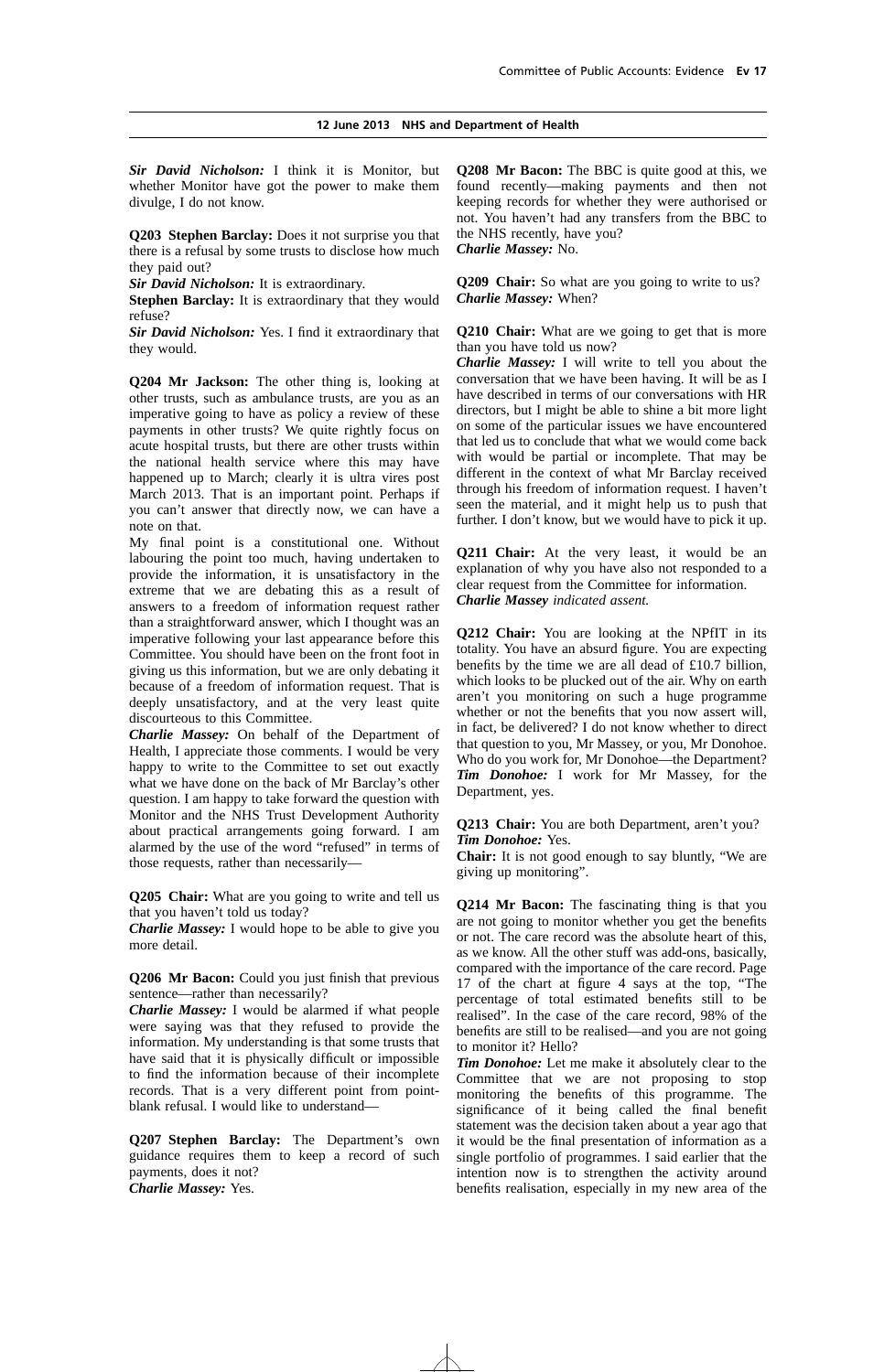local service provider contracts and to drive additional value out of the contracts in their remaining life.

**Q215 Chair:** That is heartening. If we look at this again in a year's time, the Committee will be able to get an update of all the strands of the programme both of money spent and benefits gained. *Tim Donohoe:* Yes.

**Q216 Chair:** Good. That clears something up. Do you have a figure for the benefits to March 2012? They are estimated under table 1. *Tim Donohoe:* No. There is work going on—

#### **Q217 Chair:** This is March 2012—

*Tim Donohoe:* Indeed. I apologise to the Committee that we do not yet have that figure. I will present it as soon as it is available.

**Q218 Mr Bacon:** We have only been asking for the statement of benefits for about three or four years.

**Q219 Chair:** When are we getting it?

*Tim Donohoe:* We are working through to validate because we do not want to put in the public domain information that is incorrect.

#### **Q220 Chair:** When?

*Tim Donohoe:* I think that we are probably three months away from being able to publish. We have been publishing figures through the Government's major project portfolio reporting, which takes place quarterly.

**Q221 Mr Bacon:** They are validated, are they?

*Tim Donohoe:* They are not validated in the same way that we have worked through this statement with NAO colleagues but, for the most part, they are using the same methodology. We are trying to improve the statement. We are learning from what has been done and trying to turn it into a repeatable process so that we can provide something that is much closer to a real time view of what is happening.

**Q222 Chair:** We are talking about year end March 2012. We have now gone beyond year end March 2013. When will we get a statement showing costs and benefits for March 2013?

*Tim Donohoe:* If it were acceptable, I would like to write to you once I have had a chance to assess where we are in that process.

**Q223 Chair:** I don't know about "once you have had a chance", I would like it before we publish our Report please. *Tim Donohoe:* Indeed.

**Q224 Chair:** It is not acceptable to find that, in respect of  $2011-12$ , we are only going to get the benefit statement in effect in September 2013.

*Tim Donohoe:* No. To be clear, I think we will try and present the most up-to-date picture to the end of March 2013. One of the things that is very clear to me, having looked through this work, is that we have not had sufficient focus on this area, and certainly I will be taking a number of steps around the local service provider programmes—where, as you pointed out, Mr Bacon, 98% of the benefit still remains to be realised—to have a strategy that we agree with the trusts for focusing specifically on benefits realisation in the remaining life of the contracts.

**Q225 Ian Swales:** The Report is quite specific in having concerns about whether you will even be able to monitor benefits in the future, given that you are putting all this out to local areas. In terms of exploitation and also monitoring, paragraphs 49 and 50 of the Report are quite clear that there are concerns about that. Can you give the Committee some assurance that we will see the benefits realisation programme out there locally and that you will actually know what is going on?

*Tim Donohoe:* Guidance has been given to trusts historically. The issue is that there has not been sufficient drive either from the centre or at local level to take ownership of the benefits. To me it is a cultural issue. If this is seen as a top-down programme, which we talked about earlier, there is very little incentive for staff at local level to give a return to the centre, on some dry basis in terms of numbers, about a few seconds' improvement in a process of whatever the measure might be. What we need to crack this and to drive benefit from these contracts is for local teams to be absolutely brought into business transformation. They should not be seen as IT projects. They need to be led from the top of organisations and they need to have the buy-in of staff across the organisation who need to see the value of what is being done.

**Q226 Ian Swales:** I do understand that, but I do not think the Report—paragraph 49—is feeling good about your doing that. It expresses concerns about your devolving this. As so often when we have hearings with the NHS, I am guessing that you are going to sit here at some future date and say, "We don't know what the benefits are. We don't collect the data." That is typically what happens with NHS data. *Tim Donohoe:* I take your point. What I would say is that I have been in discussion with the Health and Social Care Information Centre, which is where the team that has driven this from the centre reside, and I have agreed with them that we will appoint a specific benefits lead for each of the local service provider programmes and, in addition, strengthen the team within the information centre so that they can in turn work with the trusts to ensure that the focus on this is increased.

**Q227 Ian Swales:** Will you be sharing best practice, because that is the other hobby horse that we have? Because the centre has this strange mixture of handson and hands-off, we often feel that best practice is not shared. So if somewhere is doing very well on benefits, how will the information get to somewhere else that is doing badly with the same system?

*Tim Donohoe:* You are absolutely right. That is absolutely fundamental to trying to make it succeed. I have been talking to chief execs in trusts and looking at their experience of the programme and their views on how we can do this better. It is clear that there are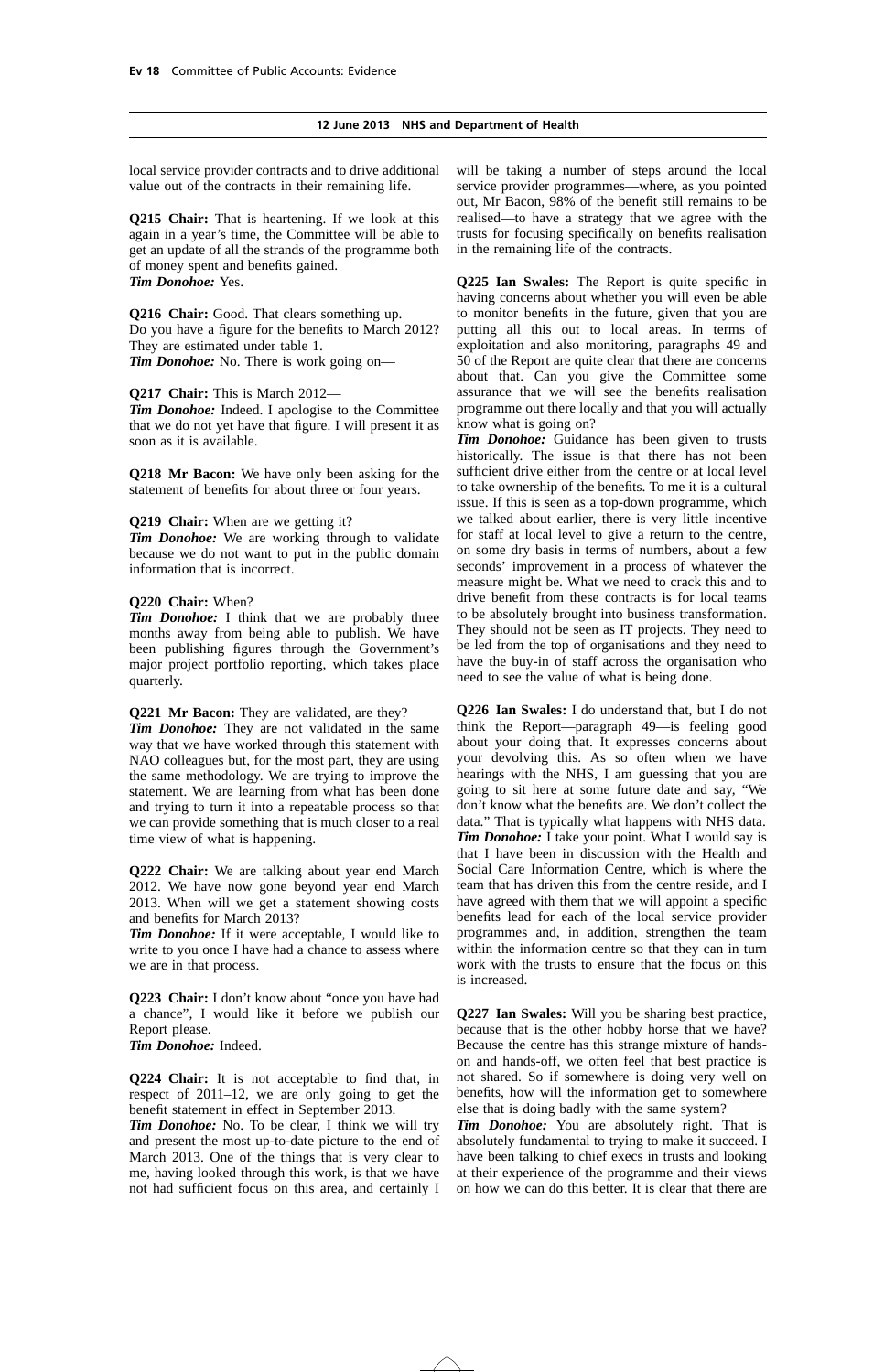lots of informal networks that are already looking at things around best practice, and we need to capitalise on that.

**Q228 Stephen Barclay:** May I just ask about Choose and Book, Sir David? If I understand correctly, it was advertised in the OJEU notice as a five-year-contract with two one-year extensions.

*Sir David Nicholson:* Recently?

**Q229 Stephen Barclay:** It was let in 2003 on a fiveyear contract with two one-year extensions. Is that correct?

*Sir David Nicholson:* I have no reason to believe that what you are saying is wrong. I have not got the data in front of me.

**Q230 Stephen Barclay:** That contract expired in June 2011, but you have since extended it. Did you take legal advice on the legality of that decision to extend it?

*Sir David Nicholson:* I am sure we did.

**Q231 Stephen Barclay:** You say you are sure. You are the senior responsible owner.

*Sir David Nicholson:* I do not have that information to hand.

**Q232 Stephen Barclay:** And that legal advice did not warn you that there was a risk of challenge to the legality of those extensions?

*Sir David Nicholson:* There is always a risk with challenge in those circumstances. We have announced today a consultation process to renew the arrangements around choose and Book and go through the procurement process.

**Q233 Stephen Barclay:** But just to be clear, in essence you had a contract of seven years' duration five years plus one plus one. Because you had not prepared for the point at which that contract expired, you had to extend it, and there is a legal risk associated with doing so. That is correct, is it not?

*Sir David Nicholson:* I have no way of commenting on what you are saying—

**Q234 Stephen Barclay:** You smile as if— *Sir David Nicholson:* No, you are asking me a set of legal questions that I can't answer as the legal—

**Q235 Stephen Barclay:** You are the senior responsible owner. With respect, the issue is whether legal advice was taken on the legality of extending a major contract on your watch. We as Back Benchers constantly hear Ministers say to us, "We would love to do what you're suggesting, but EU law is extremely inconvenient and we really do have to adhere to EU law." You are the senior responsible owner. I am asking you whether, if the OJEU notice covers a seven-year period that expired in June 2011 and you are still running the same contract, to what extent are you compliant with that OJEU notice? Are you compliant or not, and did you have any legal advice warning you against the extension?

*Sir David Nicholson:* We would have taken legal advice, and that legal advice would have set out the risks of what we were doing. We took the judgment, in the light of that, given the services that were operating and the way we were trying to rethink how the service would work in the future, that it was a sensible thing to carry on, and that is what we have done.

**Q236 Stephen Barclay:** Are you still, as of today, extending that contract that expired in June 2011, or have you procured a new service?

*Sir David Nicholson:* No, we have not procured a new service.

**Q237 Stephen Barclay:** So this contract expired in June 2011. In essence, you did not prepare for it expiring. You have just extended it and, even as of today, we do not have a new service procured.

*Sir David Nicholson:* Today, we are launching a consultation on the kind of service that is appropriate going forward.

**Q238 Stephen Barclay:** Isn't it this lack of leadership and preparation that then undermines the commercial negotiating position of the Department? *Sir David Nicholson:* No.

**Q239 Stephen Barclay:** Should you not have prepared for the contract expiring? You had seven years when you knew that the deadline was seven years. That was the tender, so you had seven years. You used the two extensions that you had. Why did you not prepare for it expiring? Why have we still not got a new service in place today, three years on?

*Tim Donohoe:* Perhaps I can help. Legal advice was taken. My recollection of it, which I would like to confirm to the Committee in writing, is that if we were performing a market consultation, there was a risk of challenge, but it was partly mitigated by clearly indicating to the market that there was a future intention to procure that service or another service of a similar kind.

**Q240 Stephen Barclay:** So you accept—let's be clear about this—that because you did not prepare back in 2010 for the contract expiring, you accepted a legal risk of challenge to the legality of those extensions. That was the legal advice that you got, yes?

*Tim Donohoe:* That is my recollection, but I will confirm that.

**Q241 Mr Bacon:** Mr Donohoe, may I quickly ask you this? When did you start working for Connecting for Health?

*Tim Donohoe:* I have occupied various roles in the organisation. I started originally in 2003.

**Q242 Mr Bacon:** What month?

*Tim Donohoe:* I think that formally it was in May. I worked—

**Q243 Mr Bacon:** Were you a consultant to them before that?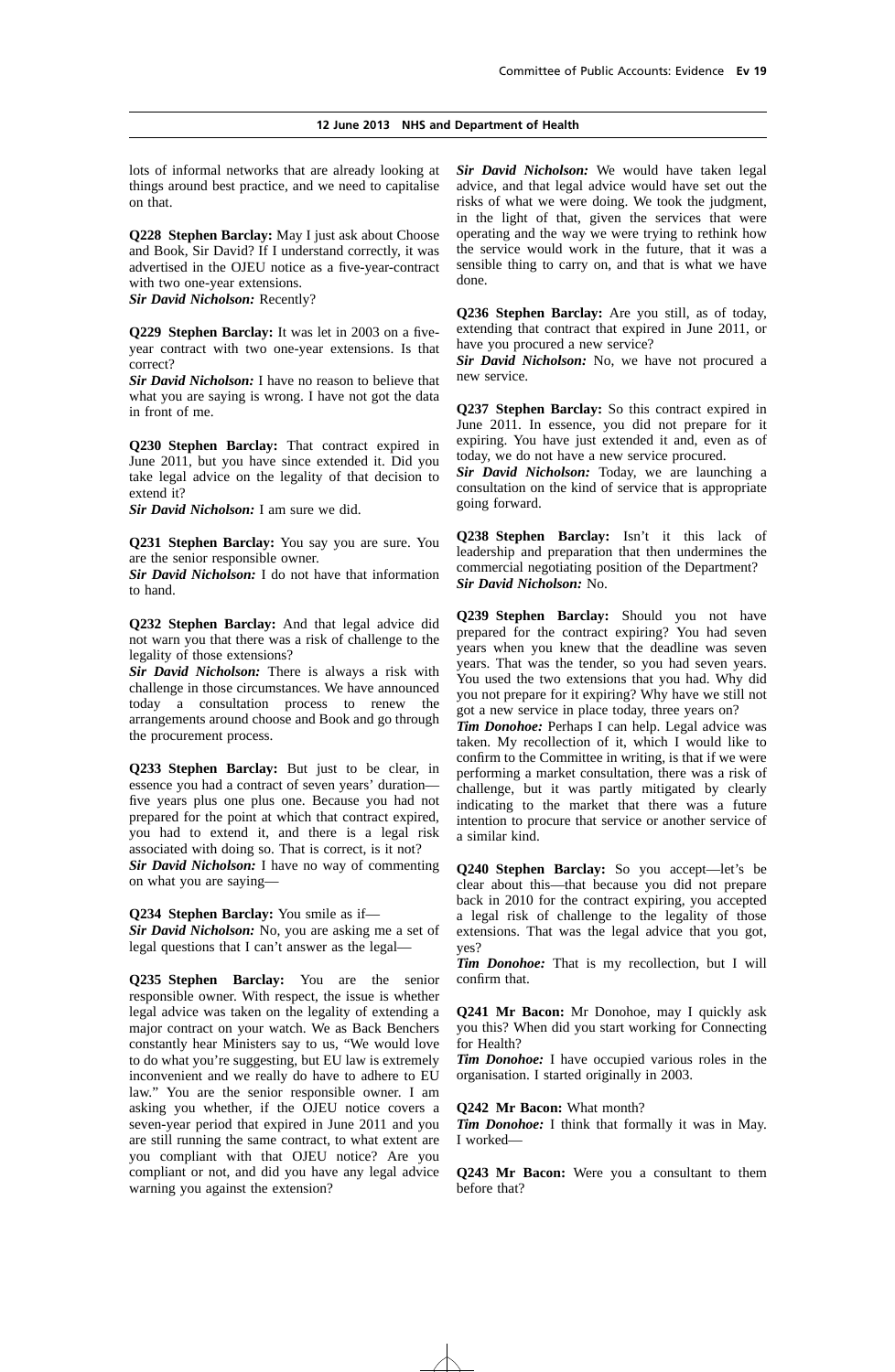*Tim Donohoe:* I worked as a contractor for, I think, four months.

**Q244 Mr Bacon:** Was that from late '02 or early '03? *Tim Donohoe:* I believe it was early '03.

**Q245 Mr Bacon:** Your CV does not have any dates in it. Could you send us a more detailed CV, with dates—that would be very helpful—and including which private sector experience you had? *Tim Donohoe:* Yes.

**Q246 Chair:** My final question is about the future. We now have a commitment from the Department of Health to go paperless by 2018. Is that right? *Charlie Massey:* 2018 for—

**Chair:** Going paperless. That is the Secretary of State's commitment.

*Charlie Massey:* Yes, the Secretary of State set a challenge—

**Q247 Chair:** And he has set a whole range of what I would call targets to achieve that 2018 deadline.

*Charlie Massey:* He has set a challenge of going paperless by 2018, and that challenge is reflected in NHS England's planning guidance, "Everyone Counts", which sets out some of the milestones paperless referrals by 2015, for example, being the first stage on that journey.

**Q248 Chair:** I call those targets, but we will call them milestones if you prefer—terminology hides reality. And he is going to mandate national standards, but expect them to be delivered locally.

*Charlie Massey:* In terms of the arrangements we have set up now, we have set up an informatics services commissioning group. That brings the system together, as I mentioned briefly earlier. Within that, there is an information standards group. The idea is that we can have consistent information standards that will apply across the board that will then enable records to be shared between primary and secondary care. That is very much part of it.

**Q249 Chair:** Okay. So if I live in the Lake District and I fall ill on holiday in Cornwall, they can communicate from Cornwall in a paperless way with my GP and hospital in the Lake District?

*Charlie Massey:* The example that the Secretary of State sometimes gives is that if someone has a fall and an ambulance turns up, the ambulance driver is able to access your primary and secondary care records, and there and then will be able to tell whether there are relatives nearby who will understand your conditions, and therefore provide better patient care.

**Q250 Mr Bacon:** How will they be able to tell whether they are accurate and up to date?

**Chair:** This is NPfIT mark whatever—20.

*Tim Donohoe:* For example, the summary care record is in early implementation—the ability to share information across the NHS. It carries a time-stamped record that indicates to the clinician viewing the record that it was produced at a particular time. That doesn't get over the issue that there may have been events subsequent to that record—

**Q251 Mr Bacon:** But we know, don't we, that the clinicians are not really that interested in the summary care record? It doesn't really help them.

*Tim Donohoe:* I think signs regarding the summary care record are quite encouraging. The number of views over the past year has tripled to something like 6,500 a week.

**Q252 Ian Swales:** Can I ask one, what I am sure will be more than a \$64,000, question? Have you done any estimate of the IT cost required on top of what we already have here to get to the Secretary of State's target in 2018? Has anyone estimated what that will cost? It is not going to happen through what you have already planned, is it?

*Charlie Massey:* Going forward, we do not have a specific budget set aside, so the informatic services commissioning group needs to take decisions across the system on prospective spend. That will be linked to the vision, so that we are able to achieve transparency and participation, but will also ensure that we have affordability and value for money.

**Ian Swales:** My real question is: are you either overtly or covertly going to be letting another huge contract in the period between now and 2018 for IT? **Chair:** They are advertising the national framework contract, which is worth up to £1.2 billion. My general comment is that this sounds to me like the next disaster waiting to happen. If you look even just at Rotherham, they have just started. If you have national standards, they have to change their systems to meet the national standards, and it becomes chaotic. You may talk about it being delivered in a different way, but I would say to you that we will come back to this, but I think it is another national scandal that we will be considering over the years.

**Q253 Stephen Barclay:** Sir David, did you or anyone else employ any third parties on short-term contracts to support you in preparing for today's hearing?

*Sir David Nicholson:* Did I—

**Stephen Barclay:** Were any people outside the NHS hired—contractors or consultants—to help you prepare with today's hearing?

*Tim Donohoe:* Yes. I hired someone to assist me, who has assisted in previous hearings.

**Q254 Stephen Barclay:** Could we get a note with a breakdown of what sort of daily rate they are on?

*Tim Donohoe:* I cannot recall the figure, but I will write to you on that.

**Stephen Barclay:** Ballpark?

*Tim Donohoe:* I am sorry, but I cannot recall.

**Q255 Stephen Barclay:** If you hired them, it seems a bit strange that you do not know how much you are paying them at. So you hired some people to come in to help coach you?

*Tim Donohoe:* One person, and not to coach; just to assist with the preparation.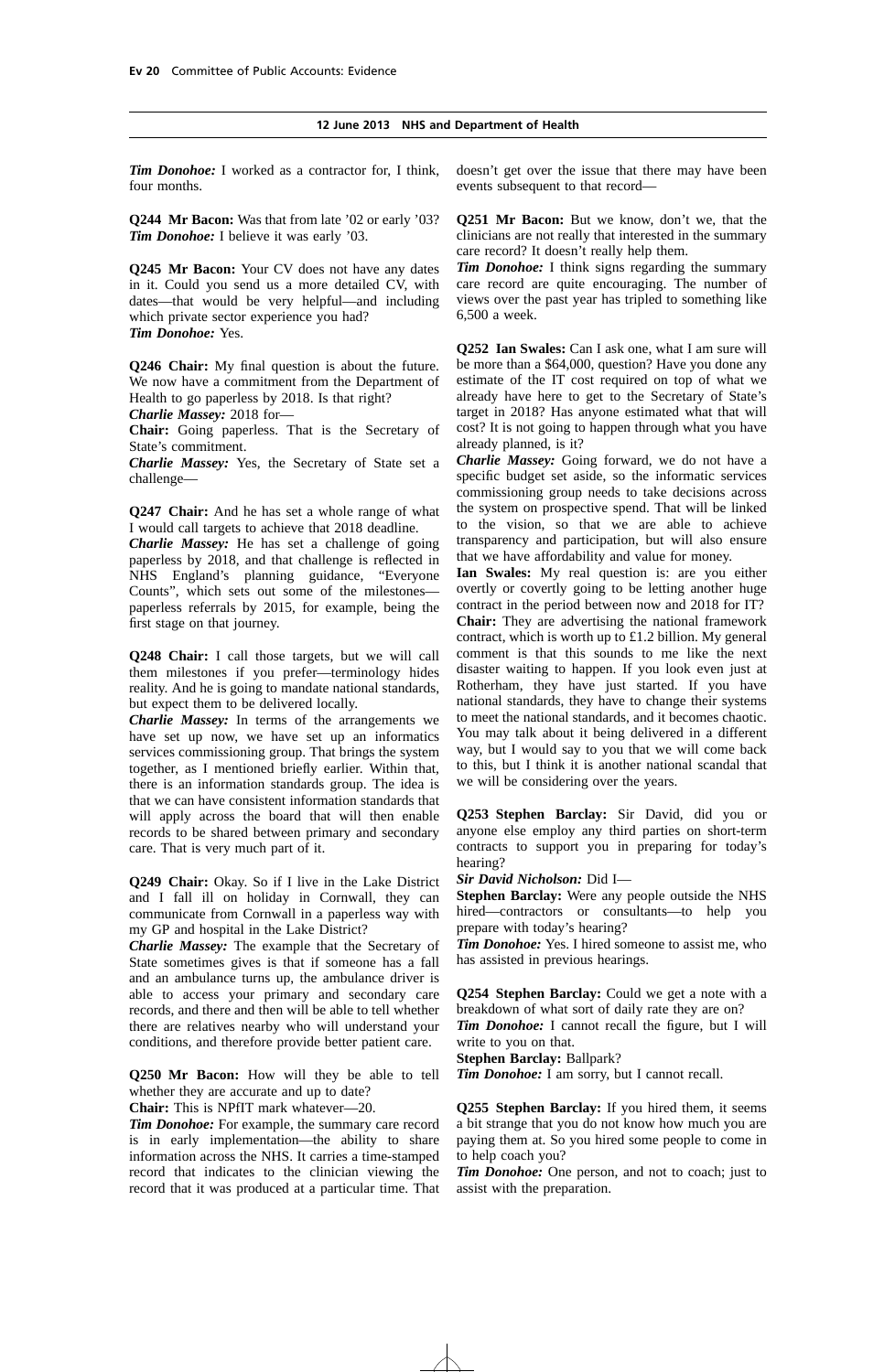**Q256 Stephen Barclay:** Right. Could we have a detailed note of any payments made to people outside the NHS as part of preparing, coaching or whatever it Yeo. Thanks very much indeed.may have been, ahead of today's hearing?

*Tim Donohoe:* Yes, indeed. **Chair:** Sorry. We just wondered whether it was Tim

#### **Written evidence from the Department of Heath**

When I gave evidence to the committee earlier this month, I undertook to write to you on a number of matters which arose during the hearing.

#### FOLLOW UP TO 18TH MARCH OUESTIONS 165 AND 187

At the 12th June hearing, members asked about the request made to Sir David Nicholson at the 18th March hearing about action to ensure that all NHS staff and ex staff were aware that any confidentiality agreements they may have signed did not prevent them from raising matters of public concern. He was also asked to seek to establish the number and costs of any payments made to staff following the judicial mediation dispute resolution procedure.

Following the 18th March hearing, Mr Barclay wrote to Sir David on the 27 March seeking a progress report on the action taken. Sir David responded to Mr Barclay on 18 April setting out the action taken and explaining the difficulties in contacting ex employees and in securing accurate and complete information about such payments. I apologise that this correspondence was not copied to you as it should have been, and I enclose copies of these letters at Annex A. [Not Printed]

#### Judicial Mediation—Background and Treasury Approval

Having reviewed the documentation I have considered what more could be done to establish the number of payments that may have been made by NHS employers following judicial mediation.

It is important to recognise that a dispute settled under judicial mediation does not necessarily mean that the case involved a potential whistleblower. Judicial mediation is widely used across both the private and public sectors as an alternative means to resolve a dispute before formal Tribunal proceedings are instigated. Whilst on some matters of principle it may be better to proceed to Tribunal even if this risks higher costs to the employer, in general terms judicial mediation may offer a means of settling disputes at reduced cost. It is the employment judge who identifies if a case is suitable for judicial mediation. The claimant can choose not to go down this route or if they do, they can choose not to accept the settlement offered and proceed to Tribunal.

Following a pilot scheme introduced by the Tribunal Service in Newcastle, Birmingham and central London in 2006, the new procedure of judicial mediation to settle disputes was rolled out to the whole of England and Wales from 1 January 2009. Following queries to the Department of Health from NHS organisations on the need for Treasury approval for such settlements, the Treasury confirmed in an email to the Department of Health dated 4 August 2010 and formally in a letter dated 15 August 2011 (attached at Annex B [Not printed]), that Treasury approval for payments proposed following the judicial mediation process were not required.

It is important to note that business cases submitted to the Department do not necessarily state that a case will be settled through judicial mediation. NHS employers seek approval to make a non-contractual payment. If approved Treasury set the agreed upper limit. The employer will then follow whatever dispute resolution procedure they agree with the claimant, bearing in mind that suitable cases for judicial mediation are identified by an employment judge.

At the Health Select Committee hearing on 5 March 2013, Sir David was questioned on the judicial mediation process and in particular the case of the former chief executive of the United Lincolnshire NHS Trust, Gary Walker, whose settlement was agreed following judicial mediation in late 2011. Sir David agreed to find out if judicial mediation could present a potential loophole in the scrutiny of special severance payments.

The Department of Health then reviewed the advice from the Treasury and were of the view that any noncontractual payments made under judicial mediation were not made under a court order and therefore should require Treasury approval. This view was put to the Treasury which re-considered and confirmed on 11 March 2013 that they may have given judicial mediation greater status than it deserved and that Treasury approval would now be required for all non-contractual payments made under these arrangements.

Compromise agreements and their content are not normally seen by either the Department or the Treasury as they are confidential between the parties concerned. Generally it would not be appropriate for the Department to dictate to employers what should be included within any particular compromise agreement for any particular case. However, we are deeply concerned that some confidentiality clauses used within compromise agreements by employers may have a "chilling effect" on individuals and inhibit staff from speaking up on patient safety issues and other matters of public concern. In response to this concern the Secretary of State for Health made clear in February 2013 that in future compromise agreements should include an explicit clause which made it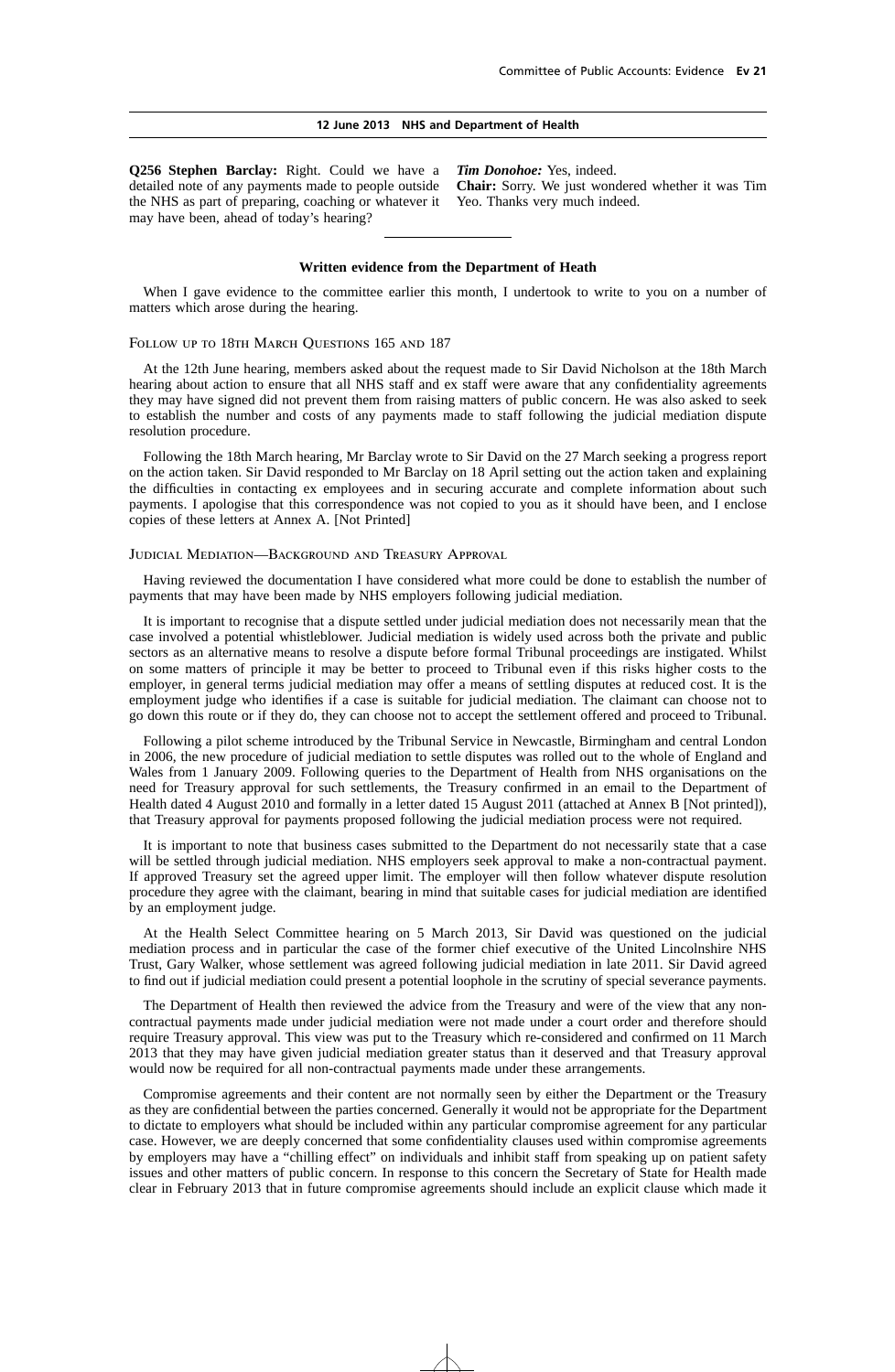clear that nothing in the agreement would prevent an individual from making a protected disclosure if they wished to do so.

In addition, the Treasury agreed to the form used by NHS employers, when submitting special (noncontractual) severance business cases, to be changed to include a section requiring confirmation that the explicit clause has been included in any compromise agreement used. In April 2013 NHS Employers issued guidance on compromise agreements and the use of confidentiality clauses and suggested an explicit clause that could be used by employers when drawing up such agreements.

#### Historic Data on Judicial Mediation Payments

There would be considerable difficulties involved in contacting ex employees who may have signed a compromise agreement following judicial mediation and with securing information, including details of compromise agreements, on *all* non-contractual payments made following judicial mediation over the period from when judicial mediation was introduced to March of this year.

Auditors do require NHS organisations to retain information on non-contractual payments. This should include the cost and either the approval letter or email from the Treasury or if it was a payment made under judicial mediation or a court order. Confidential documentation such as the compromise agreement is not normally retained by the Accounts team. Without the accompanying compromise agreements it would not be possible to ascertain whether the agreements contained any clauses which contravened the Public Interest Disclosures Act or more likely any clauses that could have a "chilling effect". This may be retained by the Human Resources Department and a copy kept by their legal advisers. Where HR or Accounts Departments did not retain copies of the compromise agreements they could in theory ask their legal advisers for a copy.

However, even if all the compromise agreements could be tracked down and an examination of their content carried out to establish what clauses were used, it would not be possible to contact all the employees concerned to say that they can make a protected disclosure if they want to because once an employee has left employment, their former employer would not keep forwarding addresses.

The NHS has gone through significant re-organisation with many employers being abolished, merged or split since judicial mediation was introduced as a pilot in 2006 and formally since 2009. We tested the likely practicalities of establishing this information and in contacting ex employees through conversations with some HR Directors. That reinforced the conclusion that such a request would be unlikely to produce complete data with regard to the numbers of judicial mediation cases and would not result in employers being able to contact all ex employees who left under such arrangements.

It was with this in mind that we chose to ask all professional regulators and trades unions to contact their registrants and members to ensure that as many staff as possible were aware that no settlement agreement, including those made under judicial mediation, prevents them from speaking up in the public interest. This letter was sent by the Department on 17th April 2013.

To ensure we have covered every possibility of securing this information we have asked our lawyers to check with the Tribunals Service what information may be disclosed and to which bodies. It is possible that the National Audit Office could request some information. Pending this advice we will consider writing to the Secretary to the Tribunals who has responsibility for the administration of Employment Tribunals. Although judicial mediation settlements are private agreements and are not published (unlike Employment Tribunal judgments) it is possible that records are kept. However, our lawyers advise that we are unlikely to be given anything more than total numbers in any given period in any given Employment Tribunal region and the Department of Health as a third party would not be able to obtain information that identified either of the parties to a judicial mediation or the content of any compromise agreement that may have been used. It is also unclear if the Secretary to the Tribunals will be able to separately identify NHS cases. I will keep you informed of this request when we receive a response.

The Committee also asked for a chronology of guidance and Department of Health on initiatives on whistleblowing, compromise agreements and confidentiality clauses and this is attached as requested.

*Charlie Massey*

*21 June 2013*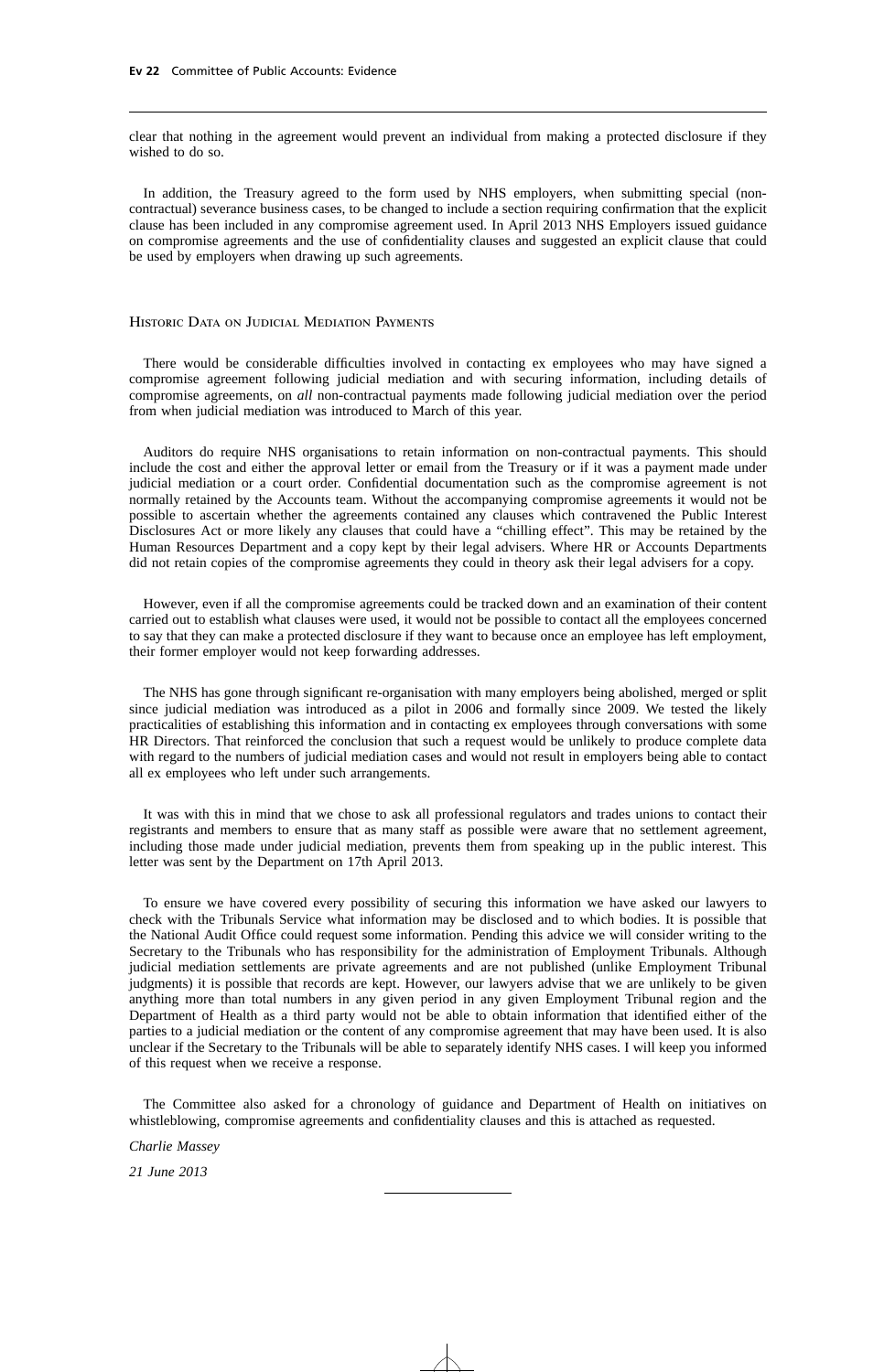#### **Supplementary written evidence from the Department of Health**

#### 1. Note to Clarify Q19–Q47

When the Accenture contracts were novated to CSC in 2006–07, the potential Contract Value of all three CSC contracts was £3.1 billion in 2006–07 prices. With inflation, the potential Contract Value would increase to £3.8 billion in March 2012 prices.

A price inflation mechanism was negotiated and agreed when the contracts were originally signed in 2003. This has been rolled forward through the contract restructuring processes.

The table below shows:

- The value of the previous (2008) contract with CSC (Column 1).
- The value of the 2012 Interim Agreement with CSC assuming 22 trusts (Column 2).
- The amount paid to CSC to March 2013 for both Lorenzo and non-Lorenzo products (Column 3).
- The currently anticipated amount of money still to be spent with CSC under the Interim Agreement for both Lorenzo and non-Lorenzo products. (Column 4).

|                                   |          |              |          | $\overline{4}$    |
|-----------------------------------|----------|--------------|----------|-------------------|
|                                   | 2008     | 2012 Interim | Spend to |                   |
|                                   | Contract | Agreement    | 31/03/13 | Still to be spent |
| Planned Lorenzo spend             | 2,536    |              |          |                   |
| Live Lorenzo estate at IA         |          | 35           | 33       | $2^{1}$           |
| New Lorenzo                       |          | 518          | 135      | 383               |
| In Patient Prescribing Medication |          | 19           |          | 19                |
| Administration                    |          |              |          |                   |
| Non-Lorenzo value                 | 1,228    | 1,637        | 995      | 642               |
| <b>Total Contract Value</b>       | 3,764    | 2.209        |          |                   |
| Total Spend to date               |          |              | 1,163    |                   |
| Total anticipated future spend    |          |              |          | 1,046             |

#### TABLE SHOWING SPEND TO 31/03/2013 WITH CSC AND POTENTIAL FUTURE SPEND

If the number of Trusts ultimately deploying Lorenzo under the Interim Agreement meets our assumptions (ie 22), we are forecasting that the total cost (capital and revenue included) to the taxpayer by the end of the contract service period at March 2012 prices will be £572 million for Lorenzo and £1,637 million for non-Lorenzo elements in the contract, making a total of £2,209 million.

From the start of the CSC contract to 31 March 2013, we have paid CSC £168 million for Lorenzo, covering deployment and service charges for Lorenzo Release 1.9, Lorenzo pilot charges and including the £100 million Compensation Payment that released the NHS from its obligation to name 160 trusts. We have also paid CSC £995 million for non-Lorenzo products, making a total paid to 31 March 2013 to CSC of £1,163 million.

The £995 million for non-Lorenzo products covers the deployments costs of, and service charges for, 2,665 interim products, deployed across 179 Trusts and over 1,800 GP practices in the North, Midlands and East. The products deployed include 1,870 TPP GP systems, 134 community systems, 128 child health systems, 89 out of hours systems, 80 prison systems, six ambulance systems, as well as 87 iPM PAS systems, 38 theatre systems, 29 A&E systems and nine maternity systems.

#### *Financial Impact of Delays in Deployment*

Where a deployment takes place later than planned, the cash price paid for that deployment will be higher due to price inflation which is allowed for in the contract.

However, the service charges for the period between the planned and actual date of deployment *would not be payable* and the service end date would not change. Therefore the total service charges which could be earned by CSC would be reduced following a delay in a deployment.

#### 2. Note to Clarify Q106

Prior to the Interim Agreement signed on 31 August 2012, CSC was the Authority's (Department of Health) exclusive supplier of the Core Services in the North East and in the North West and West Midlands of England during the term of the contracts.

This exclusivity could only be removed if there was an Event of Default (ie a right to terminate the contract). Since the legal advice provided to the Department was that an Event of Default was not provable, exclusivity could not be removed and would have been enforceable by CSC once product was available.

This "exclusivity of supplier" arrangement did not, however, extend to the East and East Midlands.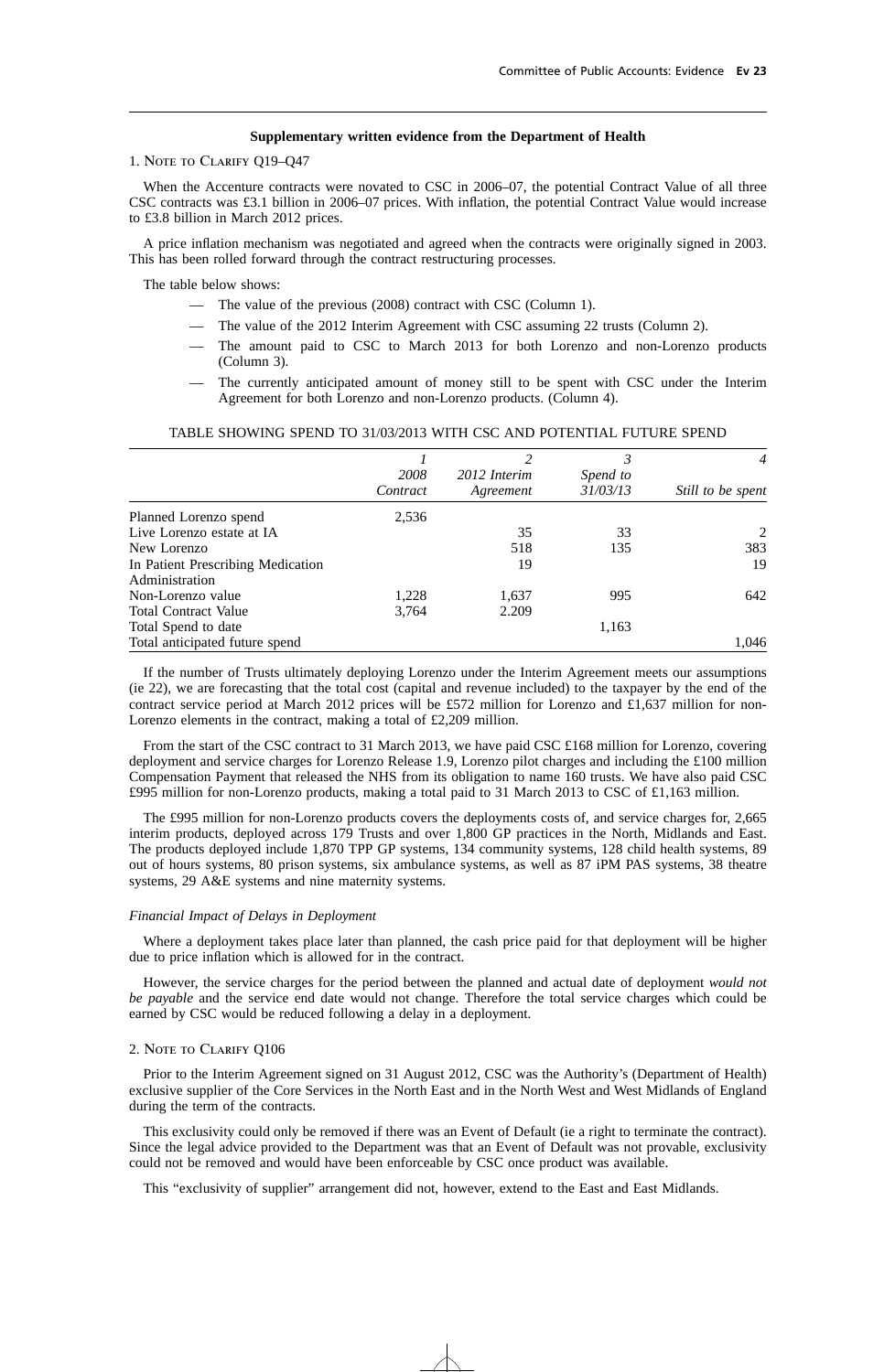#### 3. Note in Response to Q128–Q129

Since the termination of the Fujitsu contract in May 2008, only one Cerner site has exited from that Local Service Provider contract, namely Worthing and Southlands (WASH) which was merging with another Trust, Royal West Sussex (RWS).

In December 2008, the WASH Integration Programme Board decided to migrate from the Cerner solution to the existing software in use at RWS at that time.

Although we have not checked with the Trust, we estimate that WASH would have spent approximately £2.2 million locally for system migration. This cost was primarily for upgrading and relicensing patient administration systems (PAS) to that of the Trust with which it was merging.

We believe that the costs of migrating from the Local Service Provider procured Cerner PAS caused no significant excess local cost as WASH would have incurred local costs merging two different systems into one.

If we have not interpreted this question correctly, please advise us.

#### 4. Note in Response to Q129–Q133

The total costs in respect of the Fujitsu legal case are £31,452 million. These have been paid to DLA Piper LLP. However, these costs include third party costs, such as those for counsel and expert witnesses, where invoices are routed through DLA Piper.

In addition, £3,113 million has been paid to Milbank Tweed Hadley & McCloy LLP for commercial support in the management of the Fujitsu LSP contract and in the transition of services from Fujitsu to the BT LSP contract between May 2008 and June 2009.

£2,639 million has also been paid to DLA Piper LLP in respect of legal support in re-negotiating the CSC contract and a further £2,702 million has been paid to DLA Piper LLP for legal support in respect of a range of other NPfIT contracts.

#### 5. Note in Response to Q134–Q135

The central administrative costs for the programmes previously managed under the National Programme for IT is forecast to be £1.1 billion in 2004–05 prices until the end of the contracts. To March 2012, the actual spend was £893.4 million.

#### 6. Note to clarify Q216–Q224

The Committee sought assurances as to when benefits information will be available for both March 2012 and March 2013.

The process to obtain and review this data has been discussed with the National Audit Office. Further discussions need to be held with the Health and Social Care Information Centre and NHS England, where the majority of Senior Responsible Owners (SROs) for projects which used to be part of the National Programme for IT now reside.

The Department will commit to publication of updated benefits data to March 2013 by the end of November 2013.

#### 7. Note in Response to Q230

Legal advice on the procurement risk in relation to extending or varying the Choose and Book contract was received from DLA Piper on 22 February 2011 and on 28 May 2013.

The essence of the legal advice provided in February 2011 was that the contract allowed for a termination period under which the contract could be extended whilst transition to a replacement supplier was effected, provided the termination period was limited to two years and the service during the termination period did not extend beyond minimum and necessary maintenance. The Contract was, therefore, extended to 15 December 2013.

No challenges were made by third parties following the Authority's decision to extend.

The Authority has now commenced procurement of a replacement service for Choose and Book but that process may not be completed prior to 15 December 2013. As a result, further legal advice has been sought in May 2013 as to the likelihood of challenge by a third party as a result of the proposal to further extend the contract beyond 15 December 2013. The essence of the advice is that such an extension would be likely to represent a material change, thereby increasing the risk of challenge. This risk could be mitigated by:

- commencing a regulated procurement for a replacement service prior to the end of the extension period;
- limiting the period of such an extension to a period of one year; and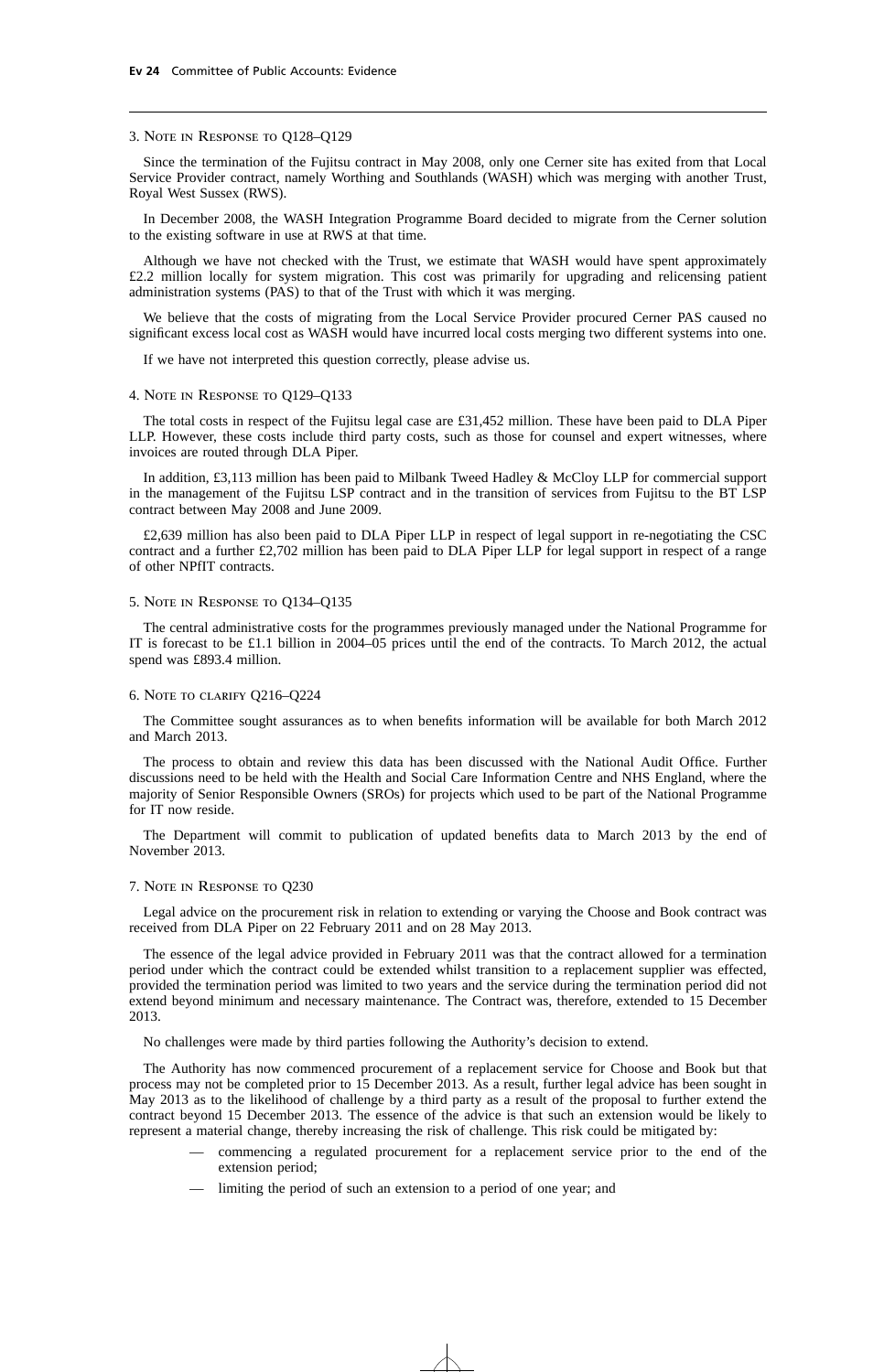— where possible, reducing the scope of the Choose and Book service during this period and not undertaking any further development activity.

The Authority has followed the legal advice in respect of the mitigation actions set out above.

8. Note in Response to Q245

#### TIM DONOHOE—CURRICULUM VITAE

#### 1993 TO PRESENT

April 2013—Present

Senior Responsible Owner for the Local Service Provider programmes, Department of Health

SEPT 2012-MARCH 2013

Director of Informatics, Department of Health

July 2009—August 2012

Director of Programmes and Operations, NHS Connecting for Health

2005–09

Group Programme Director (national applications and infrastructure), NHS Connecting for Health

2003–05

Programme Director, Electronic Prescription Service/ePrescribing, NHS Connecting for Health

#### 2000–03

Independent contractor, working on a Benefits Agency project and then for the Department of Health in the four months prior to becoming an employee

1994–2000

Business Development Manager (and various other roles), CSL Group Ltd.

1993–94

Benefits Manager, London Borough of Croydon

9. Note in Response to Q256

The Committee sought details of payments made to people outside of NHS Connecting for Health/Health and Social Care Information Centre as part of preparing or coaching ahead of the 12 June 2013 hearing.

The support for preparation ahead of the hearing held on 12 June 2013 was provided through an existing work package with a consultancy firm at a cost of £29,566. This support took the form of collation and summarising of data and reports and the preparation of briefing material.

This consultancy firm has advised that, under the terms of their contract with the Health and Social Care Information Centre, disclosure of their day-rates will substantially prejudice the firm's commercial interests.

Sir David Nicholson did not employ any third parties on contract to prepare him for the 12 June hearing.

*Stephen Mitchell* Deputy Director, Head of Accountability & Regulation *20 June 2013*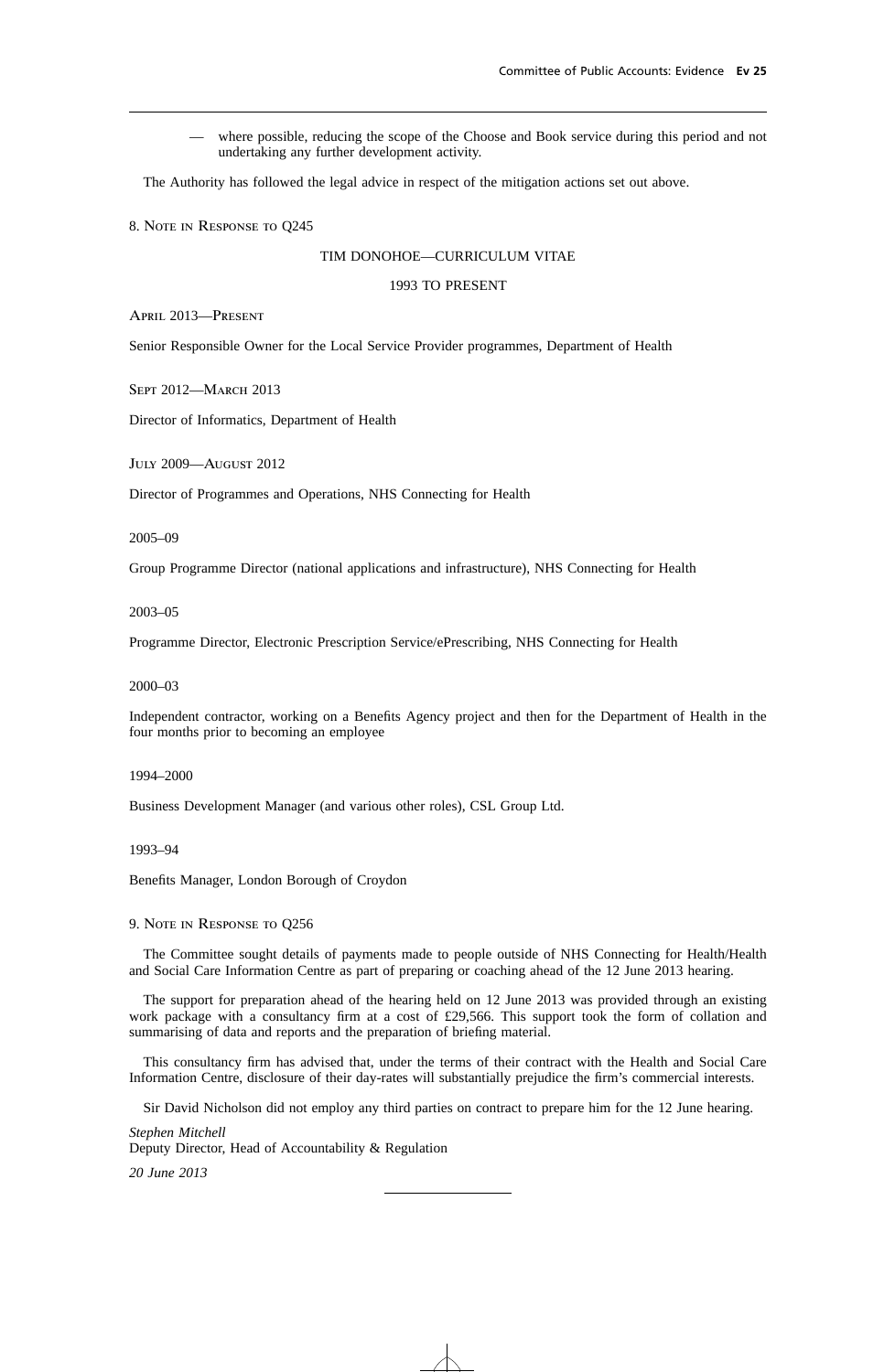#### **Further supplementary written evidence from the Department of Health**

In advance of the hearing on Wednesday, I thought it would be helpful to provide the Committee with an understanding of the costs associated with the CSC Interim Agreement dated August 2012. I am sorry that this information is rather late, but I felt that it would probably help to facilitate our discussion.

The costs below are based on an assumed scenario of 22 Trusts taking Lorenzo under this Agreement. In my view, this is likely to be close to the maximum that can be achieved in the remaining term of the contract.

| Spend related to contractual commitments for delivery of software and services which    |
|-----------------------------------------------------------------------------------------|
| existed prior to the Interim Agreement.                                                 |
| One-off compensation to CSC in respect of cancelling the contracted deployments to 160  |
| trusts (thus removing CSC's exclusive right to supply systems).                         |
| One-off compensation to CSC in respect of requested changes to the software             |
| Potential spend on 22 new Lorenzo deployments (assuming the maximum functionality is    |
| deployed and five years of service at every Trust)                                      |
| Maximum spend on one-off contractual success payments                                   |
| Potential spend with CSC                                                                |
| Potential future funding to support trusts in deploying Lorenzo (and which can be spent |
| with any supplier)                                                                      |
| Total potential spend                                                                   |
|                                                                                         |

*Tim Donohoe* SRO for the Local Services Provider Programmes

*June 2013*

#### **Written evidence from HM Treasury**

*Q200 Mr Jackson: Can I ask that we have a note from the Treasury as to the legal advice that they gave the Department of Health prior to Dr Poulter's written answer on 12 March? It is important that we understand the reasons why the Department of Health took the decision that they did.*

#### Treasury Response

Guidance on special severance payments (ie payments outside contractual entitlements) when staff leave public service employment is contained in Managing Public Money Annex.4.13. It confirms that special severance payments are novel, contentious and potentially repercussive expenditure and require Treasury approval in advance.

#### JUDICIAL MEDIATION

Between September 2010 and March 2013, Treasury approval was not required for (Department of Health) special severance payments concluded through judicial mediation. This was on the mistaken understanding that judicial mediation was of comparable weight and status to an award by an employment tribunal. However, Treasury now accepts that judicial mediation is simply another form of mediation procedure, and that any payments so agreed remain non-contractual. Treasury approval for such payments is therefore required.

Treasury did not take specific legal advice in reaching its decision to exempt special severance payments reached through judicial mediation. Rather, its consideration was based on information accepted and discussed by officials in good faith at the time. Treasury does not seek legal advice on every issue.

*19 June 2013*

#### **Written evidence from the National Audit Office**

#### UPDATE NOTE ON NHS CARE RECORDS SYSTEMS IN THE NORTH, MIDLANDS AND EAST

1. Under the NHS National Programme for IT, the Department of Health contracted with CSC to deliver detailed care records systems in three parts of the country—the North, Midlands and East of England. The contracts totalled just over £3 billion in value. In accordance with these contracts, and those covering other geographical areas (originally with BT, Fujitsu and Accenture), the Department is responsible for paying contract charges and the systems are provided to trusts without charge.

2. The contracts involved CSC developing a new care records system called Lorenzo for use in acute trusts, mental health trusts and community health services. CSC had exclusive rights to provide care records systems in two of the three areas (the North and Midlands), covering 161 trusts. In total, 222 trusts were expected to take the Lorenzo system from CSC. There was an annual volume commitment in the contracts with CSC which meant the Department had to identify trusts to take the Lorenzo system as and when it was made available for deployment.